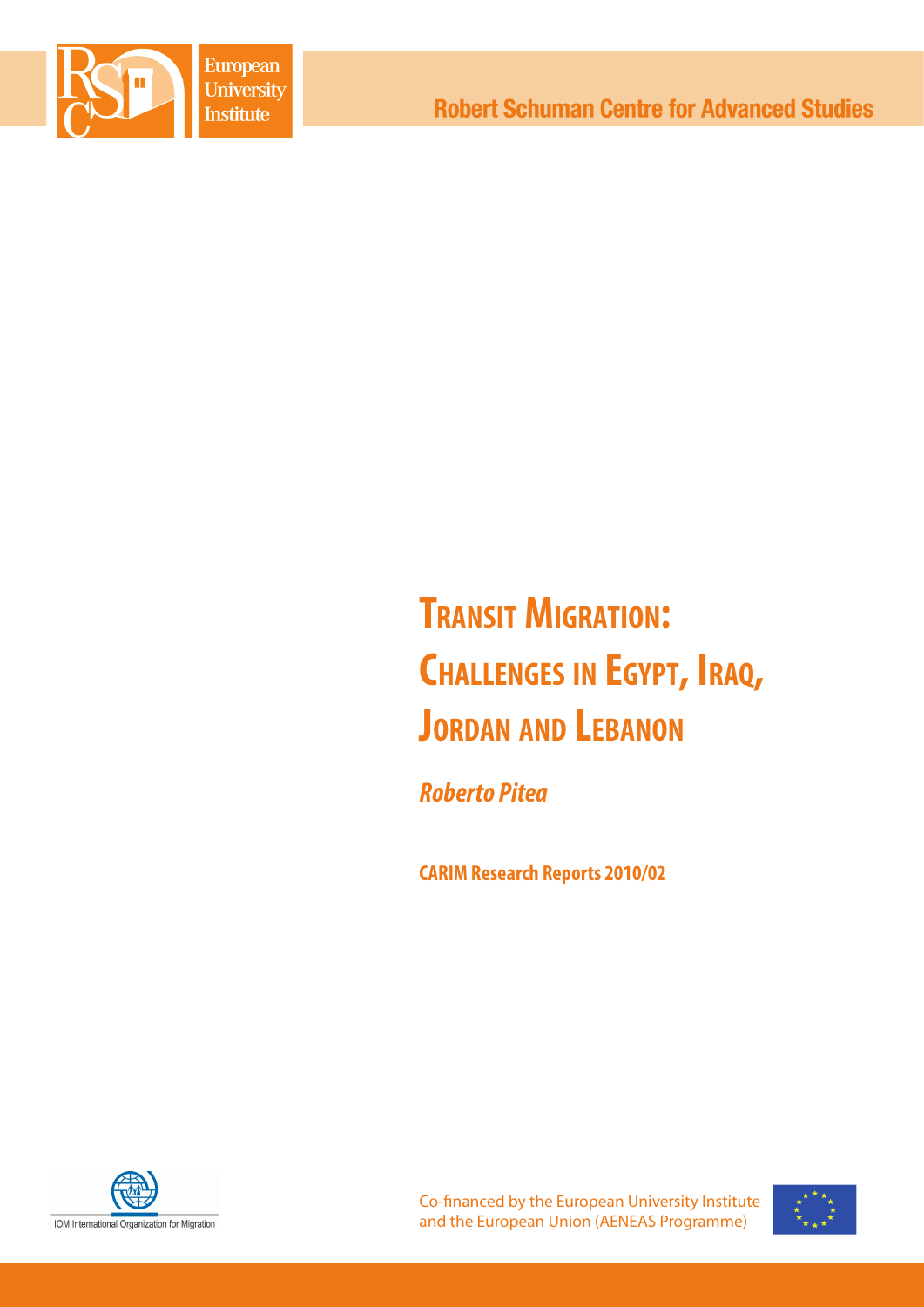# **INSTITUT UNIVERSITAIRE EUROPEEN, FLORENCE ROBERT SCHUMAN CENTRE FOR ADVANCED STUDIES**

**Transit Migration: Challenges in Egypt, Iraq, Jordan and Lebanon**

# **ROBERTO PITEA**

Regional Research Officer, International Organization for Migration, Cairo\*

# **CARIM**

# **CONSORTIUM EURO-MEDITERRANEEN POUR LA RECHERCHE APPLIQUEE SUR LES MIGRATIONS INTERNATIONALES**

### **RAPPORT DE RECHERCHE, CARIM-RR 2010/02**

### **BADIA FIESOLANA, SAN DOMENICO DI FIESOLE (FI)**

This publication has been written in the framework of the partnership with the International Organisation on Migration (IOM) and the International Labour Organisation (ILO).

\* This paper is based on research conducted by IOM staff involved in Technical Cooperation Projects in Egypt, Iraq, Jordan and Lebanon. Special thanks to Jason Clarke (technical cooperation programme manager in Cairo), Maysa Khalil, Shaiban Taqa and Amal Wazir IOM national project officers in Iraq, Jordan and Lebanon. The author would like to acknowledge the research assistance provided by Ayk Zakarian and the invaluable comments received by Kristina Touzenis and Ryszard Cholewinski. This paper is written in a personal capacity and does not necessarily represent the opinions and positions of the International Organization for Migration or its Member States.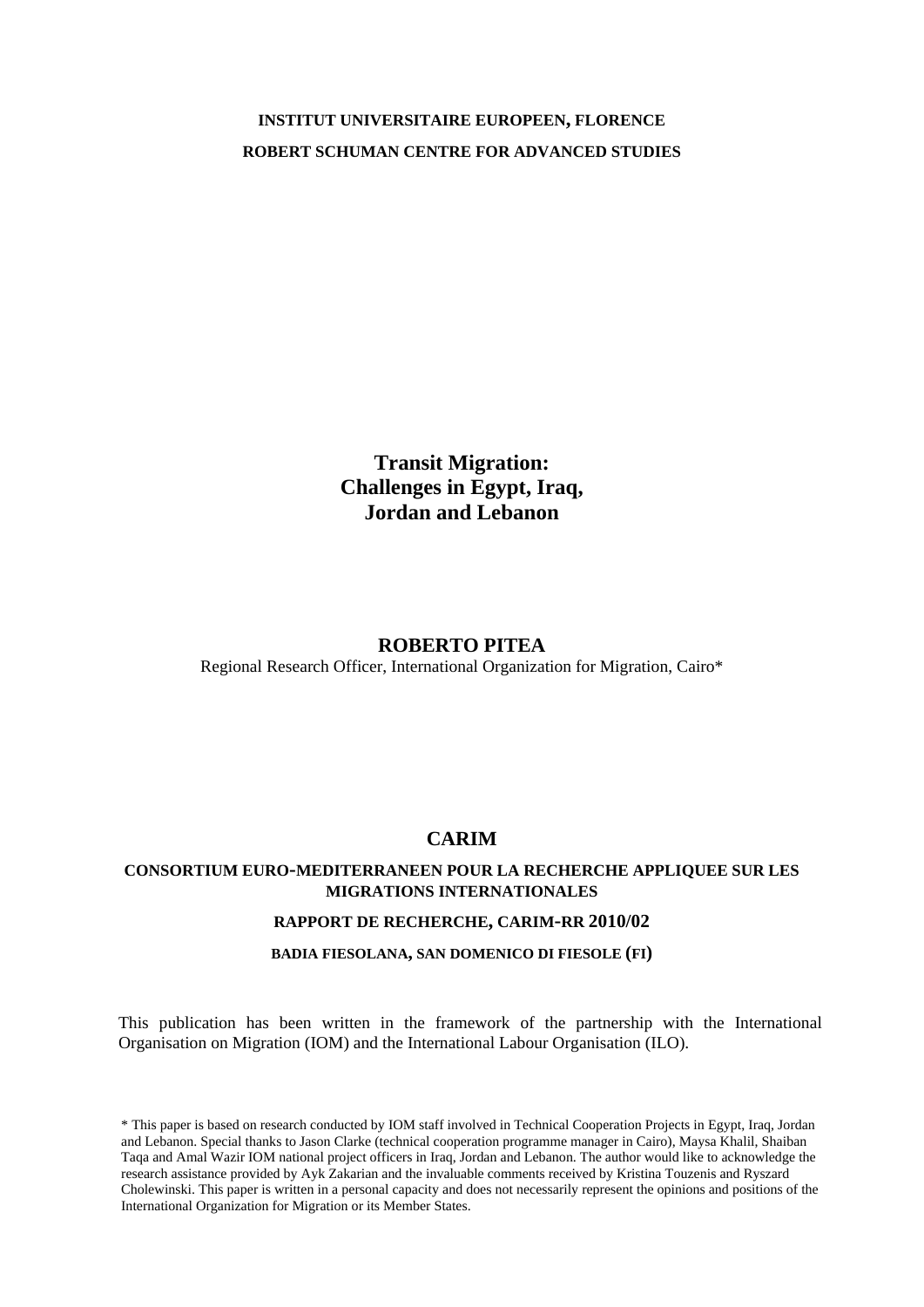© 2010, Institut universitaire européen Robert Schuman Centre for Advanced Studies

Ce texte ne peut être téléchargé et imprimé, en un seul exemplaire, que pour un usage strictement personnel et non collectif.

Toute autre reproduction, totale ou partielle, sous quelque forme que ce soit, est interdite sans l'autorisation écrite préalable du Robert Schuman Centre for Advanced Studies. Les demandes d'autorisation doivent être adressées à : carim@eui.eu

Dans les citations et références, ce texte doit être mentionné comme suit :

[Prénom et nom de(s) auteurs(s)], [*titre*], série : "Rapports de recherche CARIM", [n° de série], Robert Schuman Centre for Advanced Studies, San Domenico di Fiesole (FI): Institut universitaire européen, [année de publication].

Les opinions exprimées dans cette publication ne peuvent en aucun cas être considérées comme reflétant la position de l'Union européenne

.

Institut universitaire européen Badia Fiesolana I – 50014 San Domenico di Fiesole (FI) Italie

http://www.eui.eu/RSCAS/Publications/ http://www.carim.org/Publications/ http://cadmus.eui.eu/dspace/index.jsp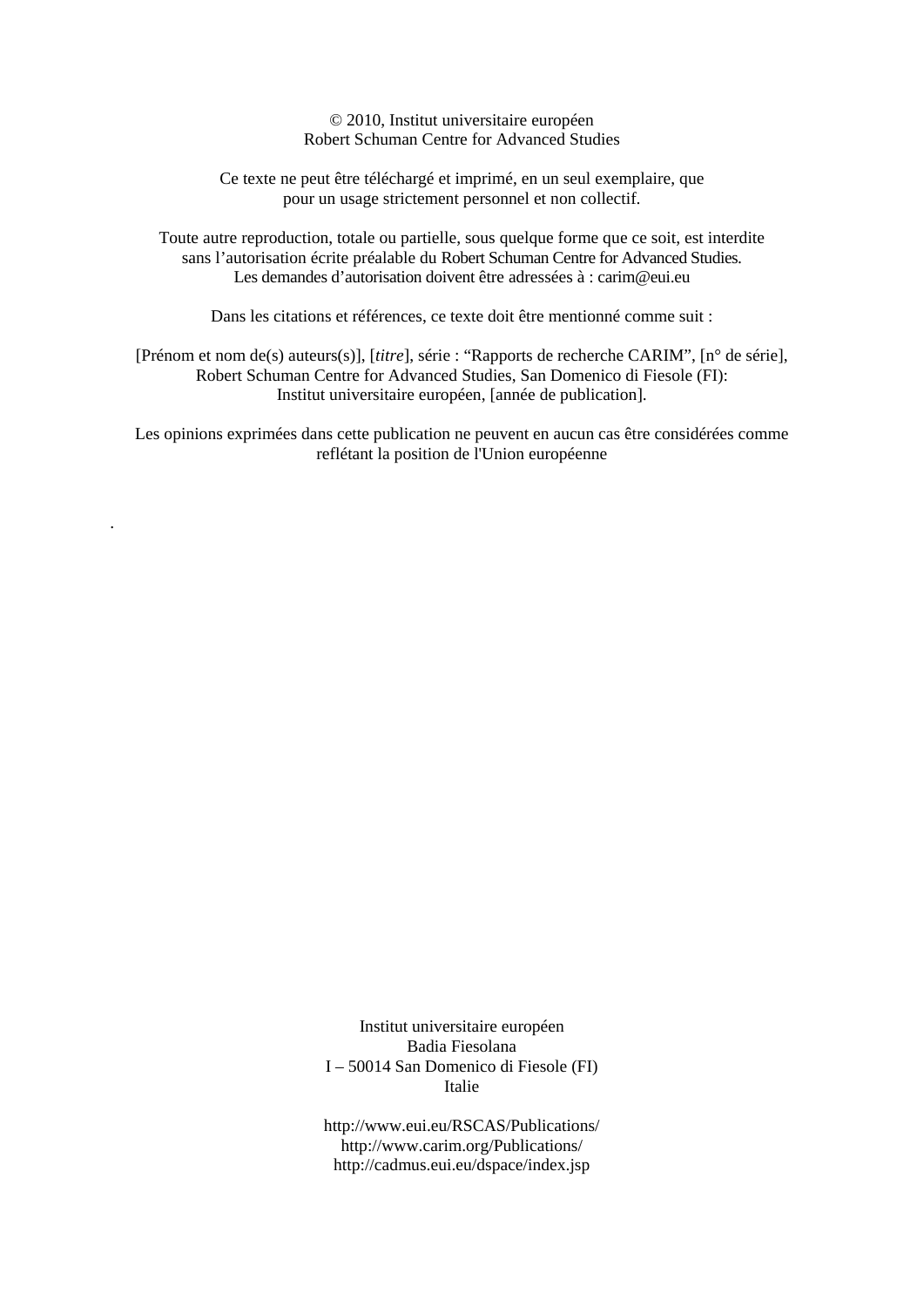# **CARIM**

Le Consortium Euro-Méditerranéen pour la Recherche Appliquée sur les Migrations Internationales (CARIM) a été créé à l'Institut universitaire européen (IUE, Florence) en février 2004. Il est cofinancé par la Commission européenne, DG AidCo, actuellement au titre du Programme thématique de coopération avec les pays tiers en matière de migrations et d'asile.

Dans ce cadre, le CARIM a pour objectif, dans une perspective académique, l'observation, l'analyse et la prévision des migrations dans les pays du sud et de l'est de la Méditerranée et d'Afrique subsaharienne (signifiée par « la région » dans le texte ci-dessous).

Le CARIM est composé d'une cellule de coordination établie au Robert Schuman Centre for Advanced Studies (RSCAS) de l'Institut Universitaire Européen et d'un réseau de correspondants scientifiques établis dans les 17 pays d'observation : Algérie, Egypte, Israël, Jordanie, Liban, Libye, Mali, Maroc, Mauritanie, Niger, Palestine, Sénégal, Soudan, Syrie, Tchad, Tunisie et Turquie.

Tous sont étudiés aussi bien comme pays d'origine, de transit que d'immigration. Des experts externes provenant des pays de l'Union européenne et des pays de la région contribuent également à ses activités.

Le CARIM conduit les activités suivantes:

- Base de données sur les migrations méditerranéennes et subsahariennes;
- Recherches et publications;
- Réunions d'experts et rencontres entre experts et décideurs politiques;
- Ecole d'été sur les migrations ;
- Information

Les activités du CARIM couvrent trois dimensions majeures des migrations internationales : économique et démographique, juridique et sociopolitique.

Les résultats des activités ci-dessus sont mis à la disposition du public par le site Web du projet: www.carim.org

### *Pour plus d'information*

Consortium Euro-Méditerranéen pour la Recherche Appliquée sur les Migrations Internationales Centre Robert Schuman Institut universitaire européen (IUE) Convento Via delle Fontanelle 19 50014 San Domenico di Fiesole Italie Tél: +39 055 46 85 878 Fax:  $+390554685755$ Email: carim@eui.eu

# **Robert Schuman Centre for Advanced Studies**

http://www.eui.eu/RSCAS/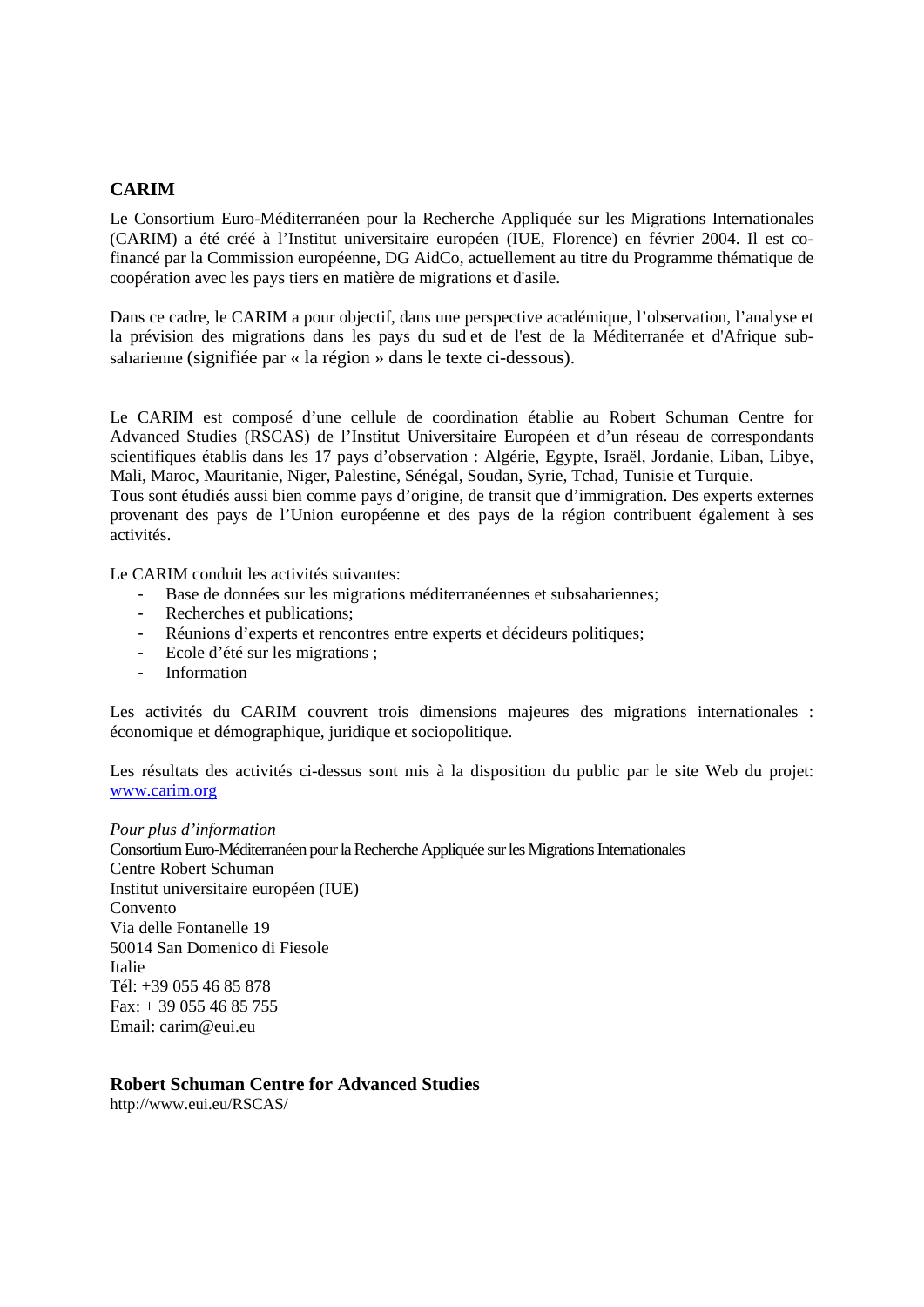# **1. Introduction**

Irregular migration flows are a recurrent theme in the policy dialogue surrounding human mobility in the Mediterranean. As the attention of media and policymakers shifts to the challenges posed by irregular entry of African, Arab and Asian migrants, the role of transit countries as a step in the journey of irregular migrants has come under close scrutiny. Specifically, policymakers in Europe have focused on how the immigration and residence laws of transit countries may or may not act as an incentive for irregular migrants to continue their journey onwards to Europe or return to their country of origin. As a result, the issues surrounding transit migration in Arab countries have often been analyzed as a function of whether these migrants pose a threat to migration regime of countries in the European Union.

This paper looks at the specificities of irregular and transit migration in four select Arab countries: Egypt, Lebanon, Jordan and Iraq in order to assess whether there is sufficient evidence of migrants transiting through the region towards Europe and other countries. In addition to their geographical proximity to Europe, these countries have been selected for the variety and complexity of migration challenges they face. Firstly, they are marked by complex internal migration challenges, either in terms of internal displacement (Iraq), irregular migration of nationals across the Mediterranean (Egypt) or of the presence of large refugee population (Lebanon and Jordan). Secondly, these countries are shifting from being origin to destination countries for migrants from both neighbouring and Asian countries (Jordan and Lebanon have already become significant destination countries, Egypt and parts of Northern Iraq have started to attract a small but steady influx of foreign workers (IOM, 2009a)). Finally, the countries are situated on the fault line of very complex regions with a potential for a protracted conflict situation that has already resulted in significant waves of human displacement. As such, security situations oftentimes play an important role in shaping the migration policies and strategies of the three countries.

This paper looks at how the legislative and administrative migration frameworks in the countries respond to the challenges posed by irregular and transit migration flows. In the second part, the paper provides a conceptual framework of the irregular and transit migration phenomenon, followed in the third part by a review of statistics of flows and stocks of migrants and a review of the policy framework of the four Arab countries to deal with transit migration. In all of the countries transit migration is not regulated by a specific legal or policy framework, but rather provisions pertaining to irregular migration are used to also address transit migration; as a consequence, the paper focuses on the legal framework that regulates migration and responds to irregular migration, in order to set the scene for a comparative discussion of specific cases of transit migration at the end of the third section in order to highlight commonalities between the countries and identify main factors at play in favouring or discouraging transit migration. The paper concludes with some recommendations in terms of future research and policy interventions.

# **2. Definition and typologies of irregular and transit migration**

The irregular migration phenomenon is by its very nature multifaceted and thus difficult to define (Clandestino, 2009). The distinction that is often made is the one between the use of the term "irregular" and "illegal". The IOM Glossary (IOM, 2004) acknowledges that there may be nuances between the terms "illegal migration", "clandestine migration", "undocumented migration" and "irregular migration" but these terms are in practice used loosely and often interchangeably. In a review of the semantic and political implications of the use of the terms illegal and irregular migrants, Paspalanova (2008) finds that 45 per cent of authors published in the two major publications on international migration refer to "illegal migrants" or "illegal aliens" while approximately 30 per cent of the authors classify migrants as "undocumented" and 14 per cent of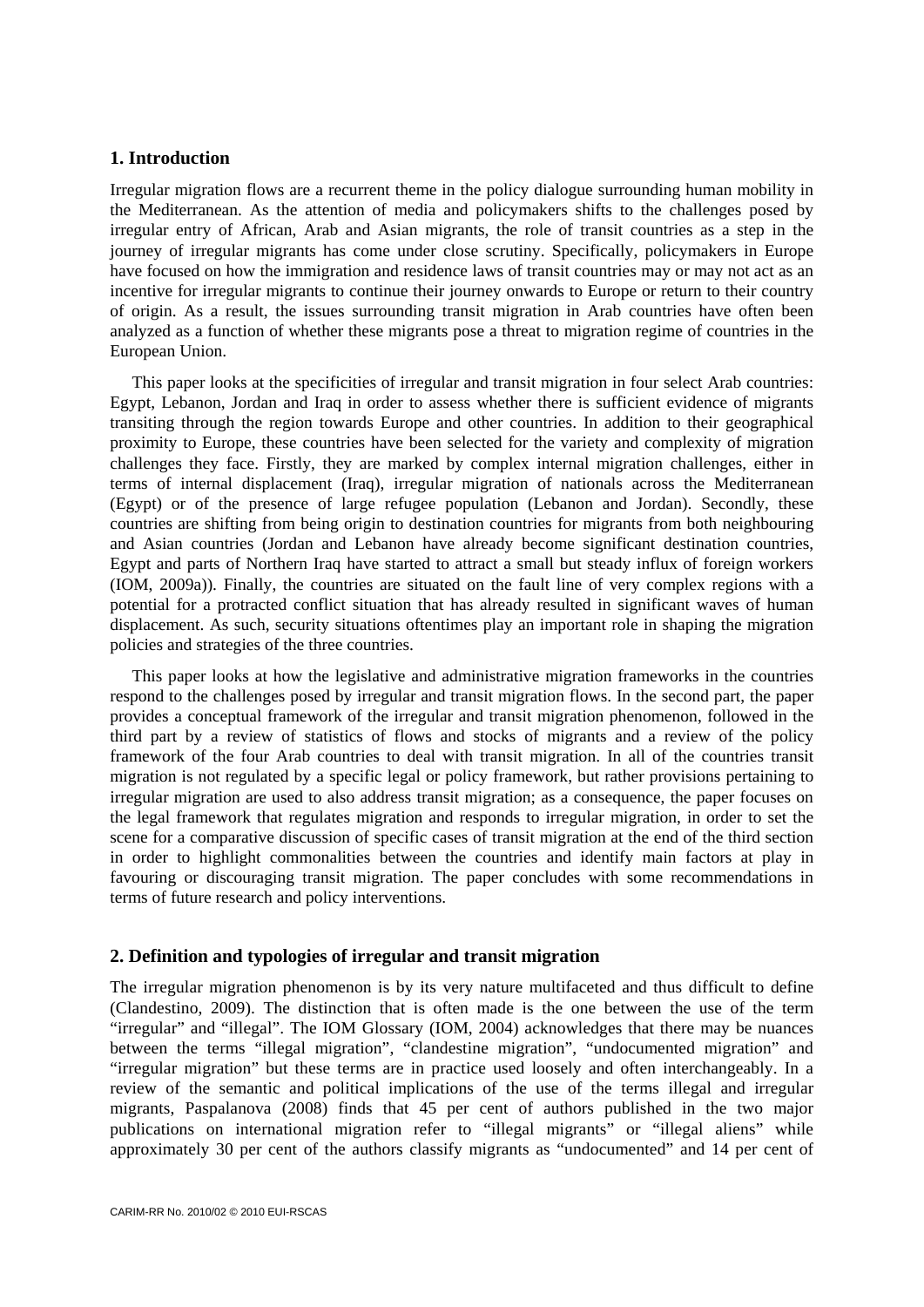them use "illegal" and "undocumented" migrant as synonyms. As the term illegal migrant possesses strong security and possibly negative connotations, the UN General Assembly Resolution No.3449/XXX on *Measure to Ensure the Human Rights and Dignity of all Migrant Workers* (UN, 1975*)* requested UN agencies to use the term "non-documented or irregular migrant workers" when defining those workers that enter or work illegally in a country. As there is no clear or universally accepted definition of irregular migration, this paper uses the definition of "irregular migration" as outlined in the IOM Glossary (IOM, 2004):

Movement that takes place outside the regulatory norms of the sending, transit and receiving countries.[…] From the perspective of destination countries it is illegal entry, stay or work in a country, meaning that the migrant does not have the necessary authorization or documents required under immigration regulations to enter, reside or work in a given country. From the perspective of the sending country, the irregularity is for example seen in cases in which a person crosses an international boundary without a valid passport or travel document or does not fulfil the administrative requirements for leaving the country. […]

This definition from the IOM glossary, while not universally accepted, recognizes that irregular migration is defined according to non-compliance with regulatory norms of the countries involved in the migration process. As these regulatory frameworks are rarely harmonized, the irregular migration phenomenon is largely understood as a result of the provisions contained in national legal and administrative regulations. For instance, as highlighted in Cholewinski and Touzenis (2009) the particularly restrictive provisions pertaining to the entry and residence of asylum-seekers and refugees in certain countries in the South Mediterranean may put this category of migrants at a higher risk of becoming irregular when compared to asylum-seekers in countries with more comprehensive asylum and international protection legal frameworks.

The definition in the IOM glossary highlights three main factors that will determine a migrant's irregular status: irregular entry, irregular residence or irregular employment. Irregular entry, by far the most contentious breach to national migration law and one that is most often featured in the media and political discourse, can be defined according to the UN Protocol Against the Smuggling of Migrants by Land, Sea and Air (UN, 2000):

Act of crossing borders without complying with the necessary requirements for legal entry into the receiving State (Art. 3(b)).

Non-compliance with legal entry requirements include, inter alia, using false documents, entry without the necessary visa or entering through an unofficial border crossing (i.e. in a clandestine manner over green or blue borders). Irregular entry, especially of large numbers of migrants, may be viewed as a threat to state sovereignty and public security, especially given the fact that smuggling networks usually operate as a part of larger criminal networks (GCIM, 2005). Given the security implications of irregular entry of foreign nationals, border control and law enforcement often form the bulk of policies to counteract irregular migration.

Irregular residence is similarly defined as residence that does not or ceased to comply with the residence regulations of a country. In the EU Return Directive, "illegal stay" is defined in Article 3(2) as:

the presence on the territory of a Member State, of a third-country national who does not fulfil, or no longer fulfils the conditions of entry as set out in Article 5 of the Schengen Borders Code or other conditions for entry, stay or residence in that Member State (European Parliament, 2008);

Irregular residence may include overstaying the period of validity of an entry visa or failure to renew a residence permit, as well as not leaving the territory after losing the right to reside, like in the case of asylum-seekers whose claims are rejected.

1

<sup>&</sup>lt;sup>1</sup> The 1990 Migrant Workers Convention contains a definition of migrants who are non-documented or in an irregular situation based on the employment conditions in the country– see Article 5(b).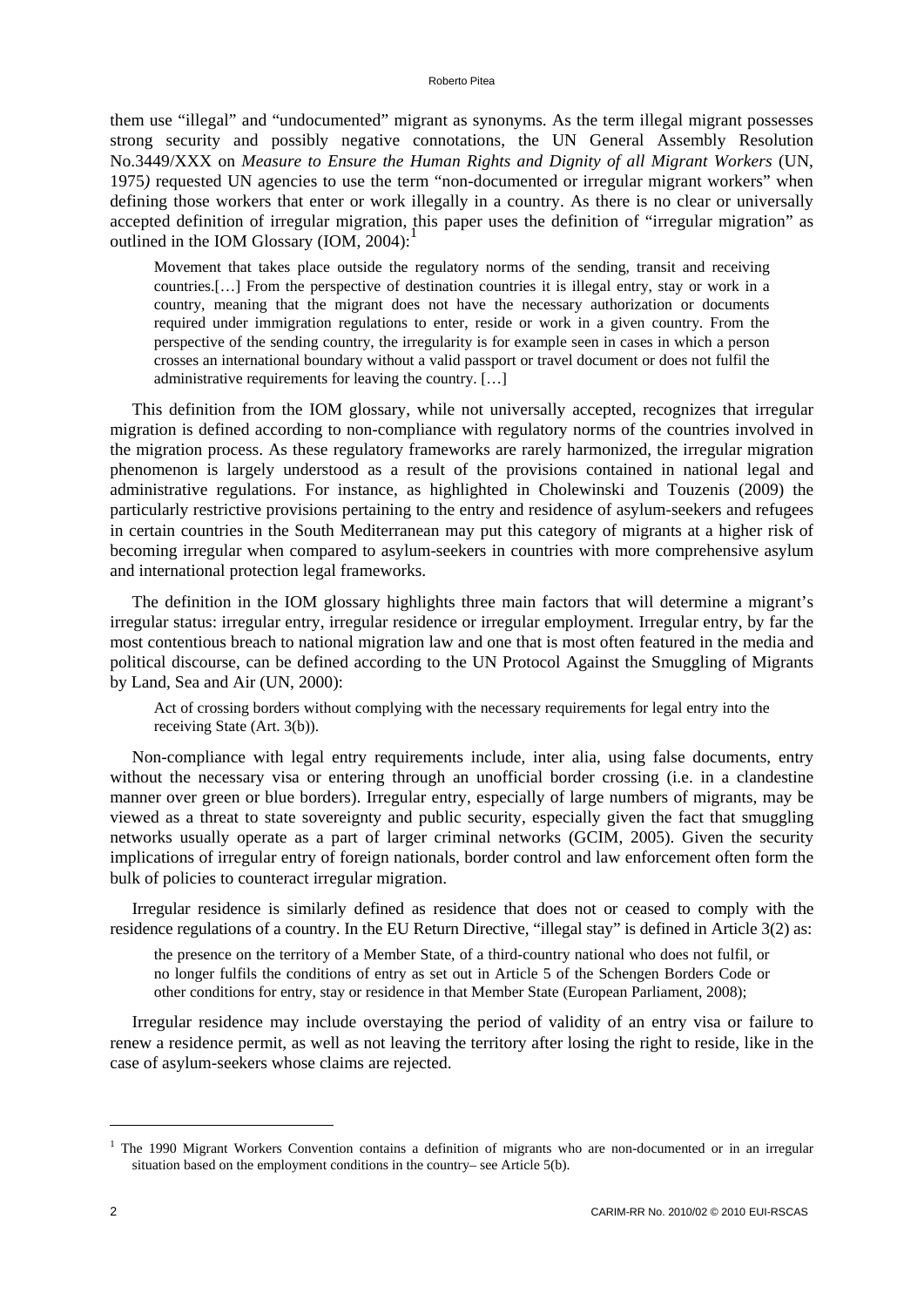The concept of irregular or unlawful employment is more complex to define. While it is selfexplanatory to define unlawful employment of migrants as employment that does not comply with the labour regulations of a given country, this definition is rather difficult to operationalise. For instance, it is usually understood that a migrant is working unlawfully if his residence status does not entitle him or her to take up paid employment, like in the cases of students and trainees. In addition unlawful employment can also mean that a migrant, while having a right to work in the country, may be employed without following the provisions of the national labour regulations such as participation to social security schemes, taxation, contract stipulations etc… or be employed in a different sector/occupation that the one authorised (see also IOM 2008: 202-203). For the purpose of this paper, however, irregular work refers to the employment of migrants who are not entitled to take up remunerated employment.

While the three definitions above seem fairly unambiguous, it is the interactions of non-compliance with entry, residence or employment regulations that make the irregular migration phenomenon a multi-faceted one.



### **Figure 1: Typologies of migrants**

As shown in Figure 1, a migrant can enter a country regularly or irregularly. However, it is possible for a migrant that has entered a country irregularly to regularize his or her position, for instance by taking part in an amnesty. By the same token, a person that entered regularly (for instance on a tourist visa) may easily become an irregular migrant if he or she overstays the duration of the visa and does not leave the country. The situation of migrants with a regular residency status (regardless of modes of entry) may still be complicated by provisions pertaining to access to employment. In many countries, including countries in the EU and countries on the southern shores of the Mediterranean, legal residence does not necessarily entitle a foreign national to work. In Egypt, Lebanon, Jordan and Iraq, for instance, a work permit has to be issued by the Ministry of Labour in order to enable a regularly residing foreign national to take up formal employment. In some countries a distinction applies to those foreign nationals who, although regularly residing, take up employment even though they are not formally allowed to do so. An example would be foreign students and asylum-seekers that are oftentimes forbidden to work in most European countries, or Arab nationals living in other countries in the region that are allowed to reside more or less indefinitely (e.g. Syrian nationals in Jordan and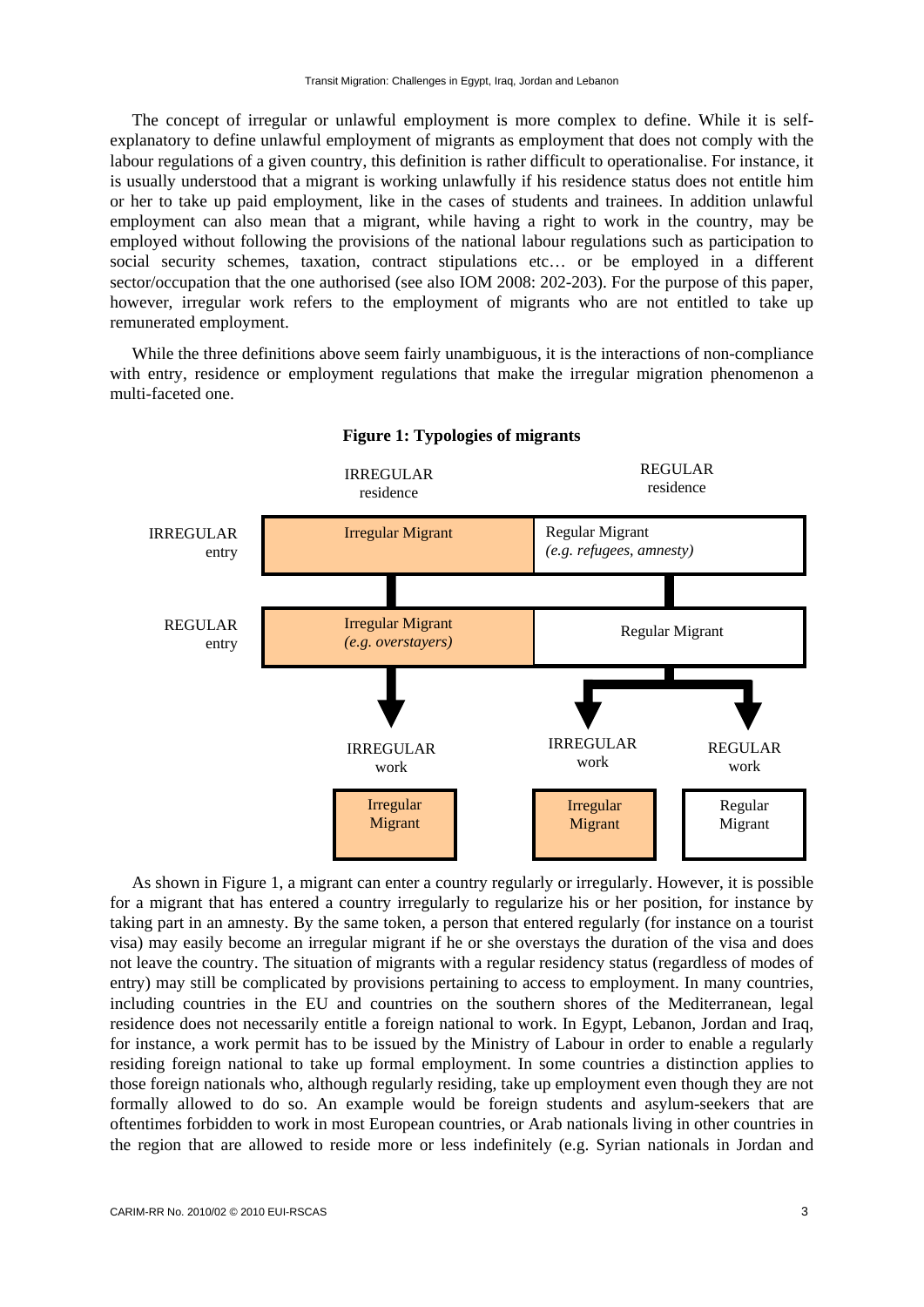#### Roberto Pitea

Egypt) but that need to obtain a work permit if they wish to work regularly (although de facto they may be able to obtain employment in the informal sector fairly easily).

| <b>Example</b>                                         | <b>Irregular</b><br>work | <b>Irregular</b><br>residence | <b>Irregular</b><br>entry |  |
|--------------------------------------------------------|--------------------------|-------------------------------|---------------------------|--|
| Smuggled migrant<br>Asylum-seeker with rejected claims | Yes                      | Yes                           | Yes                       |  |
| (Tourist) visa overstayer;                             | Yes                      | Yes                           | N <sub>0</sub>            |  |
| Working student                                        | Yes                      | N <sub>0</sub>                | No                        |  |

| <b>Figure 2: Typologies of irregular migrants</b> |  |  |  |
|---------------------------------------------------|--|--|--|
|---------------------------------------------------|--|--|--|

Figure 2 shows three concrete examples of irregular migrants according to the previous discussion. These different categories also evoke different reactions on the part of policy makers, public opinion and the discourse. In 2010 Eurostat released data on irregular migration flows to the EU, the statistics reveal that in 2009 almost 1.3 million third -country nationals (TCNs) were either found to be "illegally" residing in the EU, or were returned to the country of origin or a third country or were refused entry a 13 per cent decrease from 2008, which might be due to the effect of the financial crisis (weaker pull factors) and/or enhanced border protection measures in the EU (Eurostat, 2010). Forty per cent of irregular migrants to the EU are intercepted at the external borders and refused entry,  $\frac{2019}{3}$ remaining 40 per cent is represented by TCNs found to be "illegally" residing in the EU and remaining 20 per cent is represented by irregular migrants that are either voluntarily or forcefully returned. Unfortunately the data available does not allow gauging the role played by Arab countries during the transit of African and Asian migrants toward the EU. However it is important to note that, with the exclusions of Moroccans refused entry to Spain, citizens of Mediterranean Arab countries, countries in the Horn of Africa, Iran and Afghanistan represent only 1.5 per cent of migrants refused entry to the EU.<sup>3</sup> Citizens from Arab countries, Iran, Afghanistan and the Horn of Africa represent 40 per cent of irregular migrants apprehended within the EU and 10 per cent of migrants returned after being demanded to leave the EU. A breakdown of the data is presented in Figure 3 and a more extended presentation of the data can be found in the Appendix.

1

 $2$  It is important to mention that it is not clear to what extent migrants apprehended at sea before entering national waters are included in the Eurostat database. For instance, data from 2008 (Save the Children, 2009) shows that 31,250 migrants reached the Centro di Soccorso e Prima Accoglienza (Centre for Relief and Reception - Cspa) of Lampedusa Island in Italy alone thus highlighting potential challenges in data presented by Eurostat.

 $3$  Out of a total 501,175 migrants refused entry at the external border in 2009, 75.2% were Moroccans refused entry to Spain, 1.5 % came from Mediterranean Arab countries, countries in the Horn of Africa, Iran and Afghanistan and the remaining 23.3 % came from other regions. For more detailed data, please refer to the appendix.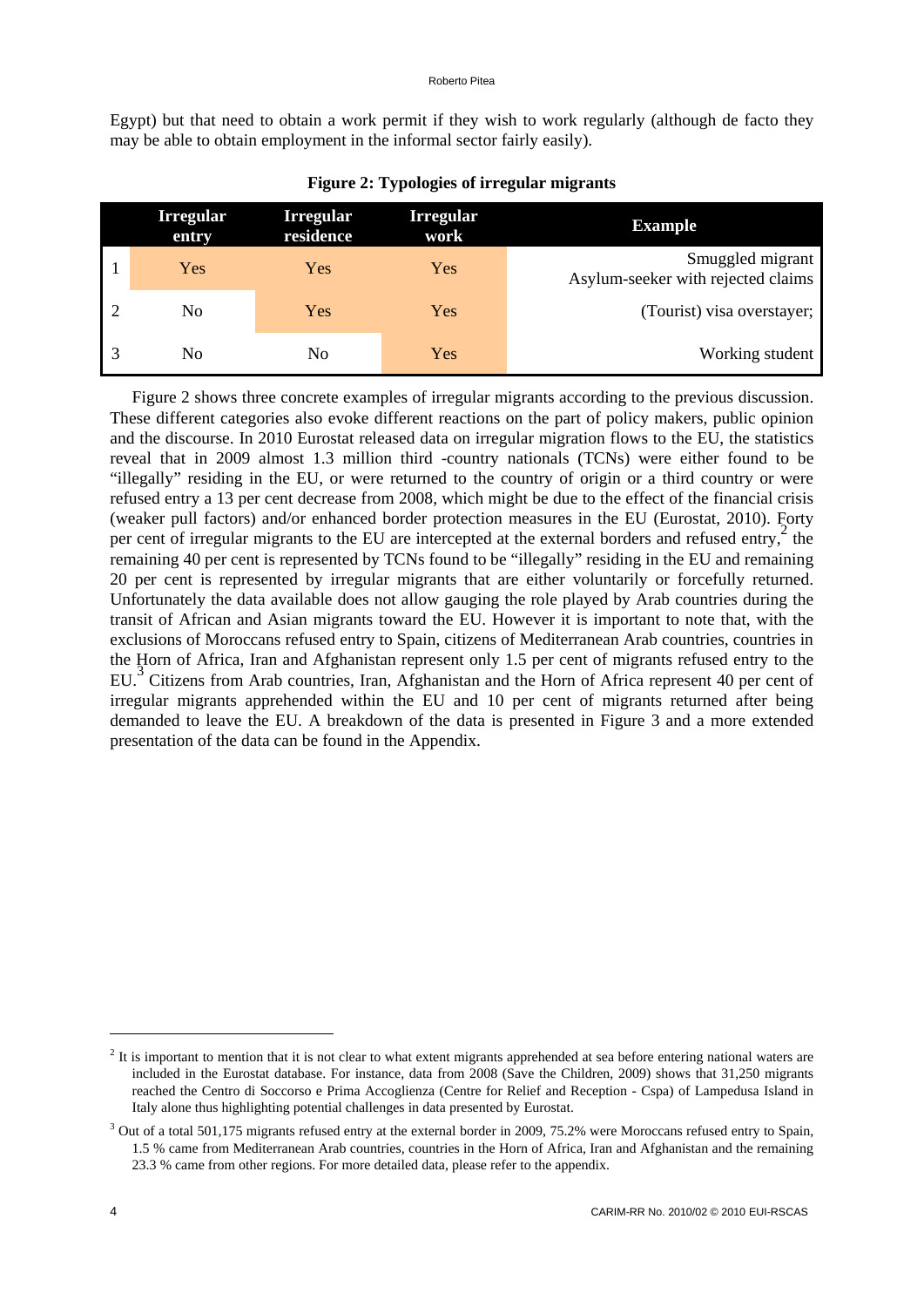

# **Figure 3: Irregular migration flows and third country nationals (TCNs) in the EU**

**Irregular migration to EU based on regions of origin**

Source: Eurostat (2010). North African countries include Algeria, Egypt, Libya, Morocco and Tunisia; Mashreq include Iraq, Jordan, Lebanon, Occupied Palestinian Territories*<sup>4</sup>* and Syria. Horn of Africa includes Eritrea, Ethiopia, Somalia and Sudan. Total numbers of TCNs from MENA and Horn of Africa refused entry in 2009 was 384,000; TCNs found to be illegally present 195,000 and TCNs returned 51,000.

Transit migration is itself a sub-category of irregular migration and while the name is rather selfexplanatory, policy makers and scholars have been disagreeing on effectively defining the phenomenon and struggled managing it. The first challenge in managing transit migration arises from the fact that most national immigration policies have been developed to respond to traditional migration patters that are regular and between one country of origin and one country of destination. In traditional migration jargon, transit usually refers to transit visas or transit passengers, which according to the IOM Glossary (IOM, 2004) are defined as:

Transit passengers: persons who arrive in a State from another country while in transit to another (third) country destination; and throughout the whole period (up to a maximum of 24 hours from the time of arrival) during which they are in the State, remain on board the craft they arrived on, or in a port or airport secure area, or in the custody of the police.

Transit visa: a visa, usually valid for three days or less, for passing through the country issuing the visa to a third destination.

While this definition is not universally accepted, it show how traditionally transit migration was a short-term phenomenon, usually part of pre-defined routes that the migrant or traveller undertook without the intention of remaining in the country of transit. As global migration dynamics evolved, transit migration became more diversified and evolved into a complex phenomenon whereby economic and forced migrants enter and reside (willingly or unwillingly, regularly or irregularly) in a country for varying amount of time with the intention of obtaining access to a third country. The complexity of the issue have challenged traditional applications of national and international migration law, as well as more codified and established international law regimes such as refugee law. As noted in Legomsky

1

<sup>&</sup>lt;sup>4</sup> The definition used of Occupied Palestinian Territories and applicability of international law is based on the Advisory Opinion of the International Court of Justice (ICJ) of 9 July 2004 on the "Legal Consequences of the Construction of a Wall in the Occupied Palestinian Territory" (available from the ICJ website at http://www.icjcij.org/docket/files/131/1671.pdf) with reference to the application of international humanitarian law in the OPT."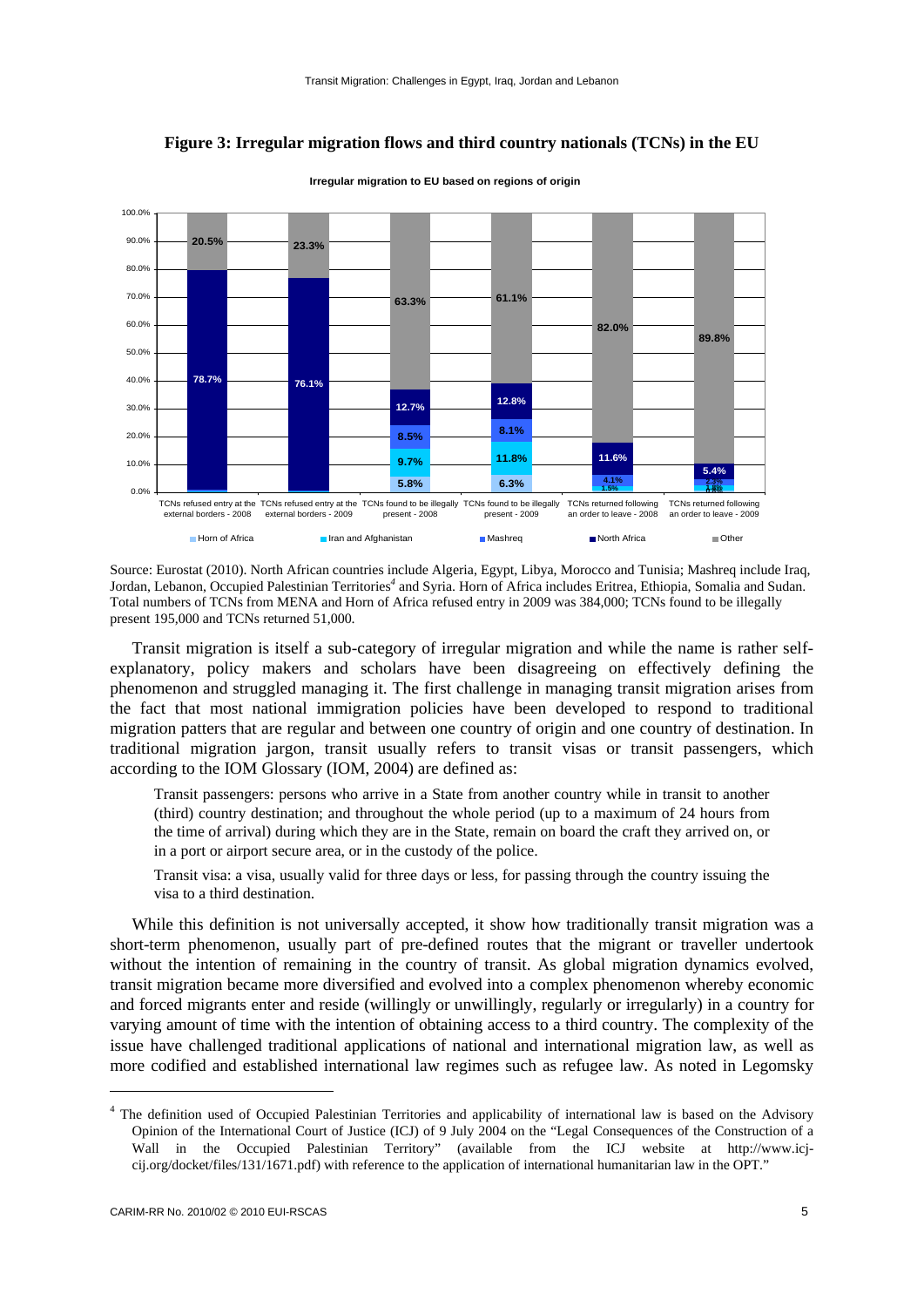(2003) today's refugees are rarely able to travel directly from their countries of origin to their intended ultimate destinations and thus are likely to transit through one or more third countries, for varying lengths of time. As third countries are often developing countries, lack of resources is commonly cited as the main obstacle in providing internationally acceptable levels of protection. In addition, many countries feel that extending protection to asylum-seekers in transit may represent a significant pull factors for genuine refugees as well as economic migrants who might seek entry as a refugee, especially in corridors where mixed migration flows are of particular concern, including the Middle East. In order to regulate the treatment of transit refugees, the UNHCR revised its definition of some concepts in refugee law such as safe third country, the scope and applicability of readmission agreements and agreements to allocate responsibility for determining asylum claims (Legomsky, 2003).

Transit migrants, including refugees, are often prevented from continuing their migration journey and end up "stranded" in what was originally thought to be their transit country. As more and more transit migrants are unable to continue their journeys, host countries struggle to provide protection and access to services, without creating incentives that may result in increasing inflows of migrants. As a result of this lack of formalised understanding of transit migration as a manifestation of irregular migratory movements, most national policies dealing with transit migration do so within the framework of laws and regulations targeting irregular migration. The following section outlines the main immigration provisions in Egypt, Iraq, Jordan and Lebanon and provides a comparative analysis of transit migration in the region. As it will be shown, countries have not created specific mechanisms to deal with transit migration and therefore, policies and instruments traditionally used to counter irregular migration have been adapted to changing circumstances in the region, including the rise in mixed migration flows.

# **3. Legislative and administrative migration frameworks in Egypt, Iraq, Jordan and Lebanon**

The aim of this section is to present a snapshot of immigration in the select countries in the Middle East. While not a comprehensive overview, this section presents four country case studies in order to highlight common issues and discuss them in section 3.5 at the end.

# **3.1 Egypt**

# *3.1.a Background*

Given the lack of official data on irregular/smuggled migrants and refugees currently in Egypt or transiting through Egypt each year, it is very difficult to estimate the number of migrants using the East Africa route each year.

The main route for African, Middle Eastern and Egyptian migrants to Europe was traditionally through countries of the Maghreb, especially Libya. According to the UN (2009), between 2000 and 2010 the number of migrants in Libya has increased by 22 per cent from 560,000 to 682,000, representing slightly over ten per cent of the total population, in addition to high numbers of irregular migrants. In addition, many observers have speculated that restrictive policies and increased border controls in the South Mediterranean may have resulted in migrant routes being partially diverted from traditional, shorter routes to longer and more perilous ones, in particular via the Canary Islands, Egypt and Turkey. In addition to shifting routes, it has also become clear that more and more migrants and refugees from East Africa (in addition to migrants from West Africa who have been using this route for a longer time) attempt the journey across the Mediterranean and North Africa. The increase has become noticeable since the first month of 2008, when the numbers of Somali arrivals in Sicily increased by 187% from 892 in 2007 to 2,556. In 2006, only 311 migrants in Malta originated from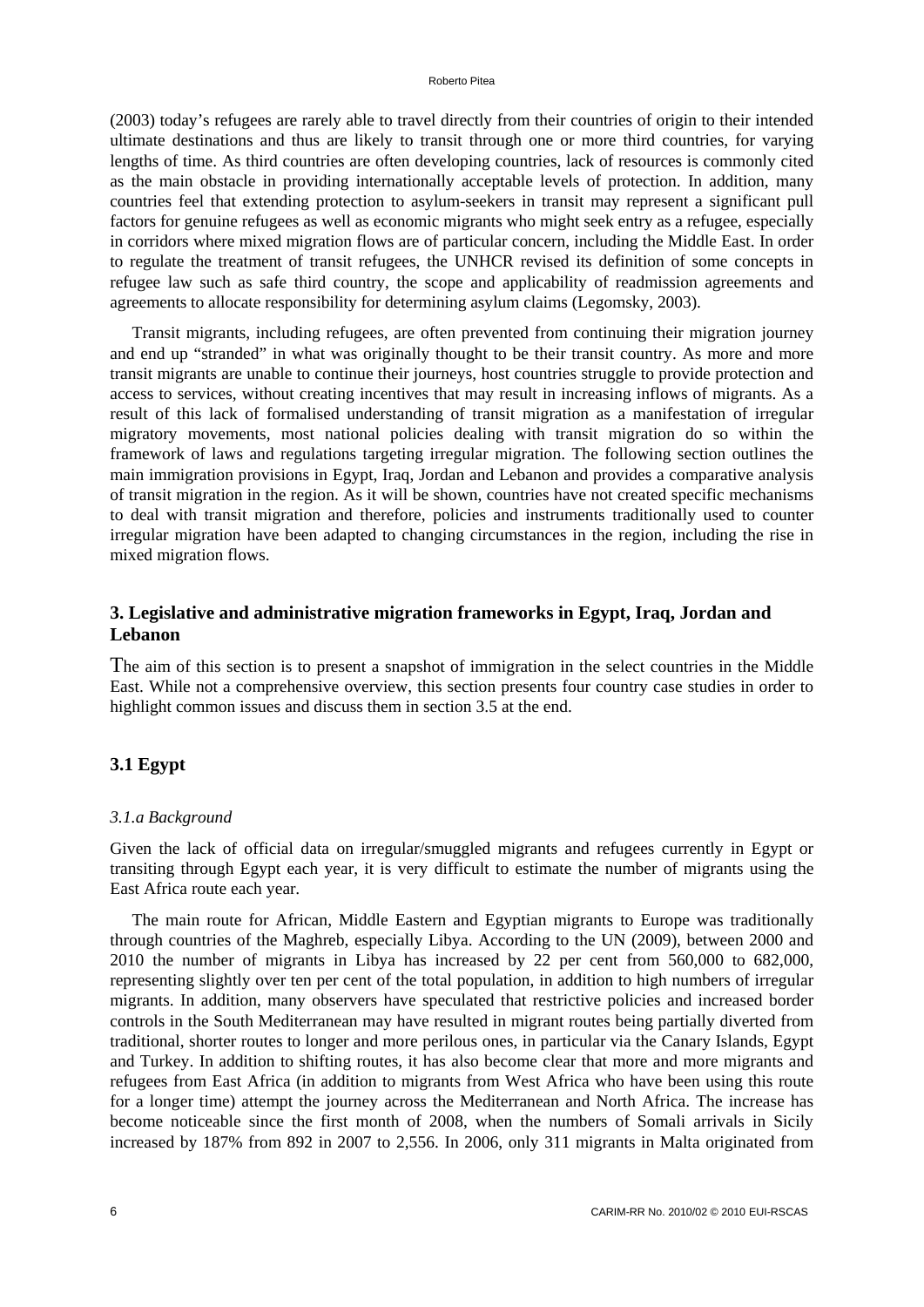Somalia but in 2007 the figure had doubled to 613 and in 2008 the figure had risen to 1,266 – more than a fourfold increase over three years (Malta Today, 2008).

An analysis of studies and media report reveals how in the past years Egypt has become a country of transit, in addition to a country of origin of irregular migrants. While the incidence of irregular migration from Egypt to the EU (either directly or through Libya) seems to have declined recently, the number of migrants (mostly from the Horn of Africa) who use Egypt as a transit area towards Israel seems to have been increasing in the past years (see also figure 5).



**Figure 4: Map of transit migration from Horn of Africa through Egypt** 

*Source: IOM analysis based on a variety of sources including HRW (2008), Malek, (2008); Al Masry Al Youm (2009); Al Sharq Al Awsat (2008); Haaretz (2010); IOM (2006) and France 24 (2010).* 

While obtaining accurate information on the routes used by smugglers is difficult, a triangulation of a variety of media and civil society reports allows to obtain an impressionistic overview of the journeys of irregular and transit migrants in Egypt, subject of course to a high degree of uncertainty given the impossibility to confirm some of the statements made in some of the sources, especially media ones. Despite these limitations, various sources reveal that the fastest growing nationalities of transit migrants in Egypt come from countries in the Horn of Africa, in line with the recent trends witnessed in EU Mediterranean countries,. It is difficult to determine the nationalities of Africans transiting through Egypt. If the number of apprehensions for irregular entry is considered as a proxy, as of April 2008, the UNHCR in Cairo reports 500 pending detention cases. Of these, 90 percent are Eritrean, and the remaining 10 percent are mostly Ethiopian and Somali, and there are also some Ivorians and other nationalities (Malek, 2008). Most migrants (both economic and forced migrants) begin their journeys in their home countries where they pay up to 3,000 USD to be smuggled to Sudan's Kessala state where the Shegerab and Wad Sharife Camps appear to be the hubs for migrants, especially Eritreans, wishing to continue their journey to either Europe or Israel, with the cost of the leg from Kassala State to Khartoum around 650 Sudanese pounds (270 dollars). Some migrants are also reported to transit through Port Sudan (Human Rights Watch, 2008 and France 24, 2010).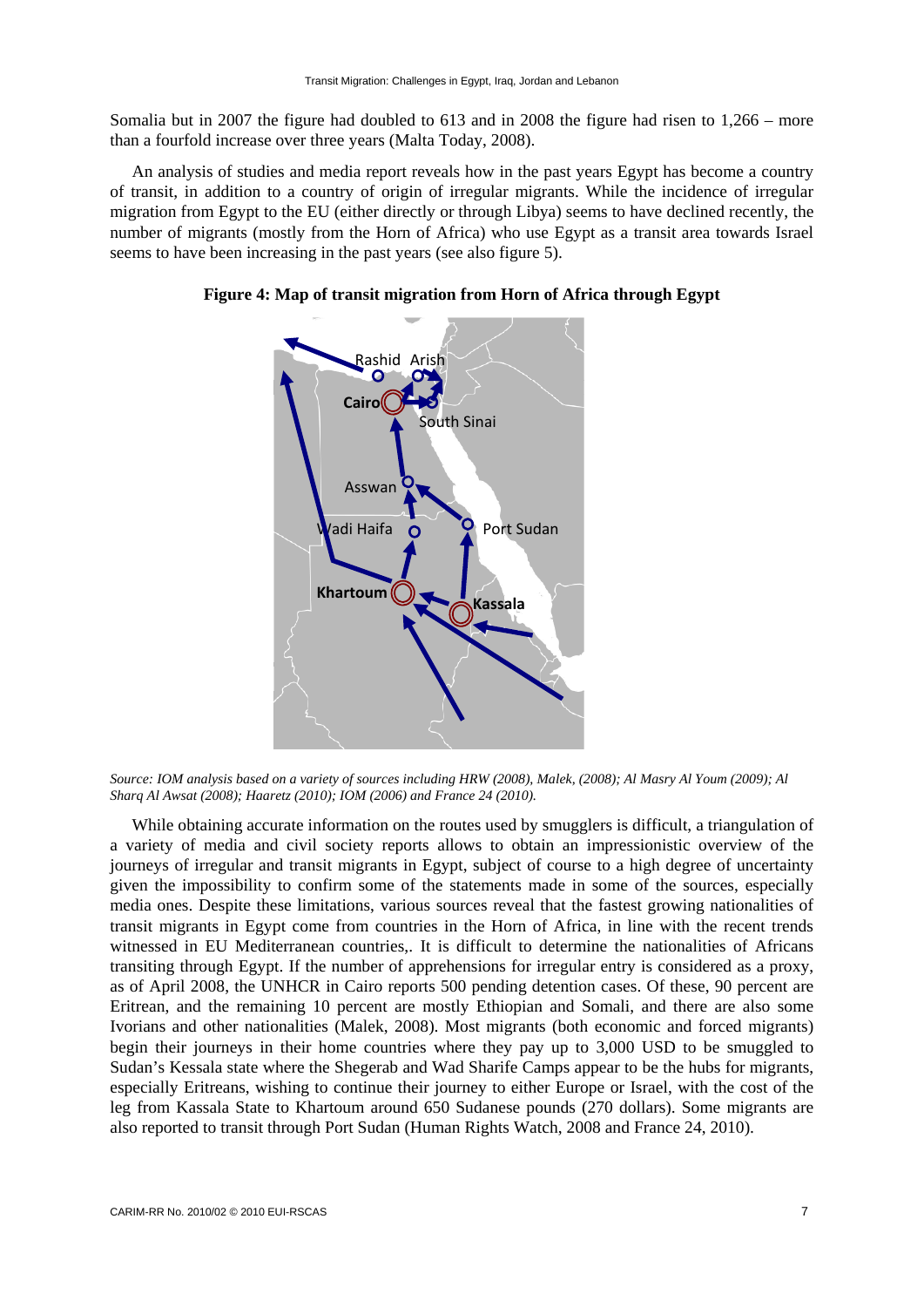#### Roberto Pitea

According to a review of different academic and media sources (see figure 5), the vast majority of people leave Sudan by paying between 200-1500 USD to smugglers. Eritreans come mostly from the Eritrean refugee camps in Sudan like Shagarab and Wad Sherifay close to the border of Eritrea, but also from Khartoum and other locations. The duration of the journey is between five and ten days from Sudan to southern Egyptian cities like Kom Ombo. Reportedly, Egyptian smugglers wait at the border Egyptian borders and 'escort' the migrants to a train station for 50 USD per person. According to Malek, (2008), the point-of-entry into Egypt can dictate the overall outcome of an asylum-seeker's refugee claim, because it can determine his or her ability to access the UNHCR. If an asylum-seeker enters Egypt irregularly and manages to reach Cairo without getting caught, he or she will have a chance to register at the UNHCR and go through the refugee status determination process. If a foreign national (including an asylum-seeker) enters Egypt through an airport without any legal documentation or identification, he or she can be detained at the airport until the UNHCR is contacted. asylum-seekers may also enter Egypt by a boat on the Nile to Wadi Halfa, by car, truck, bus, camel, or on foot through one of many points at the border with Sudan or Libya. Any person caught entering Egypt at the border without a passport or entry visa, including asylum-seekers, may be taken to the nearest military court for a trial. On the other hand, if a foreign national is caught within a city in Egypt after having entered irregularly (i.e found without passport or entry visa) that individual will probably be taken to a civil or criminal court rather than a military court (Malek, 2008).

Various sources (see below) reveal that once in Cairo, most transit migrants decide to head towards Israel. The sea route towards Europe seems to be mainly used by Egyptians who in 2006 paid up to 5,000 USD per person to be smuggled via boat (IOM, 2006). The smuggling route between Egypt and Israel is operated mostly by Bedouin tribes that have been traditionally involved with smuggling of goods. Various sources indicate how the average fee for crossing into Israel is around 500 – 700 USD, but some news reported that it could increase to 3,500 USD if the migrants are trapped and blackmailed by their smugglers (Al Masry Al Youm, 2009 and Human Rights Watch, 2008).

| Route                     | Cost (USD)                              | <b>Hubs</b>                                             | <b>Transit cities</b>                                | <b>Nationalities</b>                                                                                                                                                                                                                                                                           |
|---------------------------|-----------------------------------------|---------------------------------------------------------|------------------------------------------------------|------------------------------------------------------------------------------------------------------------------------------------------------------------------------------------------------------------------------------------------------------------------------------------------------|
| Horn of Africa –<br>Sudan | 3,000(a)                                | Kassala state<br>(Shegerab and<br>Wad Sharife<br>Camps) |                                                      | Eritreans, Somali, Ethiopians                                                                                                                                                                                                                                                                  |
| $Sudan - Egypt$           | $200 - 1500$<br>(b)<br>800(a)           | Kassala state,<br>Khartoum,<br>Cairo                    | Port Sudan,<br>Wadi Haifa,<br>Asswan, Upper<br>Egypt | Eritreans $(90\%)$<br>Ethiopians, Somalis. 500<br>migrants in detentions as of<br>April 2008 (b)                                                                                                                                                                                               |
| Egypt – Israel            | $300 - 3500$<br>(c)<br>500(d)<br>700(a) | Cairo                                                   | Arish, South<br>Sinai.                               | 33 % Eritreans, 29 %<br>Sudanese, 10% from Côte<br>d'Ivoire out of 13,000<br>crossings between 2006 and<br>2008. (a)<br>$1200 - 1500$ people entering<br>irregularly monthly. Out of<br>24,339 asylum-seekers in<br>Israel as of May 2010, 23 %<br>are Sudanese and 55 % are<br>Eritreans. (e) |
| $Egypt$ – Europe          | $4,500-$<br>5,000(f)                    | Cairo, Lower<br>Egypt                                   | Rashid                                               | Egyptian                                                                                                                                                                                                                                                                                       |
| Sudan - Libya             | 1,000(g)                                | Khartoum                                                |                                                      | Eritreans, Somali, Ethiopians                                                                                                                                                                                                                                                                  |

**Figure 5: Summary of transit migration routes through Egypt** 

Source: Human Rights Watch, 2008; Source: Malek, 2008; Source: Al Masry Al Youm, 2009; Source: Sharq Al Awsat, 2008 Source: Haaretz, 2010; Source: IOM, 2006; Source: France 24, 2010.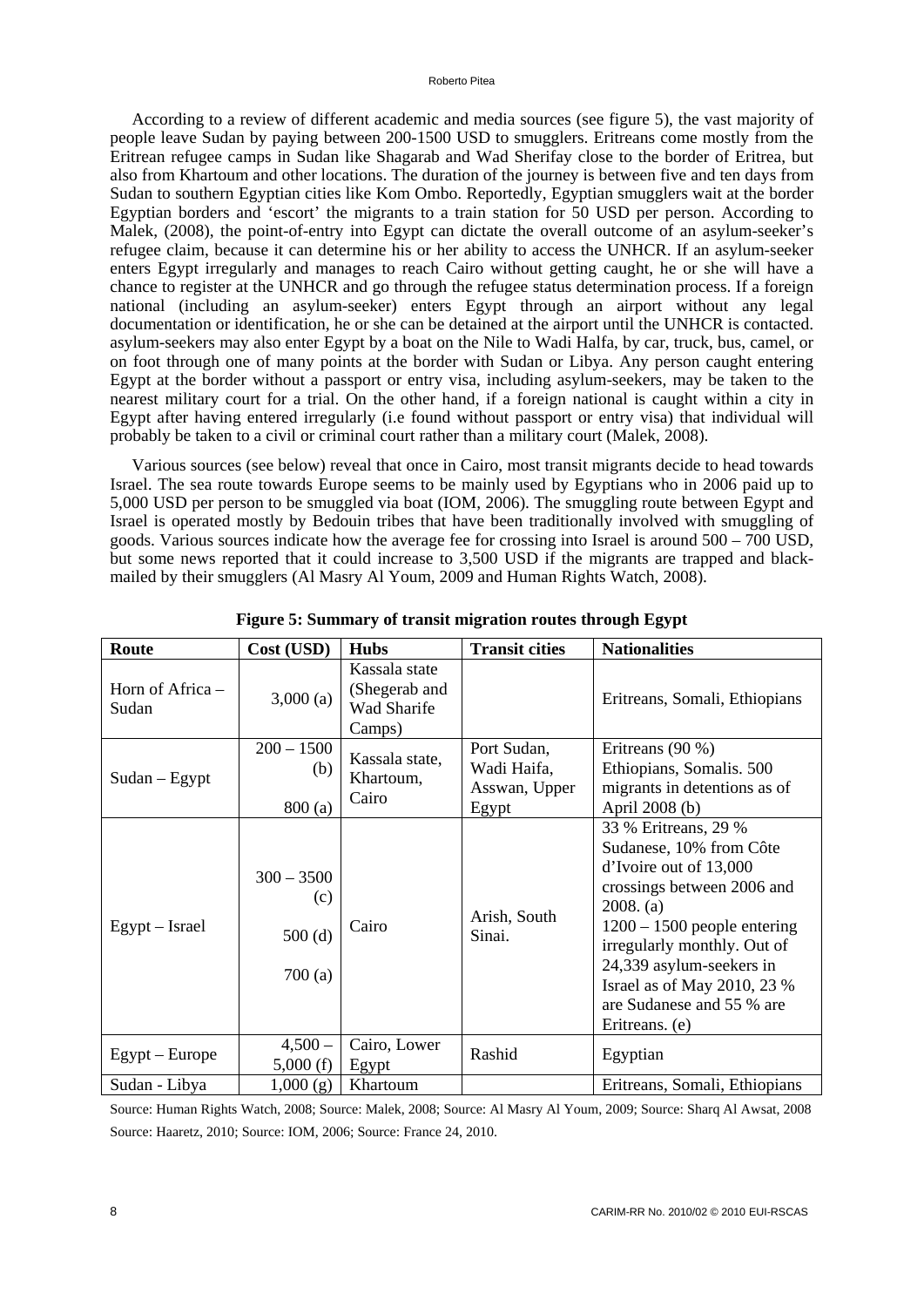According to a report published by Israeli authorities, approximately 1,200-1,500 people enter Israel irregularly on a monthly basis. The trends seem to be fluctuating with 8,698 asylum-seekers entering in 2008, 4,827 in 2009 and 5,291 by mid-May 2010. Half of the migrants who enter Israel and claim asylum came from Eritrea (55 %) and Sudan (23%) and while there appears to be a certain number of economic migrants using the route, the overwhelming majority (approximately 80 %) of people entering irregularly in Israel are entitled to some for of protection that should bar them from being deported (Haaretz, 2010).

It is difficult to gauge how many migrants transit through Egypt on the way to Libya and then Europe. Anecdotal evidence suggests that most migrants try to enter Libya directly from Sudan. Eastern African migrants are among the top four nationalities among arrivals in Lampedusa, especially Eritreans and Somalis representing 12 and 11 per cent out of the 31,250 migrants who reached the Centro di Soccorso e Prima Accoglienza (Centre for Relief and Reception - Cspa) of Lampedusa Island in 2008 alone, a significant increase from the levels of 12,170 in 2007. Alarmingly, East African and Middle Eastern youth represent the bulk of unaccompanied minors (UAMs) in Lampedusa with Egyptian (28%), Palestinian (12%), Eritreans (10 %) and Somali (9%) representing almost 60 per cent of total UAM arrivals between May 2008 – February 2009, suggesting that smuggling networks targeting minors might be in place linking countries of origin in the Middle East and East Africa to Europe through Libya and possibly Egypt (Save the Children, 2009).





Source: Save the Children 2009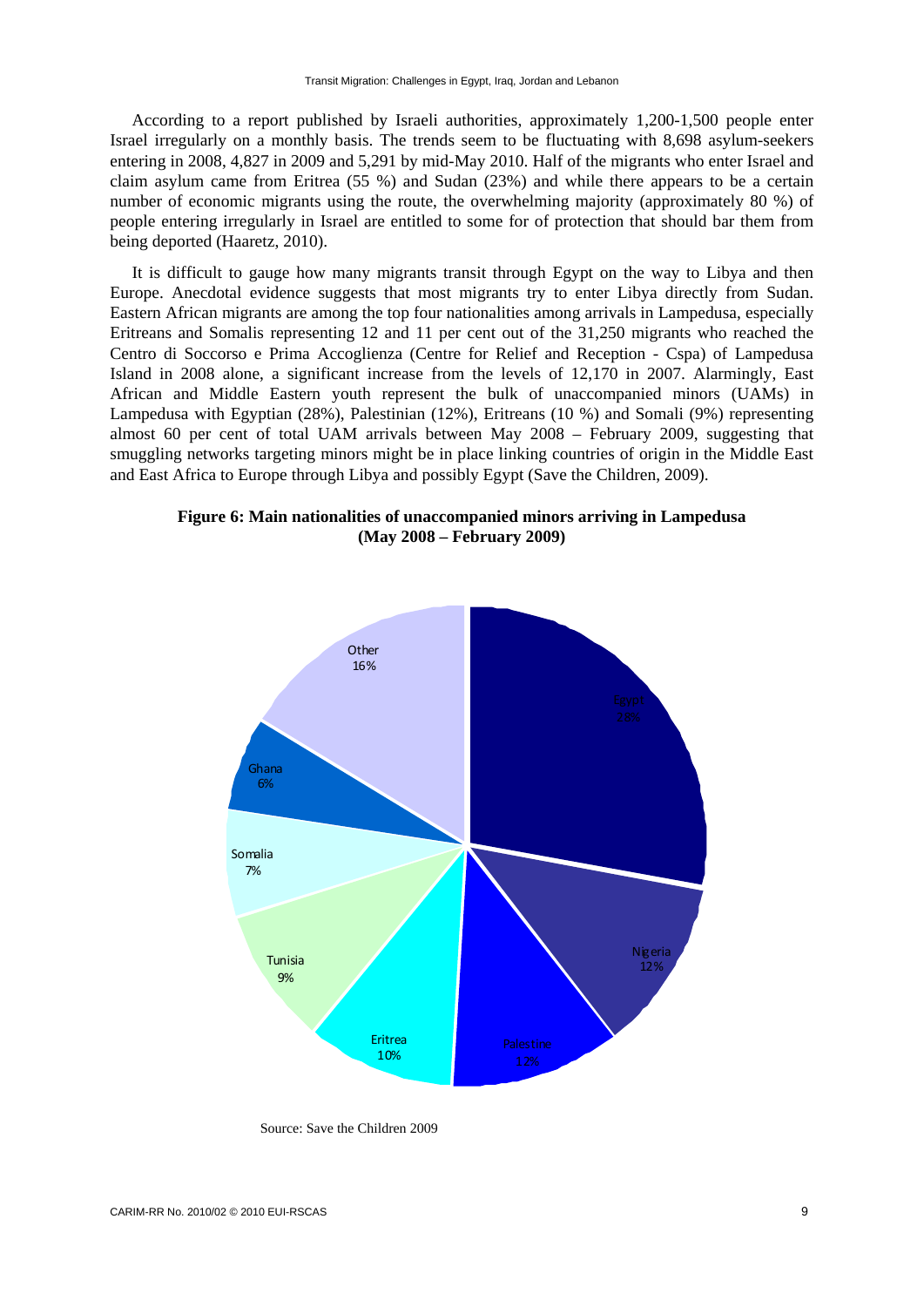# *3.1.b Statistics*

Determing the extent of transit migration is difficult in Egypt given the fact that entry occurs both from official and un-official border points, in addition to a high level of mobility due to Egypt's prominent role as a destination for tourists, business travellers and students, in addition to economic migrants and refugees. Data from the Central Agency for Public Mobilisation and Statistics (CAPMAS) shows that over 45 million foreign nationals entered Egypt in the period 2006-2009 and of these 18 per cent were Middle Eastern or African nationals. While net migration rates for Egyptians have been negative in the period, an average in-flux of 600,000 foreign nationals has been recorded in each of the reporting years. It must be noted that in many countries procedures for counting arrivals tend to be generally more thorough than those for counting departures, although it is not clear to what extent this applies to Egypt. Nonetheless the data in table 7 shows that net migration of Middle Eastern foreign nationals has been fluctuating but generally the balanced has remained slightly positive. A small but constant influx of African nationals has been witnessed in the four years presented below, with a peak in 2009. It must also be noted that these numbers include many categories of foreign nationals including business visitors, tourists and workers.

|                         | 2006      | 2007       | 2008       | 2009       | <b>Total</b> |
|-------------------------|-----------|------------|------------|------------|--------------|
| <b>Total arrivals</b>   |           |            |            |            |              |
| <b>Nationals</b>        | 4,531,356 | 4,592,532  | 4,655,354  | 4,504,571  | 18,283,813   |
| Foreigners              | 9,082,777 | 11,090,863 | 12,835,351 | 12,535,885 | 45,544,876   |
| Of which Middle East    | 1,706,423 | 1,686,953  | 1,675,960  | 1,571,212  | 6,640,548    |
| Of which Africa         | 301,865   | 387,221    | 400,979    | 455,262    | 1,545,327    |
| <b>Total departures</b> |           |            |            |            |              |
| <b>Nationals</b>        | 4,292,128 | 4,718,126  | 4,992,030  | 4,597,858  | 18,600,142   |
| Foreigners              | 8,461,861 | 10,455,714 | 12,220,236 | 11,773,885 | 42,911,696   |
| Of which Middle East    | 1,640,732 | 1,698,449  | 1,683,083  | 1,559,302  | 6,581,566    |
| Of which Africa         | 260,346   | 355,385    | 352,686    | 359,232    | 1,327,649    |
| <b>Net</b>              |           |            |            |            |              |
| <b>Nationals</b>        | 239,228   | $-125,594$ | $-336,676$ | $-93,287$  | $-316,329$   |
| Foreigners              | 620,916   | 635,149    | 615,115    | 762,000    | 2,633,180    |
| Of which Middle East    | 65,691    | $-11,496$  | $-7,123$   | 11,910     | 58,982       |
| Of which Africa         | 41,519    | 31,836     | 48,293     | 96,030     | 217,678      |

**Figure 7. Total numbers of arrival and departures from Egypt 2006-2009** 

*Source: CAPMAS – e-mail communication with IOM dated 6 July 2010* 

A discrepancy exists between the data on flows and the data on stocks of migrants in Egypt. While the number of arrivals has exceeded departures by over 600 thousand people a year the number of registered refugees and work permits issued by Egyptian authorities increase by 12,500 and 3,700 units respectively between 2005 and 2008, as shown in figure 8. This discrepancy may be due to undercounting of departures in flows statistics, the ease to obtain residence for some categories of migrants without need for a work permit (see 3.1.c for a more in-depth discussion) and the incidence of irregular migration. Unfortunately it is not possible to estimate the specific impact of these three factors on the discrepancy in the data but it is likely that the lack of adequate counting of departures, coupled with the pervasive informality of the labour market in Egypt results in a low percentage of foreign nationals being able to obtain a valid work permit, despite having various forms of residence permits (including residence permits that do not give a right to work).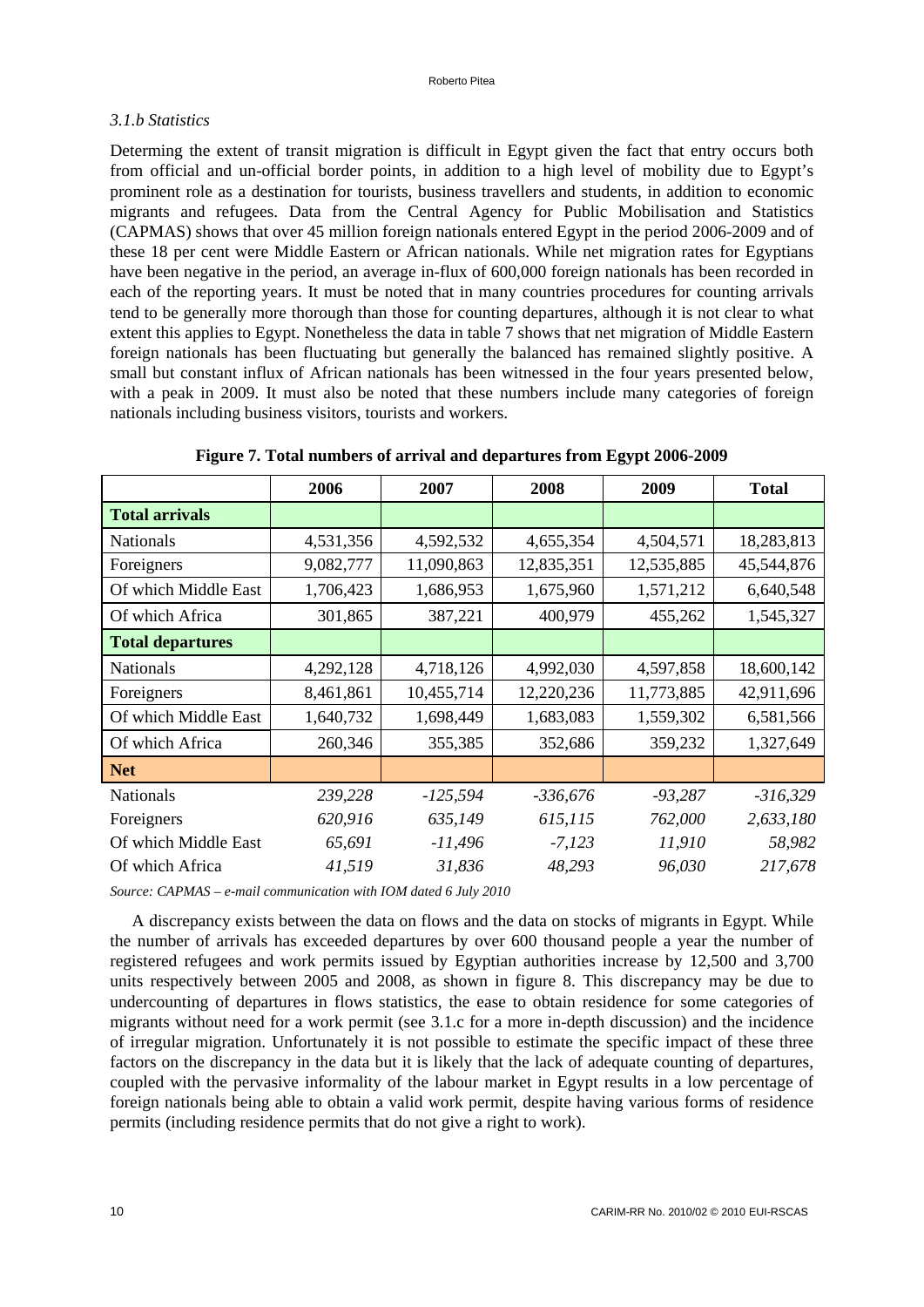|                                    | 2005    | 2006    | 2007   | 2008    | 2009   |
|------------------------------------|---------|---------|--------|---------|--------|
| Work visa                          | 17,456  | 19,683  | 20,198 | 21,176  | 20,149 |
| <b>Refugees and asylum-seekers</b> | 100,047 | 104,468 | n/a    | 112,605 | n/a    |
| Of which Palestinians              | 70,255  | n/a     | n/a    | 70,000  | n/a    |
| Of which Sudanese                  | 15,846  | n/a     | n/a    | 23,200  | n/a    |
| Of which Iraqis                    | n/a     | n/a     | n/a    | 10,100  | n/a    |
| Of which Somalis                   | 4,478   | n/a     | n/a    | 5,600   | n/a    |

**Figure 8. Total numbers of immigrants in Egypt according to residency status 2005-2008** 

Source: CAPMAS – e-mail communication with IOM dated 6 July 2010 and UNHCR country page (various documents http://www.unhcr.org/cgi-bin/texis/vtx/page?page=49e486356)

### *3.1.c Legal Description*

Procedures for regular entry are stipulated in Law No 88 / 2005 concerning the entry, residency and exit of foreign nationals from Egypt. Art. 5 of the law stipulates that citizens of some Arab and foreign countries might be exempted from requiring an entry visa by a decision from the Ministry of Interior, while Art. 23 establishes that the Interior Minister will, after obtaining the approval of the Foreign Minister, decide on the type, length, procedures necessary, fees, and exemptions for the visas that are granted to foreign nationals. At the moment, Syrians, Jordanians and GCC nationals can obtain visa at the border free of charge while most European and North American nationals can obtain a visa on arrival for a small fee (15 USD).

The same law sets forth the conditions for obtaining and renewing a residence permit. In addition to two categories of foreign nationals entitled to exceptional residency permits,<sup>5</sup> the Ministry of Interior website specifies that foreign nationals may be entitled to one-year residence permit for non-tourist reasons (15 USD). Foreign employees in the public sector and private sector employees who have obtained a work permit from the Ministry of Manpower and Employment are entitled to this residence permit, in addition to students and their parents, spouses of Egyptians, investors, foreign nationals and their families who own estates in Egypt (the property needs to be worth at least 50,000 US Dollars).

According to Law n° 12 of the Year 2003 Promulgating Labour Law, Art. 28 foreign nationals shall not take up employment except after obtaining a permit from the Ministry of Manpower and Migration, and shall be authorized to enter and reside in the country for the purpose of working. Work according to the law includes domestic work. Art. 29 gives the Ministry of Manpower the prerogative to issue a decree determining the conditions of obtaining work permits, as well as determining the cases in which foreign nationals may be exempted from the work permit requirement and conditions for revoking the permit before it is expired. According to the ministry website, in addition to filling in a specific forms, foreign nationals should obtain approval from the relevant security office, a health certificate proving a negative HIV status to be obtained from a public hospital or any of the laboratories under the Health Ministry's supervision; a document outlining the number of ensured Egyptian workers employed in the same establishment, inter alia. Refugees need a letter of approval from the President's Office of Refugee Affairs, while investors need also to submit an approval from

-

<sup>&</sup>lt;sup>5</sup> Under Art. 18, 10 year residency permits are given to foreigners born in Egypt before 1952 and whose residency permit have not been interrupted until the official implementation date of Law No 74 / 1952; foreigners who have resided uninterruptedly in Egypt for at least 20 years before the implementation of Law No 74 / 1952 and have entered the country regularly; foreigners who have held residency permits for more than 5 years, and have regularly renewed the permit, and have entered the country regularly and scientists, Artists, Businessmen, etc.., who carry out important services to the country (Minister of Interior's consent is necessary. Under Art. 19, foreigners are entitled 5 year residency permits, with possibility of renewal if they have uninterruptedly resided in Egypt for at least 15 years prior to the implementation of Law No 74 / 1952 and have entered the country regularly.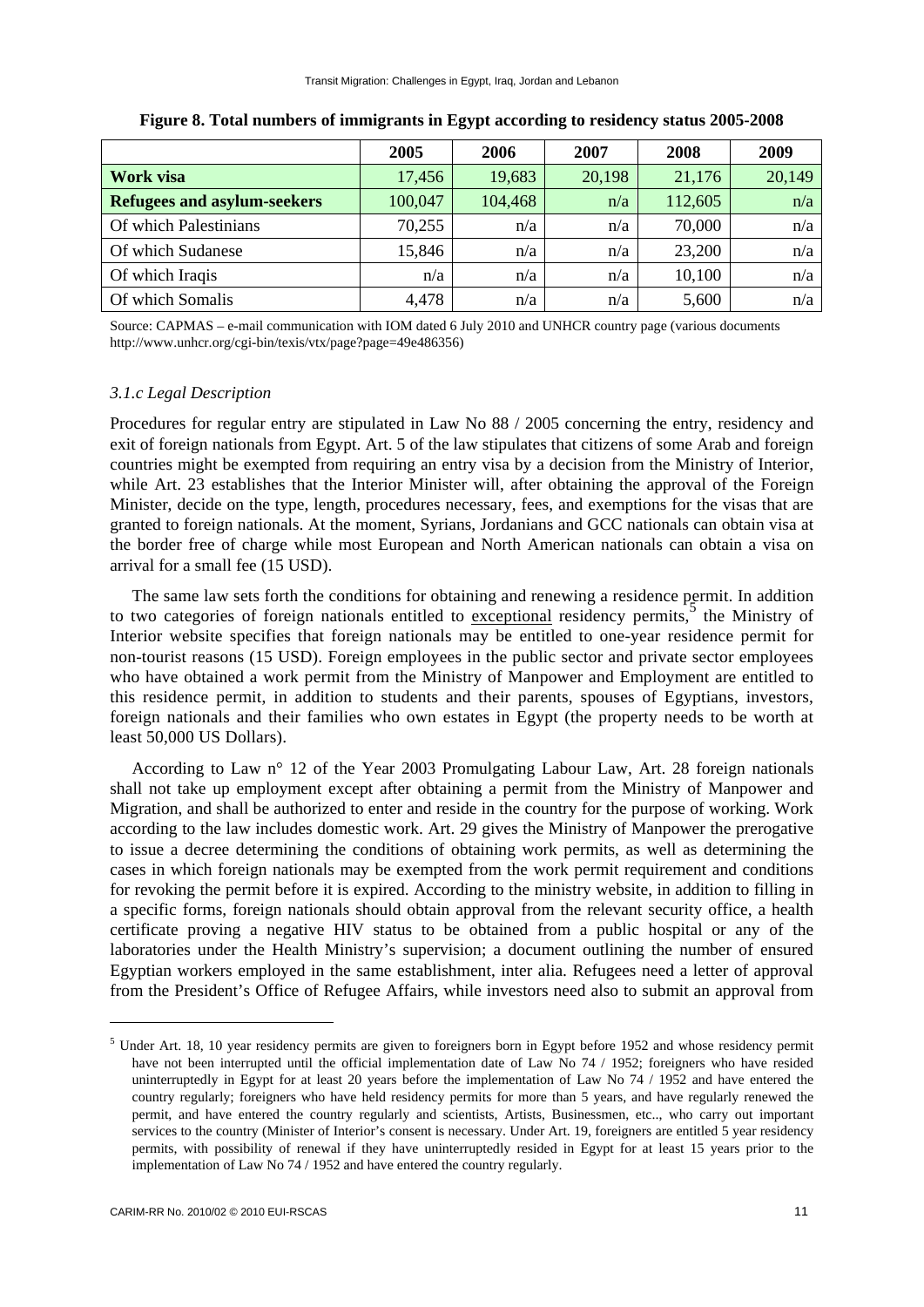#### Roberto Pitea

the General Authority for Investment. Other categories need approval from specific Ministries for practicing their profession in Egypt.<sup>6</sup> Palestinians need to provide a certificate from the Directorate of the Emigration, Passports and Nationality proving living uninterruptedly in Egypt for a period of 5 years, except for those married to Egyptians. The cost of the work permit is 1,000 LE (180 USD) but Greek, Palestinian and Sudanese nationals are exempted from the fees. In case of changing the profession or address of employment, the foreign national needs to notify the relevant management office in writing, and not more than a week after the change has occurred. If the person changes field of employment or employer, he or she is obliged to resubmit a new application (Ministry of Manpower and Migration, n.d.).

According to the Four Freedom Agreement, (Art. 2-3. Presidential Decree No. 144/2004) Sudanese and Egyptian nationals shall enjoy freedom of movement and residency between the two countries, provided they enter the country though an official boarder point and with a valid passport. In addition, they shall also enjoy the right to employment in both countries, as well as the right of ownership and use of agricultural lands, real estate and movable property and the right to forming partnerships and/or creating companies. It is not clear to what extent this agreement has been implemented in Egypt. While Sudanese working in the private sector are exempted from paying the fees for a work permit, no indication was found on the Ministry of Manpower website that they are exempted from the requirement of a work permit altogether.

Law No 88 / 2005 Concerning the entry, residency and exit of Foreigners from Egypt also sets forth the penalties for irregular entry and overstay of residence permit. Smugglers and those who knowingly provide false information, or false documents to facilitate their or others' entry and/or residency into Egypt are subjected to imprisonment of a period of no more than 2 years and/or are fined with an amount not more than 2000 LE (Art. 40). For those who enter irregularly (i.e. in breech of Art. 2, 3 and 7) imprisonment for no more than 6 months, and/or a fine between 200 - 1000 LE is imposed (Art. 41) to those who violate articles 2, 3, and/or 7 of the law.

Those who overstay their residence permit (violation of Art. 16) are subjected to a fine of 100 LE for the first 6 months of overstaying the permit and 200 LE for any period after 6 months.

Art. 31 specifies that the Director of Emigration, Passports and Nationalities has the power to order the expulsion of certain categories of foreign nationals: those who have entered the country irregularly, or have not obtained residency permit after the expiration of their entry visa; those who have violated the purpose of their residency permit; those who did not leave the country after the expiration of their residency permit by 15 days, unless they have has requested a renewal before the expiration date; and those foreign nationals who have not left the country after receiving his residency renewal rejection by 15 days.

The Government of Egypt has ratified the 1969 Organization of African Unity's Convention on Refugees, which included within it the 1951 UN Refugee Convention, in 1980. One year later, the Egyptian government also separately ratified the 1951 UN Refugee Convention and the 1967 Protocol. However, Egypt also entered 8 reservations, the most important of them being the reservations on articles 12 (personal status), 20 (rationing), 22 (access to primary education), 23 (access to public relief and assistance), and 25 (labour legislation and social security). However Egypt does not have a domestic refugee law and has devolved the responsibility for determining refugee status to the UNHCR (IOM, 2009b)

1

<sup>&</sup>lt;sup>6</sup> The list includes foreigners working in the field of petroleum and energy (from the General Egyptian Authority for Petroleum), foreigners working in the field of tourism (Minister of Tourism), foreigners working at schools, colleges (Minister of Education),foreign consultants and scientific experts (letter from the foreign company that the employee represents, authenticated by the Egyptian consulate in that country, and a bank statement proving the presence of an account abroad), doctors (Ministry of Health), applied arts designers (Applied Arts Syndicate), engineers (Engineers' syndicate)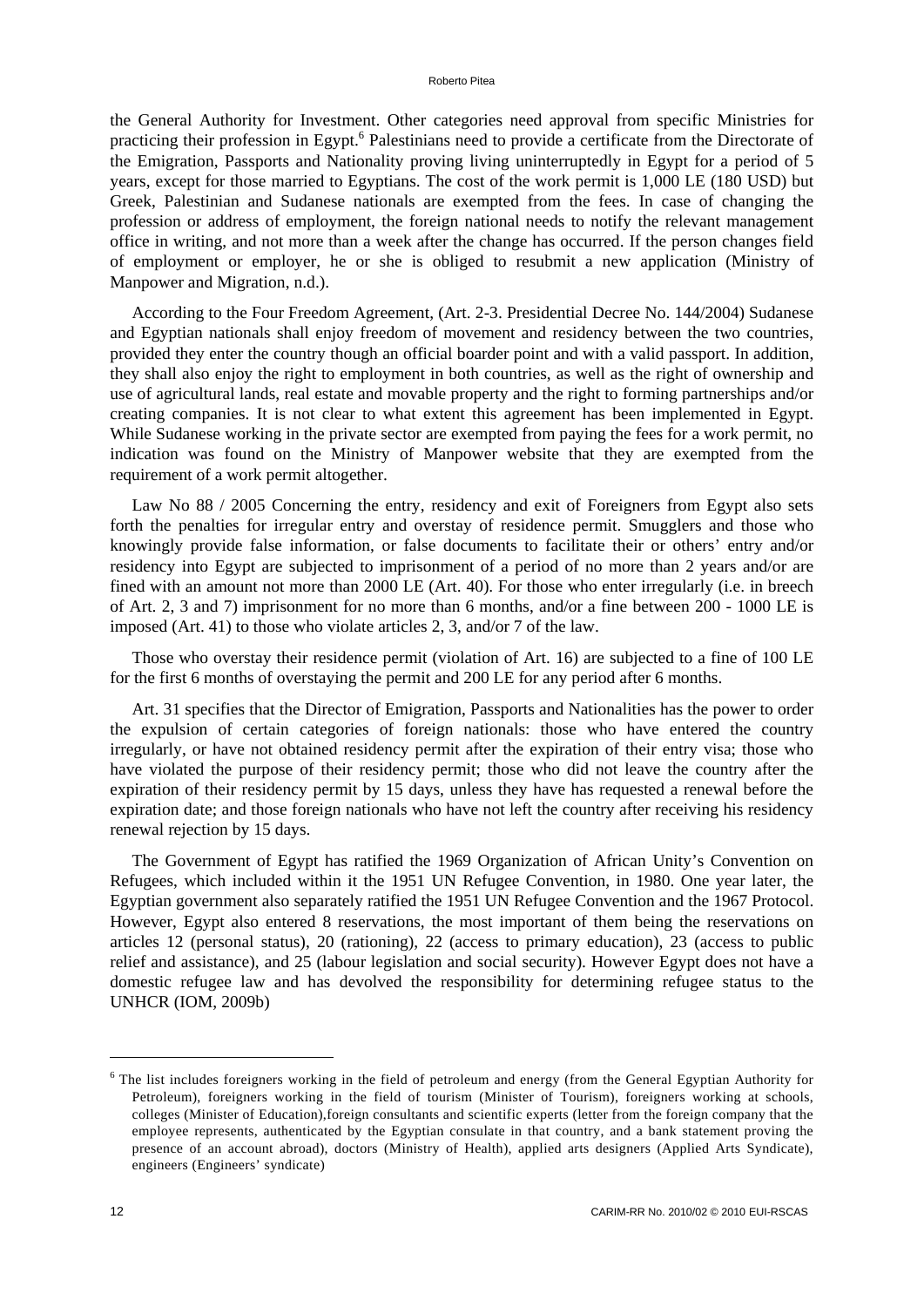The new anti-trafficking law was approved by the Upper House of Parliament (Shura Council) on 24 April 2010, and later by the Lower House on 2 May 2010. At the time of writing, the bill was pending the signature of the President. The new anti-trafficking law stipulates that individuals or groups who commit human trafficking crimes will be given life sentences and fined between 9,000- 36,400 USD. Further details of the law were not publicly available at the time of writing (IRIN, 2010).

As highlighted in this policy review, transit migration is largely governed by laws pertaining to entry and residence in Egypt and transit migrants are not defined as a specific category. Gaps exist in the provisions for entry and residence in Egypt (especially for Western and Arab nationalities) which tend to be fairly liberal and the provisions to obtain lawful employment and access to public health and social services, which tends to be rather restrictive creating potential vulnerabilities for those who enter and reside legally but are not able to find employment. Literature (Malek (2008) and IOM (2009b)) has showed how access to services and social rights may be a contributing factor towards secondary movements of refugees and migrants towards third countries. In addition, Malek (2008) explains how the response of Egyptian authority to irregular entry of foreign nationals has been focussing mostly upon enacting border control measures – with a variety of responses depending on the agency that encounter the irregular migrants (border guards; civil, criminal or military legal system, UNHCR etc…).

# **3.2 Iraq**

### *3.2.a Background*

The scale and protracted the violence that followed the invasion of Iraq and the Samarra bombing in 2006 resulted in over two million Iraqi refugees outside Iraq and more than 1,600,000 Iraqis (270,000 families) who are internally displaced within Iraq (IOM, 2010a). While displacement to and within Iraq has started to decrease after 2008, only a small number of Iraqis are returning, mostly due to difficult conditions in places of return and the security situation.

The magnitude of migration to and through Iraq is unknown due to lack of data. According to the US Department of State's report on trafficking in persons 2009, Iraq remains a destination country for women from Ethiopia, Indonesia, Nepal, and the Philippines, mostly trafficked into Northern Iraq for involuntary domestic servitude and sexual exploitation. In addition, Iraq is a destination for men coerced into or deceived to work as construction workers, security personnel and other low-skilled jobs. Most of these men come from South and South-East Asia, often transiting through countries of the Arab Gulf or circumventing the ban imposed by some of these countries (including India, Pakistan, Sri Lanka, Thailand, and the Philippines) preventing their nationals from working in Iraq (US Department of State, 2009). Anecdotal evidence suggests that because Iraqis (including Iraqis of Kurdish origin) are now able to obtain passports and Turkish visas with more ease, irregular entry of Iraqis to Turkey may have declined in recent years. While data are not available to substantiate these claims, Eurostat database (see appendix) shows that the number of Iraqis refused entry at EU borders has declined from 1,285 (in 2008) to 670 (in 2009) people and the number found to be staying irregularly has declined from 37,445 to 23,175 in the same period, signalling perhaps a reduction in irregular migration from Iraq, especially in Kurdistan given the economic boom currently experienced in the region. It is not clear, however, what proportion of Iraqis that enter Turkey regularly continues the journey to Europe in an irregular way.

# *3.2.b Statistics*

Data from the Ministry of Interior of Iraq shows that net arrival and departures from Iraq have followed a fluctuating trend in the years 2006 – 2009. Somehow counter-intuitively, 354,000 more Iraqis have entered Iraq that those who have left; reasons may include undercounting of departures;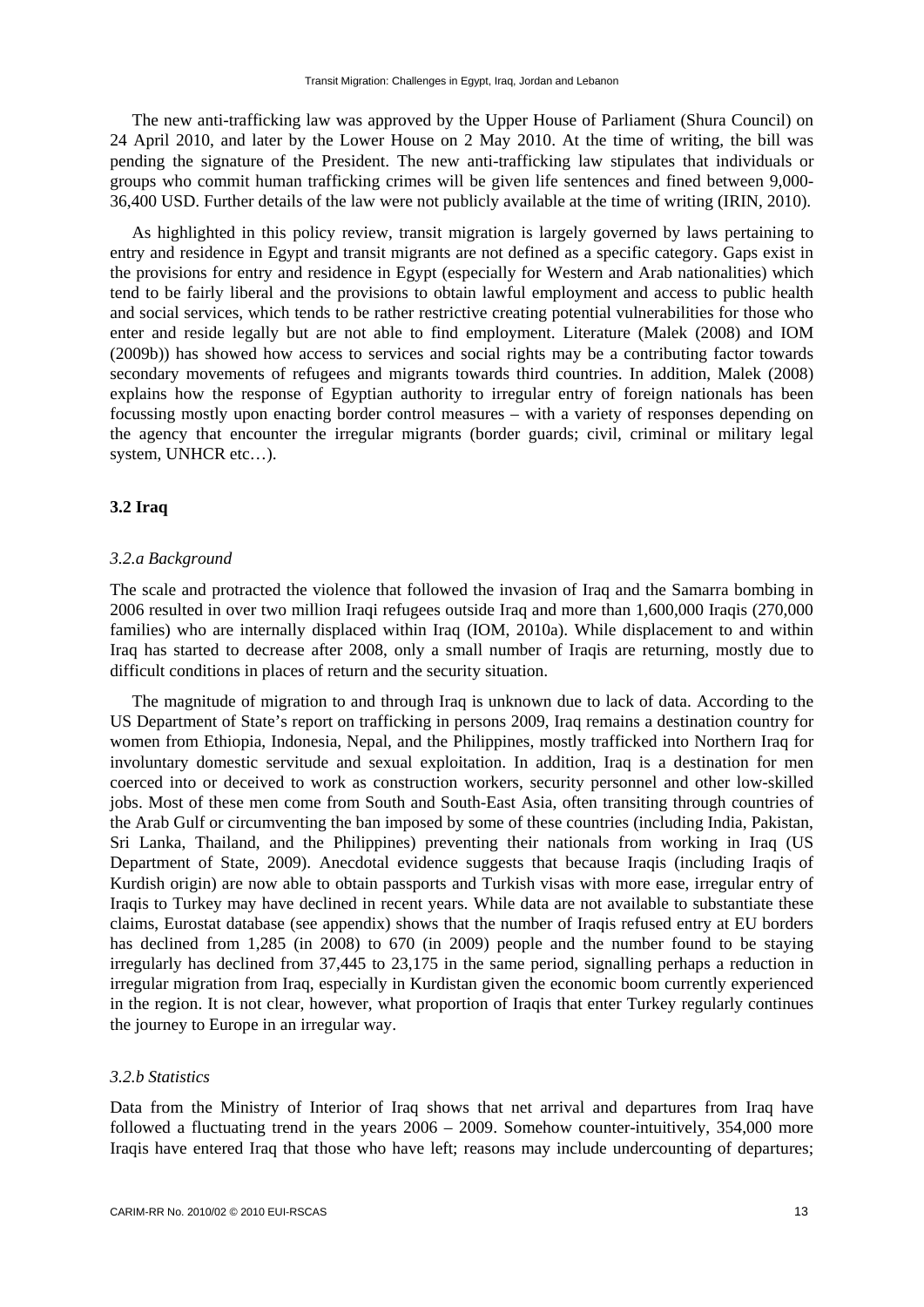the lack of data from border crossings in Northern Iraq and movements other than migration (tourism, business travel, etc.).<sup>7</sup>

|                         | 2006      | 2007      | 2008       | 2009      | <b>Total</b> |
|-------------------------|-----------|-----------|------------|-----------|--------------|
| <b>Total arrivals</b>   | 298,695   | 1,543,086 | 1,848,462  | 1,647,084 | 5,337,327    |
| <b>Nationals</b>        | 177,214   | 744,299   | 811,756    | 569,139   | 2,302,408    |
| Foreigners*             | 121,481   | 798,787   | 1,036,706  | 1,077,945 | 3,034,919    |
| Of which Arab           | 22,659    | 53,206    | 42,363     | 73,476    | 191,704      |
| <b>Total departures</b> | 299,604   | 1,402,504 | 2,006,478  | 1,411,017 | 5,119,603    |
| <b>Nationals</b>        | 176,219   | 540,547   | 791,062    | 440,813   | 1,948,641    |
| Foreigners              | 123,385   | 861,957   | 1,215,416  | 970,204   | 3,170,962    |
| Of which Arab           | 34,122    | 90,568    | 124,100    | 81,696    | 330,486      |
| <b>Net</b>              | $-909$    | 140,582   | $-158,016$ | 236,067   | 217,724      |
| Net nationals           | 995       | 203,752   | 20,694     | 128,326   | 353,767      |
| Net non-Arab Foreigners | 9,559     | $-25,808$ | $-96,973$  | 115,961   | 2,739        |
| Net Arabs               | $-11,463$ | $-37,362$ | $-81,737$  | $-8,220$  | $-138,782$   |

**Figure 9. Total numbers of arrivals and departures from Iraq 2006-2009** 

*Source: Border Points Directorate - Ministry of Interior (Data does not include Northern Iraq)* 

Data available shows that only a limited number of economic migrants and foreign nationals (mostly from Arab and Asian countries) reside in Iraq. While the number of economic migrant has slightly increased in the past years, the number of refugees has declined, mostly due to the decrease in the number of Palestinians, which have become a target of the sectarian violence in the country.

|                        | 2005   | 2006   | 2007   | 2008   | 2009  |
|------------------------|--------|--------|--------|--------|-------|
| Work visa              | 3,720  | 5,962  | 750    | 986    | 3,411 |
| Arab                   | 474    | 3,882  | 194    | 222    | 766   |
| Other foreigners       | 3,246  | 2,080  | 556    | 764    | 2,645 |
| <b>Residence visas</b> | 758    | 1,492  | 2,117  | 3,885  | 6,895 |
| Arab                   |        | 263    | 470    | 678    | 1,895 |
| Other foreigners       | 758    | 1,229  | 1,647  | 3,207  | 5,000 |
| <b>Refugees</b>        | 62,394 | 62,382 | 55,671 | 54,012 | n/a   |
| Of which               | 22,698 | 22,698 | 14,937 | 14,937 |       |
| Of which Turkish       | 13,332 | 13,332 | 15,553 | 15,553 |       |
| Of which Iranians      | 13,382 | 13,382 | 11,135 | 11,135 |       |
| Of which Syrian        | 627    | 627    | 590    | 590    |       |
| Of which Sudanese      | 138    | 138    | 137    | 137    |       |
| Of which women         | 12,217 | 12,205 | 13,319 | 11,660 |       |

**Figure 10. Total numbers of immigrants according to residency status 2004-2009** 

Source: Residence Directorate - Ministry of Interior (Data does not include Northern Iraq) and UNHCR country page (http://www.unhcr.org/cgi-bin/texis/vtx/page?page=49e486426)

1

 $^7$  Arrival and departure data cannot be provide an indication of migration flows as they also include tourism, business travelers, cross-border workers and traders etc… However, this data can provide an indication of immigration and emigration flow in the long period where short-term movements cancel out, provided that departure data is recorded as consistently as arrival data, which might not always be the case.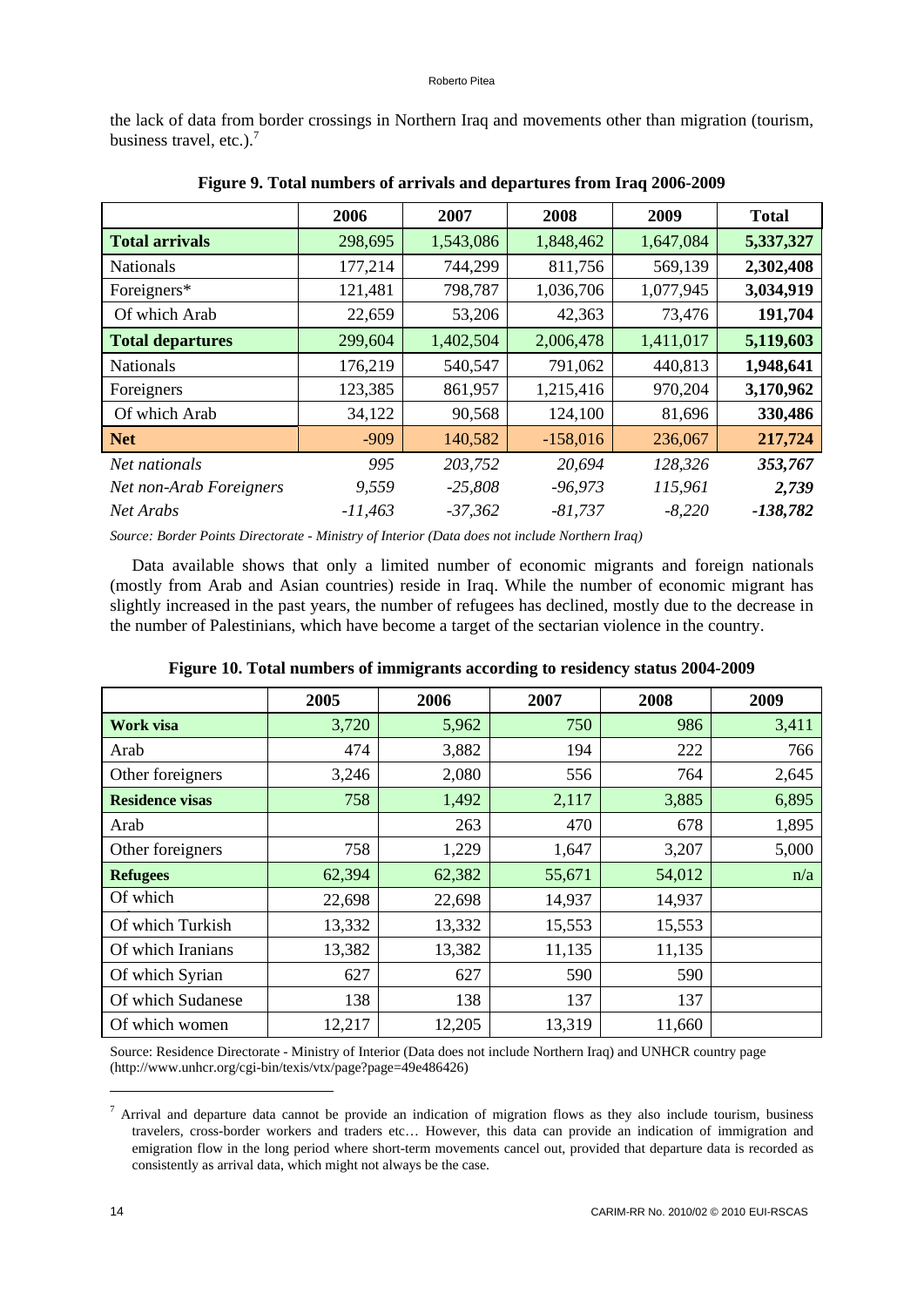In addition, a number of Iraqis have reached the EU, transiting through other countries in the Middle East and North Africa. Iraqi irregular migrants attempt to enter the EU through Turkey and Greece and to a limited extent through Libya and Southern EU countries such as Italy and Malta. In a survey of irregular migrants detained in Greece, between 15 and 20 per cent of interviewees were Iraqi. The same report found that according to official data, 27,685 irregular migrants were arrested at the sea border with Turkey, and 8,787 at the land border with Turkey. Afghans make up the largest proportion of new arrivals followed by Iraqis, Somalis, Palestinians, and Pakistanis. The same report found that the majority of these irregular migrants transited through Turkey, with evidence of a small number of migrants arriving to Greece by boat from places as far as Libya (MSF, 2010). It is unclear to what extent smuggling networks operate in Iraq, facilitating irregular emigration of Iraqis and transit migration of other nationalities via Turkey.

### *3.2.c Legal Description*

While Iraq does not currently have a comprehensive migration management strategy, the Government of Iraq has established a policy task force that developed a set of National Guidelines for Migration Management in 2008, covering issues such as support to Iraqis abroad, labour migration, return and reintegration, entry and admission, entry and refusal of entry, stay and residence, family reunification, integration and non-discrimination, data collection and exchange, irregular migration to Iraq, trafficking in human beings, forced return, voluntary return, readmission agreements and institutional framework for migration management.

Immigration to Iraq is regulated by Residence Law of Foreigners No. (118) of 1978 as amended; Passport Law N°32, 1999 and Passport system No. 61 of 1959. A new residence law is currently being discussed in Parliament. The law stipulates prerequisite for granting residence to a foreign national, including the presence of a sponsor (whether national of foreign resident, a legal or natural person) and adequate means to cover the costs incurred while staying. The new law is not concerned with provision of the right to work to foreign nationals, but rather sets up a coordination mechanism with the Ministry of Labour, who has a mandate to issue work permits. Non-compliance with legislation pertaining to residence in Iraq can be punished with administrative fines ranging from 100,000 to 50,000 Iraqi dinars (equivalent to USD 85 - 40) and a daily fine of 3,000 dinars for each day of unauthorised stay imposed on the migrant. Deportations are envisaged for foreign nationals who entered irregularly or who do not comply with residence requirements.

As data on migration in Iraq has focused mostly on forced internal and international displacement of Iraqis, little is known about the role of Iraq as a transit country. Anecdotal evidence suggests that Iraq (especially its Northern region) may have declined as a transit zone for migrants as migrants in Iran (either Iranians, Afghanis or other Southern Asian nationalities) can enter Turkey through Iranian-Turkish border crossings without transiting through Iraq (Richmond, 2010). If these claims were true, it might be the case that the transit migration phenomenon in Iraq (or at least Northern Iraq) is not significant enough and thus can be managed through the provisions pertaining to irregular migration.

### **3.3 Jordan**

#### *3.3.a Background*

Jordan has for a long time been both a country of destination and an origin country of migrants. The Population Division of the United Nations Department of Economic and Social Affairs (UN DESA) estimates that the total number of foreign-born residing in Jordan increased from 2.35 million to 2.97 million people between 2005 and 2010, representing 46 per cent of the total population in 2010 (UN, 2009). As a note of caution, this data also includes Jordanian citizens of Palestinian origins who are not technically migrants (those who are born in Jordan and with Jordanian passport/citizenship).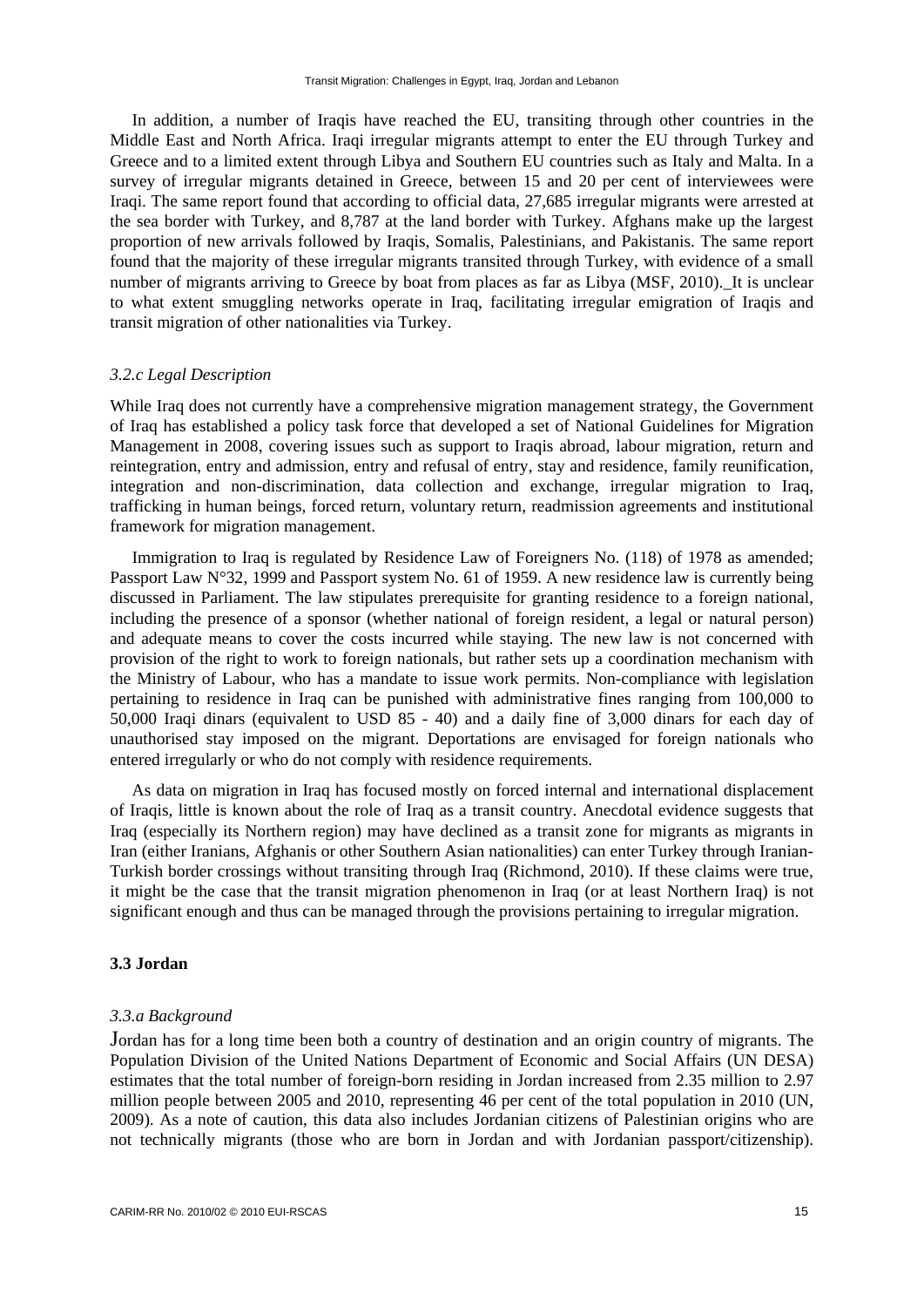According to estimates of emigrants, there were almost 670,000 Jordanians abroad in the early 2000s (DRC, 2007). National data from 2006-2009 seem to confirm these trends.

### *3.3.b Statistics*

The number of arrivals and departure from Jordan (subject to the same caveats made in the previous section) confirms that in the same period more nationals departed than arrived, with a positive inflow of nationals recorded in 2009. Jordan recorded a net inflow of foreign nationals in the four years analysed, with lower inflows in later years. Arab migrants represent the bulk of this positive inflow.

|                                | 2006      | 2007      | 2008      | 2009      | <b>Total</b> |
|--------------------------------|-----------|-----------|-----------|-----------|--------------|
| <b>Total arrivals</b>          | 9,535,828 | 8,947,496 | 9,431,815 | 7,343,921 | 35,259,060   |
| <b>Nationals</b>               | 2,670,849 | 2,250,216 | 2,485,031 | 2,083,814 | 9,489,910    |
| Foreigners*                    | 6,864,979 | 6,697,280 | 6,946,784 | 5,260,107 | 25,769,150   |
| Of which Arab                  | 5,679,504 | 5,262,679 | 5,364,278 | 4,226,646 | 20,533,107   |
| <b>Total departures</b>        | 8,991,930 | 8,475,304 | 9,230,945 | 7,121,108 | 33,819,287   |
| <b>Nationals</b>               | 2,755,332 | 2,286,751 | 2,516,663 | 2,074,961 | 9,633,707    |
| Foreigners                     | 6,236,598 | 6,188,553 | 6,714,282 | 5,046,147 | 24,185,580   |
| Of which Arab                  | 5,152,406 | 4,849,858 | 5,177,119 | 4,052,885 | 19,232,268   |
| <b>Net</b>                     | 543,898   | 472,192   | 200,870   | 222,813   | 1,439,773    |
| Net nationals                  | $-84,483$ | $-36,535$ | $-31,632$ | 8,853     | $-143,797$   |
| <b>Net Non-Arab Foreigners</b> | 101,283   | 95,906    | 45,343    | 40,199    | 282,731      |
| Net Arabs                      | 527,098   | 412,821   | 187,159   | 173,761   | 1,300,839    |

**Figure 11. Total numbers of arrivals and departures from Jordan 2006-2009** 

Source: Ministry of Tourism, Annual reports 2005-2009. Data from 2009 until Sept. 2009

Data on legal residents in Jordan presents a similar picture. The vast majority of foreign-born residents are Arab, with Palestinian, Egyptian and Iraqis topping the list. It must be however pointed out that immigration to Jordan is a multi-faceted phenomenon, inclusive of forced and labour migrants as shown in Figure 12. Palestinians represent the largest nationality of foreign-born residents, although the vast majority of Palestinian-born are naturalised Jordanian, with the most notable exception being the approximately 150,000 Palestinians born in Gaza who hold two-year Jordanian travel documents that grant them residence in Jordan and partial access to social services and labour market (Olwan, 2008). While their number has been subject to some controversy, Iraqis represent the second-largest foreign-born community numbering between 450,000 and 500,000 individuals according to data from the United Nations High Commissioner for Refugees (UNHCR) and Fafo (2008). According to the Fafo study, 77 per cent of the Iraqis in Jordan have left Iraq at some point after the 2003 invasion. Egyptians represent the majority of labour migrants in Jordan. The rest of labour migrants in Jordan come from Asian countries, in particular the Philippines, Sri Lanka and Indonesia. Approximately 16 per cent of labour migrants in Jordan are female.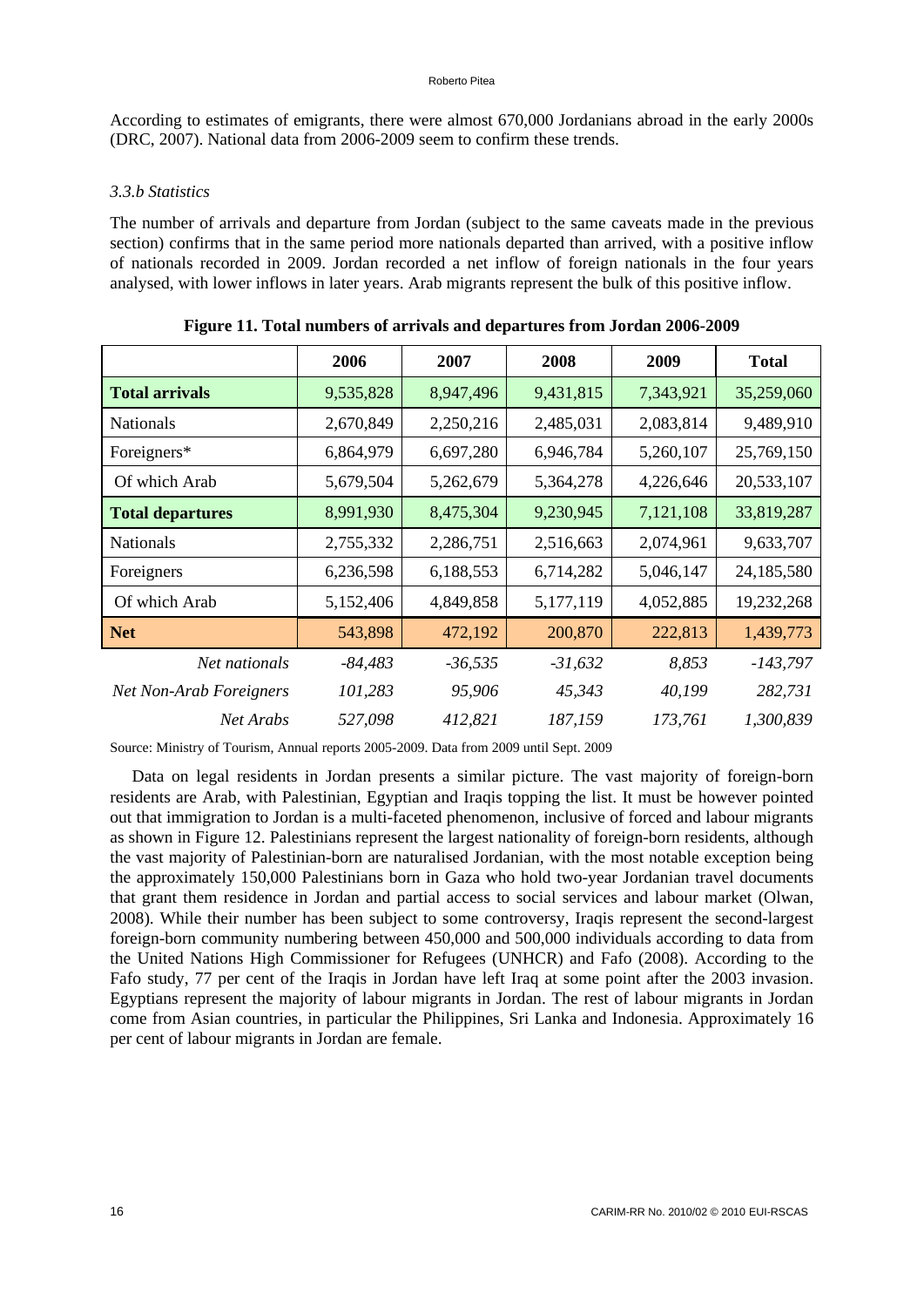|                                    | 2005      | 2006      | 2007         | 2008      |
|------------------------------------|-----------|-----------|--------------|-----------|
| Work visa                          | 260,357   | 289,724   | 313,962      | 303,325   |
| Egypt                              | 86,690    | n/a       | 222,716      | 205,358   |
| Syrian                             | 3,139     | n/a       | 4,443        | 3,017     |
| Iraqi                              |           | n/a       | 1,555<br>n/a | 1,607     |
| Filipino                           | 5,687     | n/a       | 14,785       | 12,734    |
| Sri Lankan                         | 14,586    | n/a       | 18,181       | 20,590    |
| Indonesia                          | n/a       | n/a       | 21,604       | 24,778    |
| Other Arab                         | 3,068     | n/a       | 184          | 2,122     |
| Other Non-Arabs                    | 47,187    | n/a       | 30,494       | 33,119    |
| Of which females                   | 31,723    | n/a       | 48,019       | 51,823    |
| <b>Foreign students</b>            | 20,934    | 23,053    | 24,699       | 26,736    |
| Of which females                   | 5,603     | 6,217     | 6,686        | 7,842     |
| <b>Refugees and asylum-seekers</b> | 1,845,402 | 2,377,839 | 2,413,778    | 2,452,701 |
| Palestinians                       | 1,827,877 | 1,858,362 | 1,903,490    | 1,951,603 |
| Other refugees                     | 955       | 500,229** | 500,321*     | 500,413   |
| Asylum-seekers                     | 16,570    | 19,248    | 9,967        | 685       |

**Figure 12. Total number of immigrants in Jordan according to residency status 2005-2008** 

Source: Ministry of Labour, Annual Reports (2005-2008); Ministry of Higher Education, Annual Reports (2004-2009); UNRWA statistics (as of 30th June 2009); UNHCR annual reports (2004 – 2008 from country page http://www.unhcr.org/country/jor.html). \* UNHCR Data for 2007 refers to estimates. \*\* The increase in number of Iraqis between 2005 and 2006 is probably the result of the publishing of the findings of the Fafo report, rather than increase in registration of Iraqis.

# *3.3.c Legal Description*

There are a number of key domestic legislation and regulations related to migration management in Jordan, including:

- Nationality Law No. 6 of 1954 regulating the conditions and procedures of granting the nationality, as well as, the conditions to revoke nationality;
- Residence and Foreigners Affairs Law No. 24 of 1973 regulating entry and registration of foreigners, residence permits, exemptions and penalties. The law also established a department for Residence and Foreigners' Affairs within the Directorate of Public Security at the Ministry of Interior responsible for its implementation;
- Visa Regulation, No. 3 of 1997 this regulation specifies types of visas, fees and exemptions in compliance with article 9 of the Residence and Foreigners Law;
- Regulation No. 95 of 1998 on Defining the Place of Residence, issued according to article 40 of the Residence and Foreigners Affairs Law, which regulates the entry card provided to foreign nationals at the border, as well as, the notification procedures for renting property to foreign nationals;
- Passport Law No. 5 of 2003, which revokes the Passport Law No. 2 of 1969 and specifies and regulates the types of passport to be issued and the competent authorities;
- Labour Code No. 8 of 1996, which regulates the functioning of the labour market including subsequent regulations and instructions that specifically apply to foreign workers: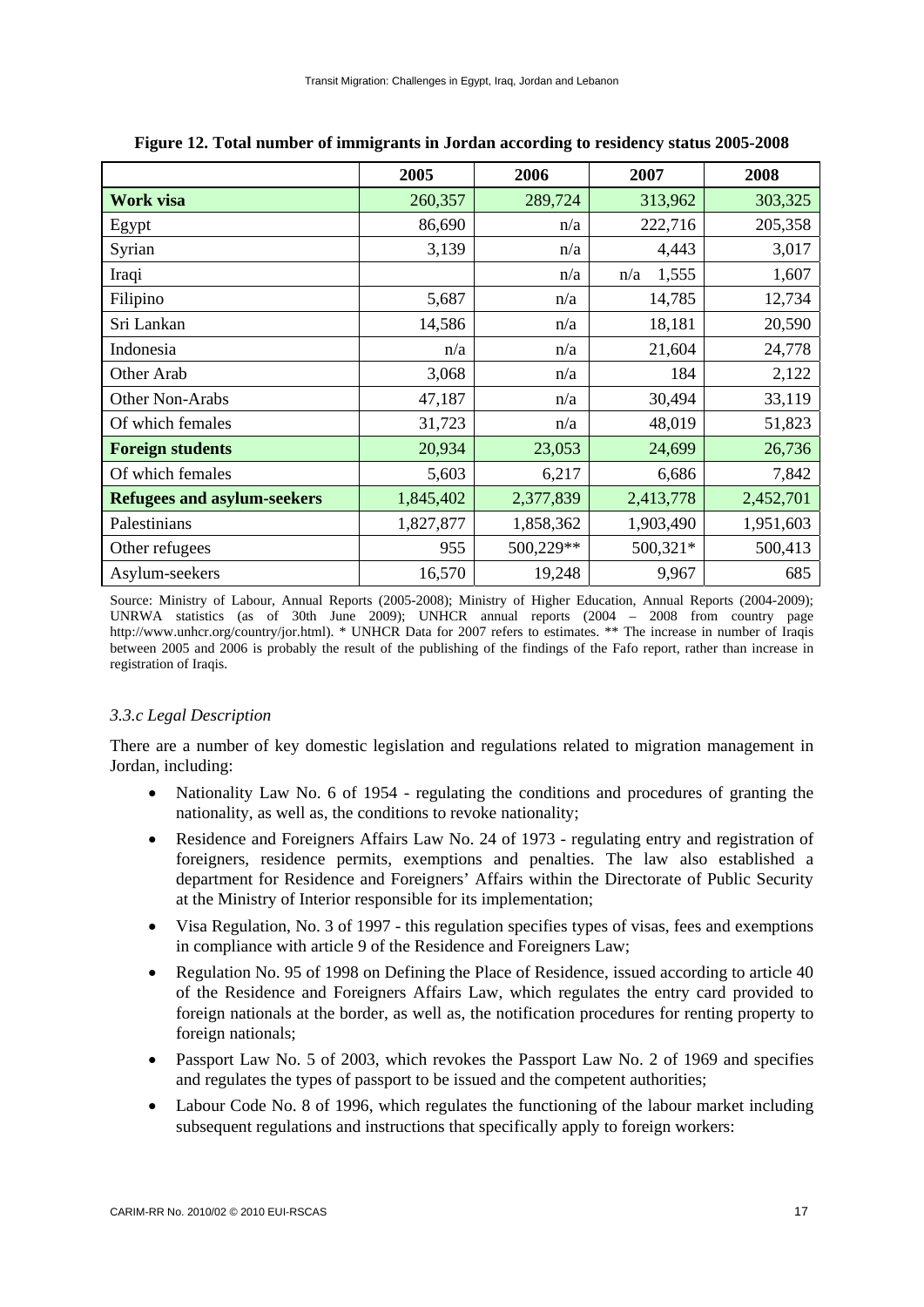Law No. 48 of 2008, amending the labour law secures more rights for migrant (and national) workers in the domestic and agricultural sectors, by bringing both under the umbrella of the provisions of the labour law.

The key actors involved in migration management in Jordan are the Ministry of Interior (various departments including the Borders and Residency Department, the Nationality Department, the Civil Status and Passports Department and the Department of Public Security), the Ministry of Labour and the Ministry of Foreign Affairs.

Only some operational components of Jordan's migration management policy, which governs various aspects of immigration to Jordan in accordance to the law and regulations above, are publicly available.<sup>8</sup> According to this information, the Jordanian government groups foreign nationals in three main categories:

- Nationals from Egypt, Syria, Yemen and countries of the Gulf Cooperation Council  $(GCC)^9$ can obtain an entry visa free of charge at the border point. These nationals can extend their entry visa by visiting the police station that is closest to their residence (for Egyptian and Syrian nationals this is a simple notification procedure) while for Yemenis and GCC nationals an extension to the visa must be requested. If the visitor overstays their temporary residence, a fine of 10 Jordanian Dinars (14 USD) is paid at the time of departure regardless of the number of days the visitor over stayed their permit.
- European, North American, Chinese, Turkish, some Arab and other nationalities (mostly from developed countries) can obtain an entry visa at the border, usually for a small fee. Two extensions can be obtained for a total of 5 months. Fines for overstaying are 1.5 Jordanian Dinar per day.
- The remaining nationalities have to obtain an entry visa prior to arrival from a Jordanian diplomatic mission. A group of these nationalities can extend their entry visa following the same procedures highlighted in the point above, while a group of them ("restricted nationalities") can only apply for a two month extension at the residency department. Fines for overstaying are 1.5 Jordanian Dinar per day. Holders of laissez-passer and travel documents are considered as belonging to the restricted nationalities group.

Annual residency permits are granted to the visitor by the Ministry of Interior if certain conditions mentioned in the residency law apply on them, including:

- The person holds an employment contract with a company or registered business or with an employer established in the Kingdom, provided that his activities are not in competition with those of Jordanians and that a certificate to that effect is issued by the Ministry of Labour and Social Affairs or by another competent authority;
- A person who, throughout his residence has a secure and lawful source of income, either domestic or from abroad, which shall be established by means of a certified official document;
- A person who has come to the Kingdom to invest capital in commercial or industrial ventures approved by the Ministry for the National Economy;
- A person possessing scientific or vocational skills to which there is no equivalent in the Kingdom, provided that such skills are established by means of written official certificates issued by recognized authorities, subject to the approval of the competent Jordanian authorities;
- A student admitted to a Jordanian educational establishment (Article 26).

1

<sup>&</sup>lt;sup>8</sup> E-mail communication between IOM staff and Ministry of Interior of Jordan, December 2009. These components include migrant workers policies published on the website of the Ministry of Labour and the national strategy for counter trafficking has been released in March 2010.

<sup>&</sup>lt;sup>9</sup> The Gulf Cooperation Council includes Bahrain, Kuwait, Oman, Qatar, Saudi Arabia and the United Arab Emirates.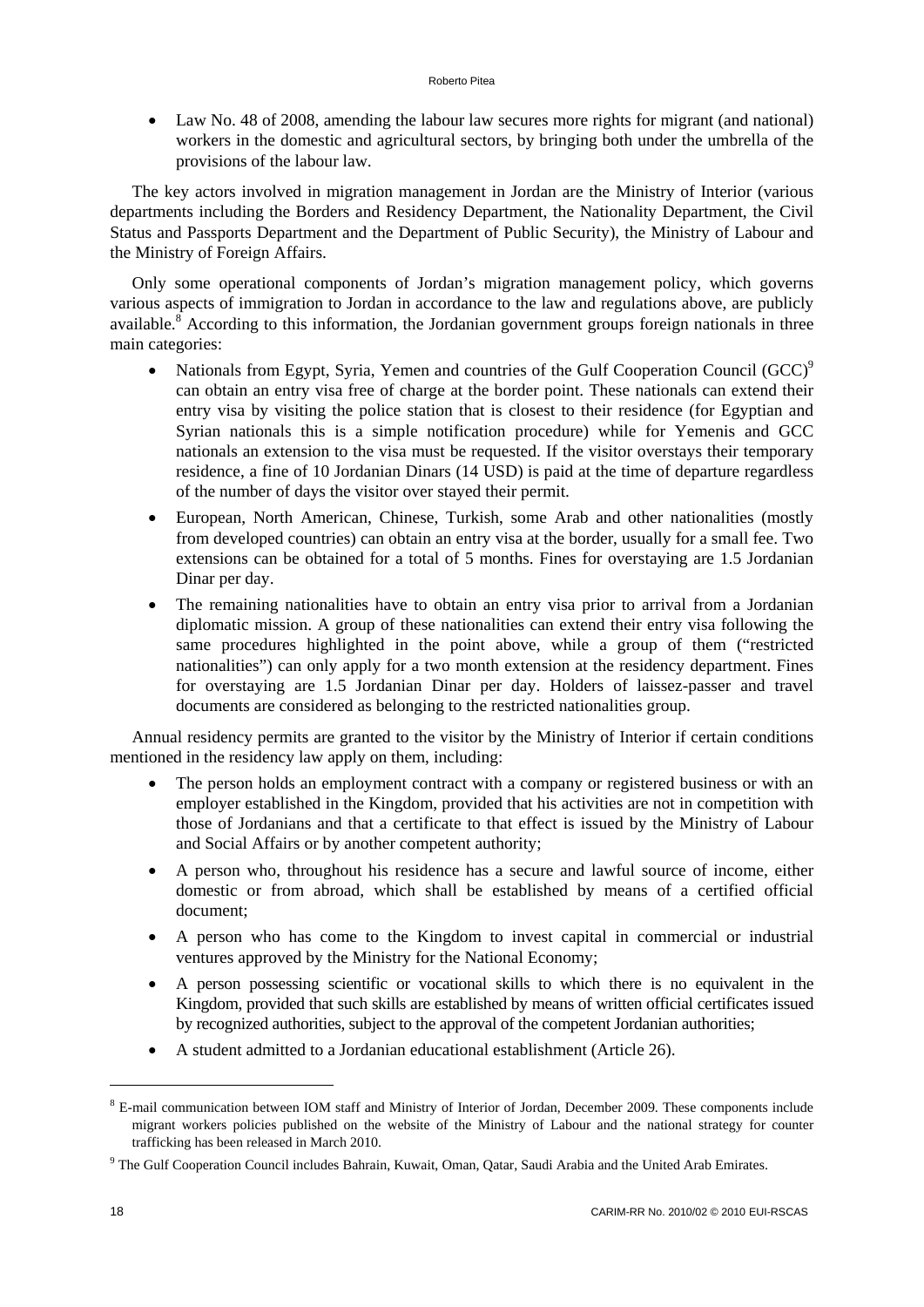In addition, foreign nationals may be required to provide evidence that they have secured enough funds to sustain the cost of departure from Jordan once the residence permit expires (Article 27). Finally, nationals of bordering States can obtain a special authorization, called a border-crossing authorization, on the basis of bilateral agreements with these states that exempt their citizens from obtaining a residency permit.

Employment of non-Jordanians is governed by Article 12 of the labour law that require approval from the Ministry of Labour to ensure that foreign workers are not employed in sectors in which they are in direct competition with local workforce such as highly qualified jobs (doctors, lawyers, etc…). Workers must already be in possession of a residency permit but are not entitled to take up employment until the work permit is issued. Penalties for taking up employment without a permit include deportation (at the expense of the employer) and prohibition of re-entry for three years for the worker and a fine between 100 and 150 Jordanian Dinars (USD 140 to 210) for every month of employment and a prohibition to hire foreign workers for the employer. Since 2008, amendments to the labour law have extended coverage of the labour legislation to domestic workers and workers in the agricultural sector (Olwan, 2008). This is especially relevant given that 148,000 migrants were employed in the agricultural and personal service sectors, 90 per cent of these migrants had less then elementary level education, according to the 2008 annual report from the Ministry of Labour (2008).

Special conditions apply to foreign workers employed in Qualified Industrial Zones (QIZs) based on a regulation issued in 2006 and under the framework of the Investment Law of 2003. The law entrusted the Jordanian Investment Board (in coordination with a delegate from the Ministry of Labour) with the capacity to grant approval to employers based in one of the ten QIZs to obtain a work permit (Olwan, 2008).

As a special case of labour migration, in 1985 the Egyptian Ministry of Manpower and Migration (MoMM) and the Jordanian Ministry of Manpower and Social Solidarity (MoMSS) signed a bilateral agreement that created an effective legislative and operational framework to organize and facilitate labour migration, and stipulating that Egyptian workers are entitled to the same rights as Jordanian workers in terms of the labour law, social benefits and insurance. The agreement was amended in 2007, providing more generous provisions for the workers as well as a USD 250 insurance fee imposed on all labourers arriving from Egypt to be reimbursed to them on completion of their paperwork with their predestined employer (IOM, 2010a).

The Law No. 9 of the year 2009 on the Prevention of Trafficking in Persons was promulgated on 01 March 2009. The law contains 17 articles in which all aspects of trafficking and counter-trafficking are covered. In Article 3 trafficking in humans is defined in line with the UN Palermo Protocol as:

recruitment, transfer, housing or receiving of people, for the purpose of exploitation by means of physical threat, use of force, or other forms of coercion, abduction, fraud, deception, abuse of power or of a position of vulnerability, employment or any form of coercion, abduction, deception, threat to use force, exploitation of dependency for giving or receiving of payments or benefits to achieve the consent of a person having control over another person for the purpose of exploitation

There are also specific provisions for children in line with those contained in the Palermo Protocol.

The Law states that the offenders shall be penalized by imprisonment of up to ten years and a fine between 5,000 and 20,000 Jordanian Dinars (USD 7,065 to 28,300). The law establishes a national committee for preventing human trafficking chaired by the Minister of Justice and tasked to formulate a public policy to prevent trafficking in human beings, and to follow up on its implementation. The Committee is required to coordinate its activities with concerned governmental and non-governmental authorities to implement the necessary social, psychological and physical recovery programs for victims, and to facilitate their return. The national committee started its work in July 2009 by establishing a counter-trafficking unit inside the Ministry of Labour.

From the analysis contained here and in section 3.5 it seems that Jordan is not a major country of transit, due mostly to geographical location and the nature of migration to Jordan (economic migration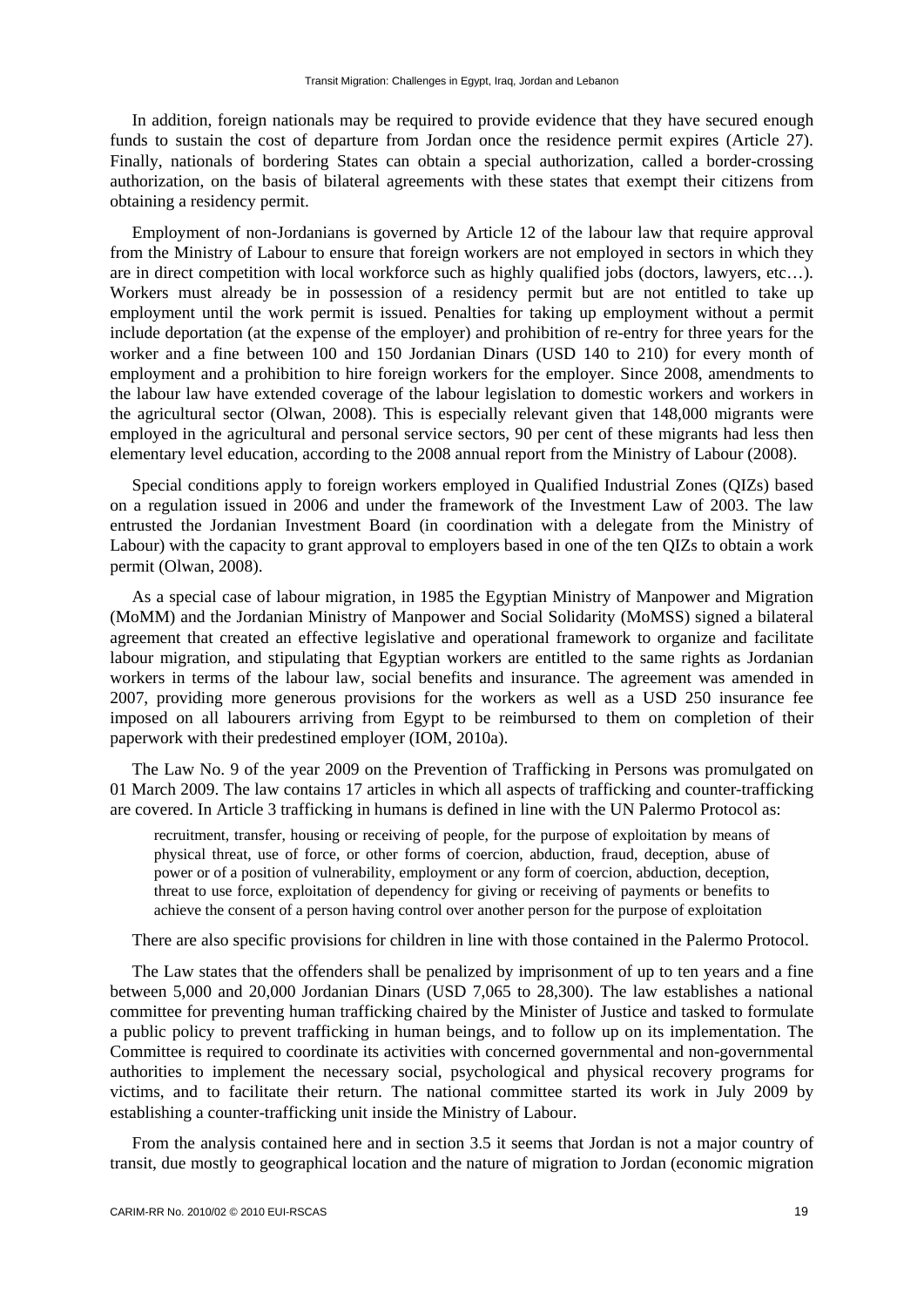of Asian and other Arab migrants, forced migration of Iraqis and Palestinians). As such, capacities to counter-act irregular migration might be sufficient to also manage transit migration. However further assessment should be conducted to verify these claims.

# **3.4 Lebanon**

# *3.4.a Background*

Similarly to Jordan, Lebanon has also been for a long time both an origin and destination country, with a consistent number of forced migrants. According to data from the Population Division of UN DESA, the total number of foreign-born persons in Lebanon reached 758.000 in 2010, representing approximately 18 per cent of the total population (UN, 2009).

# *3.4.b Statistics*

Data on number of arrivals and departures from Lebanon shows a net negative balance in 2006 (especially for non-Arab foreign nationals, possibly as the result of the evacuation of third country nationals during the July 2006 war) and a positive balance for other years, with the exception of nationals in 2005. As expected, this pattern reflects the political instability that marked the country in recent years.

|                                | 2005       | 2006      | 2007      |
|--------------------------------|------------|-----------|-----------|
| <b>Total arrivals</b>          | 3,609,958  | 2,140,591 | 5,566,874 |
| <b>Nationals</b>               | 2,286,496  | 914,716   | 2,421,516 |
| Foreigners*                    | 1,323,462  | 1,225,875 | 3,145,358 |
| Of which Arab                  | 636,310    | 522,087   | 2,528,368 |
| <b>Total departures</b>        | 3,638,689  | 2,188,542 | 5,353,414 |
| <b>Nationals</b>               | 2,414,430  | 926,888   | 2,383,186 |
| Foreigners                     | 1,224,259  | 1,261,654 | 2,970,228 |
| Of which Arab                  | 543,080    | 529,362   | 2,383,393 |
| <b>Net</b>                     | $-28,731$  | $-47,951$ | 213,460   |
| Net nationals                  | $-127,934$ | $-12,172$ | 38,330    |
| <b>Net Non-Arab Foreigners</b> | 5,973      | $-28,504$ | 30,155    |
| Net Arabs                      | 93,230     | $-7,275$  | 144,975   |
| <i>Yoage change</i>            |            |           | $-545%$   |

**Figure 13. Total numbers of arrivals and departures from Lebanon 2006-2009** 

Source: Central Administration for Statistics

At the same time, Lebanon remains a country of immigration, in line with trends experienced as early as the 1970s and 1980s. Asian workers, mostly employed in the domestic sector, and Egyptian workers employed in small businesses such as petrol stations represent the bulk of foreign workers, as captured by the data on residence permits. Syrian workers, while representing a significant proportion of foreign workers in Lebanon, are not captured in this data because Syrian workers are not required to obtain a residence permit, by virtue of the open-border policy between the two countries. As discussed in IOM (2010), Syrian migrant workers are considered to be "seasonal, voluntary, economic migrants", leaving and returning to Syria in a circular fashion, promoted by the fact that Syrians can enter Lebanon using their national identification document (ID) and Lebanese law does not require a Syrian to leave Lebanon upon completion of his contract, thus allowing Syrians to come to Lebanon to seek employment, without having to obtain a work visa. Syrian migrants in Lebanon have been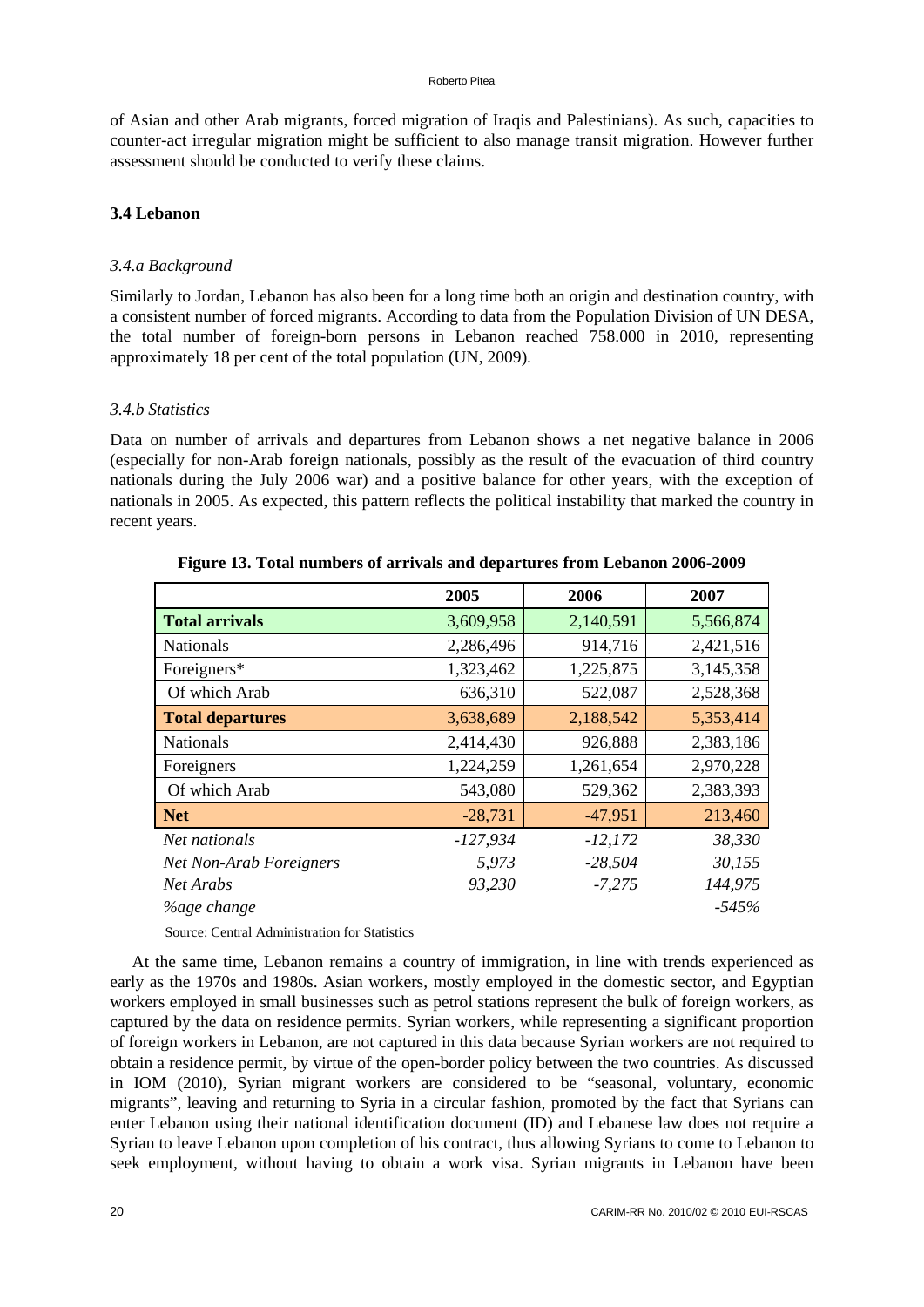predominantly males and employed as unskilled labourers in agriculture, service workers and shop and market sales workers. No official figures exist as to the number of Syrian expatriates in Lebanon, but news organizations in Syria cite a figure of around 400,000 (IOM, 2010a). It is possible that Syrian workers represented the bulk of the inflows of Arab nationals to Lebanon in 2007 as showed in Figure 13, mostly as a result in the peak in demand for workers after the events of the summer of 2006.

|                                    | 2005    | 2006    | 2007    | 2008    |
|------------------------------------|---------|---------|---------|---------|
| <b>Work visa</b>                   | 80,989  | 94,004  | 105,268 | n/a     |
| Sri Lanka                          | 37,578  | 28,945  | 21,294  |         |
| Philippines                        | 27,675  | 30,309  | 22,997  |         |
| Egypt                              | 10,632  | 16,505  | 17,055  |         |
| India                              | 5,104   | 5,321   |         |         |
| Bangladesh                         |         |         | 7,063   |         |
| Ethiopia                           |         | 12,924  | 36,859  |         |
| <b>Refugees and asylum-seekers</b> |         |         |         |         |
| Palestinians                       | 404,170 | 408,438 | 413,962 | 422,188 |
| Other refugees                     | 916     | 20,164  | 50,337  | 50,419  |

**Figure 14. Total number of immigrants in Lebanon according to residency status 2005-2008** 

Source: Central Administration for Statistics, UNRWA statistics (as of 30th June 2009); UNHCR annual reports (2004 – 2008 from country page http://www.unhcr.org/pages/49e486676.html).

# *3.4.c Legal Description*

Four ministries have direct responsibilities relating to migration management in Lebanon. These are: the Ministry of Displacement and Migration; the Ministry of Foreign Affairs; the Ministry of the Interior; and the Ministry of Labour. Other ministries (Defence, Education, Health, Justice and Finance) also participate through various services and are consulted when necessary.

- The Ministry of Displacement is responsible for all matters relating to Lebanese refugees and displaced persons and all non-Lebanese refugees residing in Lebanon. It develops policies to address migration issues and serves as the focal point for organizations assisting refugees and displaced persons. This ministry was created in 2004 by the Coalition Provisional Authority. Its main functions comprise: following up issues relating to IDPs and Lebanese migrants throughout the world; facilitating their return; restoration of nationality and statistical analysis.
- The functions of the Ministry of the Interior include issuing passports and civil status documents (such as identity cards, nationality and naturalisation certificates); border control; entry and departure procedures for foreign nationals; foreign nationals' residence formalities; control of irregular migration.
- The Ministry of Foreign Affairs deals with consular affairs, including the issuing of visas. It also helps the Lebanese Diaspora with various matters ranging from facilitating return to issuing documents upon request. Moreover, Lebanon's treaty obligations as well as international relations with countries and organisations fall under its prerogatives.
- The Ministry of Labour is responsible for issuing work permits to foreign nationals and ensuring that, once admitted into the country, they do not face discrimination. As the Ministry of Labour has a prime role in revitalising the Lebanese labour market, employment priorities are, therefore, given to Lebanese citizens over foreign nationals.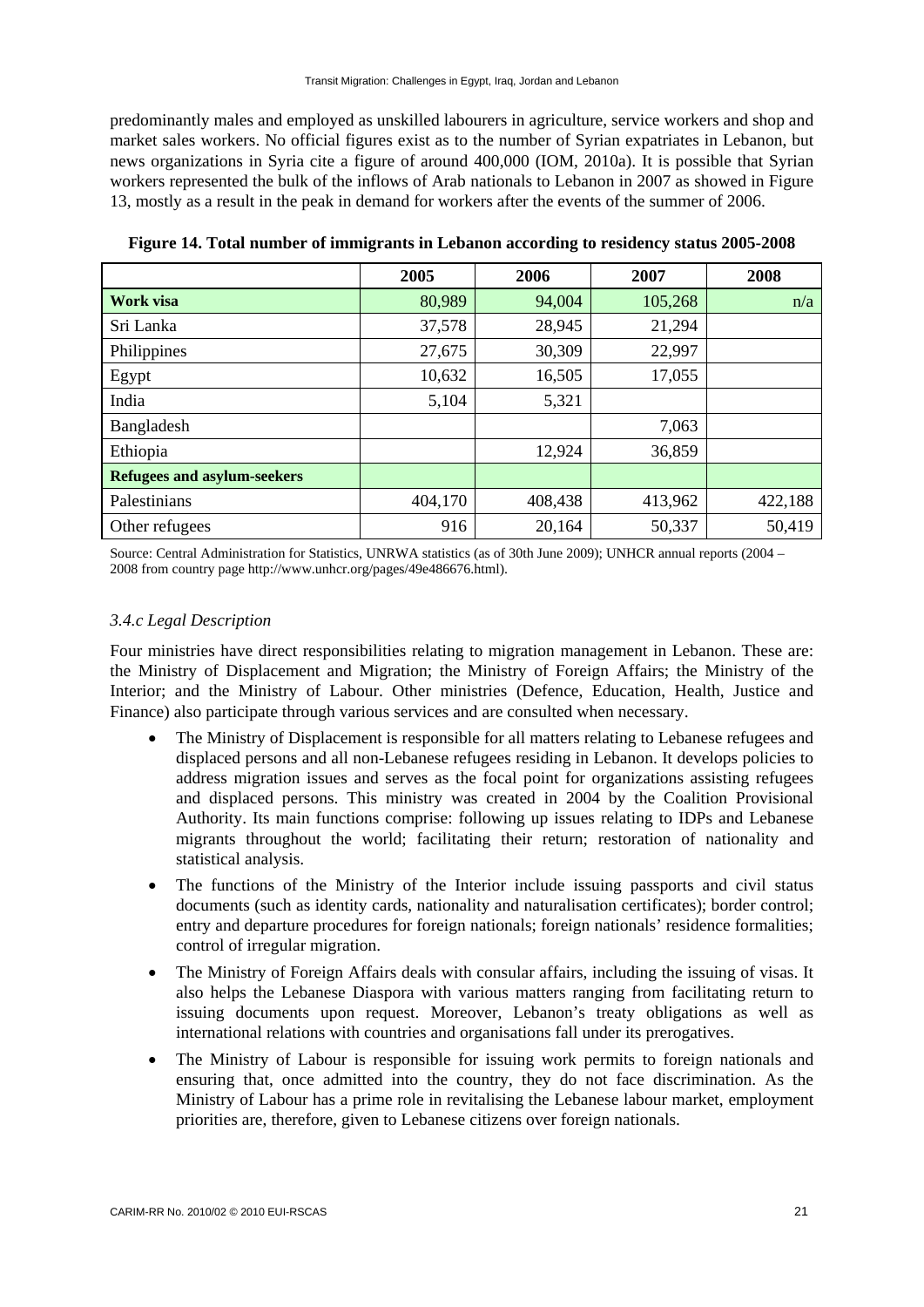#### Roberto Pitea

Currently, Lebanon does not have a publicly available migration management strategy. The legal status of foreign nationals in the country is regulated by the Residency Law of Foreigners No. (118) of 1978 as amended; the Passport Law; the Labour Law; Penal Code No. 111 of 1969 as amended; and the Civil Code of 1951 as amended. According to Human Rights Watch (2010a), in August 2009 the Cabinet is currently reviewing a draft law submitted by the Ministry of Interior that would allow Lebanese women to pass their nationality to their husbands and children.

The general entry conditions for foreign nationals are stipulated in Article 3 of the Residency law and include: possession of a valid passport or travel document (entitling the holder to return to the country where the document was issued); a valid entry visa if needed; entry to Lebanon via official border points specified in the Passport Law; and completion of an entry card upon arrival.

Article 2 of the Residency Law of Foreigners states that any Lebanese citizen who holds dual nationality shall be considered as an expatriate. Upon the expatriate's request, submitted to the Director of Residency, the Director of the Intelligence Department has the right to grant him or her an expatriate citizen status certificate, which guarantees entry to the Republic of Lebanon without the need for an entry visa and to residence there without needing to obtain authorization from the Directorate of Residency Affairs (DoRA).

According to Article 4 of the Residency Law, a foreign citizen holding a regular visa can enter Lebanese territory within a period of three months from the date of its issue and may stay in Lebanon for a maximum period of three months. He or she is required to report to the DoRA sections within ten days of entry and will be given permission to stay in Lebanon for a period that does not exceed three months. Upon request, a foreign national may be granted a residence permit that is valid for one year, in accordance with the Residency Law regulations. Under the Lebanese Law currently in force, residency permits can be issued for a non-renewable maximum period of five years. Only foreign nationals whose speciality falls within a much-needed area of expertise are exempted from this regulation. The Minister of Interior has the authority to renew residency permits for three more years (in addition to the initial five). However, this extension can take place only once. Currently, non-Lebanese Arabs have access to residence permits which are renewed annually.

Work contracts provided by institutions or private sponsors are necessary for the granting of residence permits. For Palestinians who have resided in Lebanon since 1948, the applicant must be registered with the Department of Humanitarian Affairs in the Ministry of Displacement and he or she should not hold a passport issued by the Palestinian National Authority.

In 2003, Central Department of Sécurité Générale (DSG) signed a Memorandum of Understanding (MoU) with UNHCR that allows asylum-seekers to register with UNHCR two months after entry in Lebanon. Once the asylum request is accepted, the asylum-seeker can register with DSG and a temporary three-month residence permit is issued to him or her. The MoU specifies that "Lebanon does not consider itself an asylum country" and thus refugee status determinations are conducted by UNHCR. The MoU applies only to refugees who entered the country after it went into effect and precludes persons who were already in the country before that date from applying. If the asylumseeker is recognised as a refugee, a six-month residence permit (that may be extended for a further three months) is issued. According to Jouni (2008), if the refugee or asylum-seeker is not resettled within this timeframe, he or she loses the right to reside in Lebanon and becomes *de facto* an irregular migrant. Moreover, the MoU does not cover Iraqis even if they are registered with UNHCR (USCRI, 2009). According to Human Rights Watch (2010b), arrests of Iraqis residing illegally in Lebanon are rarer today than at the beginning of the Iraqi displacement in Lebanon, with approximately one hundred migrants detained as of March 2010, compared with 580 in November 2007.

Foreign nationals who have overstayed the validity of their entry visa in Lebanon must rectify their status with the DSG (Department of Passport and Immigration) prior to their departure. Article 1(10) of the Residency law foresees expulsions in cases of illegal entry and breach of residency conditions, and a final court decision ordering the expulsion from Lebanon. In addition, Article 16 of the Residency Law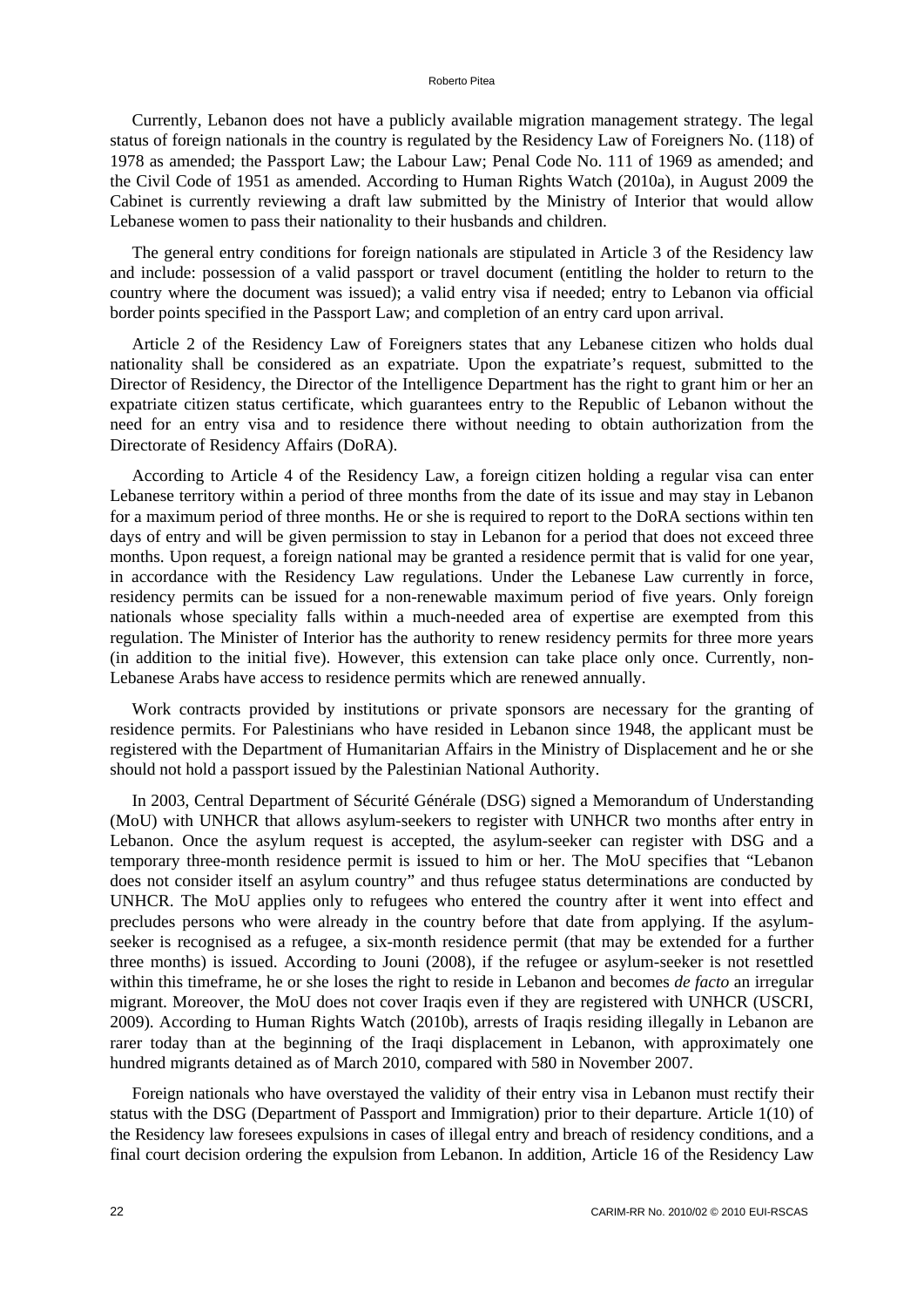stipulates that if the expulsion of a foreign national is not feasible or he/she is stateless, the Minister may determine his/her place of residence for a specified period pending his/her expulsion.

In February 2008, the Government opened a three-month (eventually extended to six) window for foreign nationals to regularize their status in the country. Foreign nationals first had to pay about USD 634 to regularize their status for a temporary period of three months, during which time they had to legalize their status in the country. Lebanon's regulations state that prison authorities should refer foreign detainees who complete their sentence to the DSG, which then decides to release or deport them. In the case of refugees and asylum-seekers, the authorities give them the option of remaining in prison or returning to their countries of origin. There is no administrative mechanism to review such detentions. Authorities release refugees from detention when UNHCR intervenes if they have resettlement prospects (USCRI, 2008).

At the moment, trafficking in persons is not recognised as a crime under Lebanese law, although some trafficking-related offences are codified in the criminal code, including commercial sexual exploitation, depriving a person from his/her freedom, and use of documents belonging to another person. Additionally, the current law does not define a victim of trafficking, nor does it consider the act committed by a transnational organized crime group as punishable. Further to this, the law does not mention any particular measures to protect the victim/s or witness/es of trafficking. However, the Lebanese government has taken some steps to prevent trafficking in persons in recent years. A limited record of successful prosecution of traffickers for domestic servitude or commercial sexual exploitation exists (US Department of State, 2009).

In order to address abuses amounting to trafficking in persons, in 2009 the Lebanese Ministry of Labour launched a unified contract to protect migrant workers in Lebanon in coordination with the UN Office of the High Commissioner for Human Rights (OHCHR), the International Labour Organization (ILO) and Lebanese civil society organizations. The contract sets out number of protection standards that have to be applied before work permits can be issued by the Ministry. The contract, signed in Arabic and in the language of the migrant worker, emphasizes the migrant workers' right to decent living conditions, and acknowledges their right to adequate food and clothing. Other terms of the contract include guarantees to a weekly day of rest and annual holidays and limits to ten the number of working hours per day. Employers are obliged to arrange health insurance for employees in their households. The workers themselves have the right to quit their workplace if they are abused (IOM, 2010). In addition, government authorities liaise with NGOs, particularly Caritas, to provide victims and potential victims of trafficking with assistance. Caritas holds a MoU with the Government of Lebanon which stipulates that the government cooperates with the NGO and refers victims to the only shelter operating in the country, where a coalition of NGOs provide victims and potential victims with daily meals, medical assistance, psychosocial assistance and counselling, legal counselling and basic material needs. The government is in charge of the security of the shelter. The government is currently working with IOM to develop standards and procedures to identify and refer victims of trafficking.

In the aftermath of the July 2006 war, the German government supported a sustainable integrated border management project through a pilot initiative which resulted in the establishment of a Technical Support Unit (TSU) within relevant Lebanese national authorities.

In terms of capacities to deal with transit migration, Lebanon represents a hybrid case. On one hand this desk-top review could not find significant transit migration trends, like in the case of Jordan. On the other hand, the tensions existing in the current asylum and migration-related procedures results in difficulties of obtaining regular residence and permission to work for specific categories of foreign nationals. Like in the case of Egypt, difficulties in accessing services and social rights (in addition to regular residence) represent the key vulnerability for migrants. However, the geographical location of Lebanon, as well as the high cost of living by regional standards and difficulties in obtaining residence act as a disincentive for migrants to use Lebanon as a transit country, with the exception of Iraqi and other asylum-seekers who may seek to be resettled from Lebanon to third countries.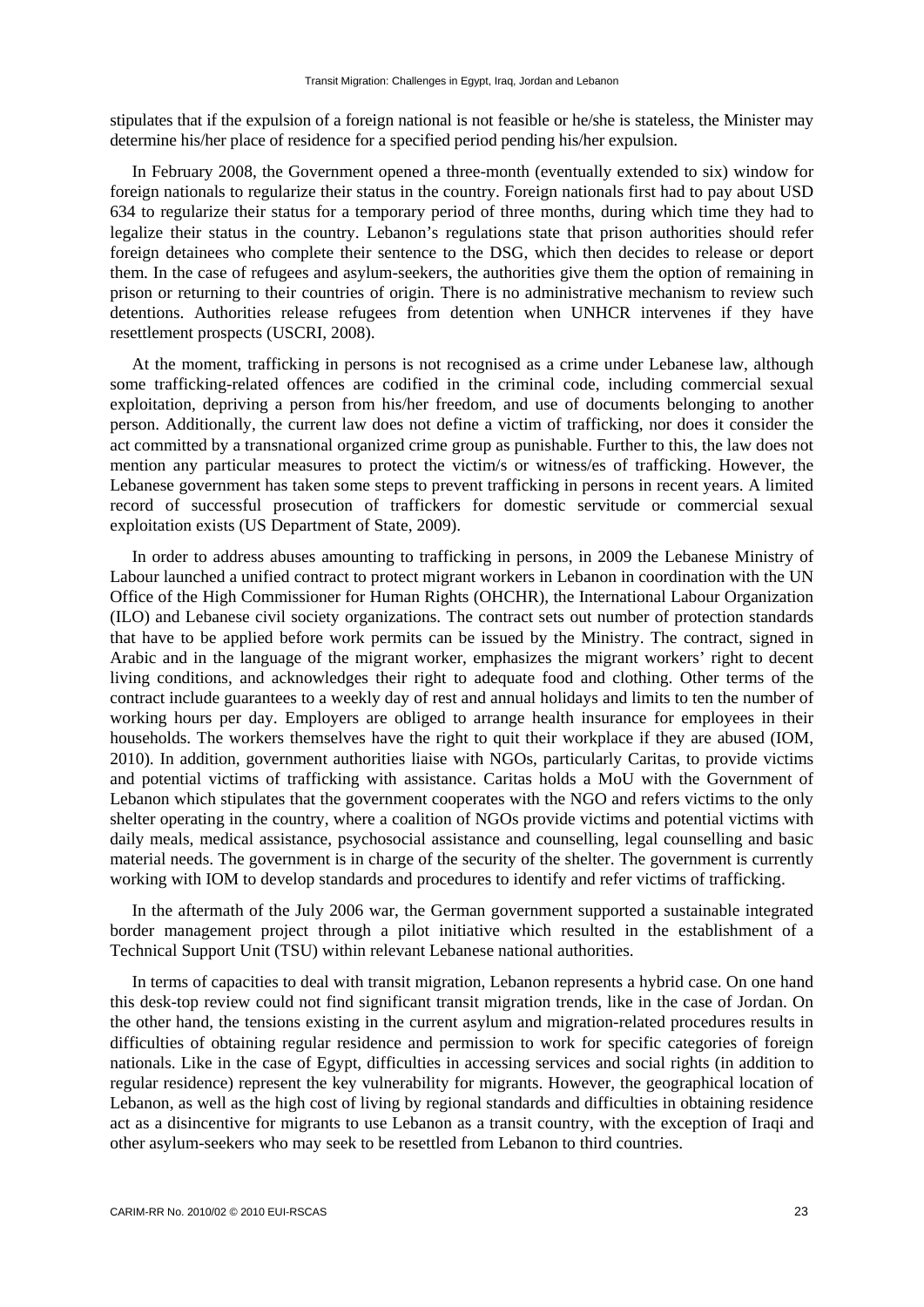### **3.5 Analysis of migration policies in the region and their impact on transit migration**

The case studies analysed above show a set of commonalities between the countries.

Firstly, the mandate for migration management is shared between different agencies with different set of incentives and policy objectives. In none of the countries analysed there exists a functioning intra-ministerial body on migration, although standard operating procedures might include a certain degree of inter-agency coordination or a inter-ministerial committee may be established but de facto not operating. While this approach might be suitable to manage traditional forms of migration (labour immigration, labour emigration, irregular entry and overstay of residence permit), new migration dynamics call for a more whole-of-government approach. As exemplified by recent anti trafficking legislation and mechanisms established in some of the countries in the region (e.g. Egypt and Jordan), inter-agency cooperation could be one of the platforms in which gaps arising from the different mandates of ministries could be filled and synergies be built in different aspects of migration management, including migrants' protection.

Secondly, in the four countries there exists a discrepancy between ease of entering the country (either regularly or irregularly), the ease to obtain residence (either for tourism, education, investment or international protection) and the east to obtain permission to work and access different types of public services. In general, foreign nationals from other Arab countries can enter other Arab countries with a certain degree of ease, either through visa on arrival or through a pre-arranged visa that can obtained in the country of residence. In the case of sudden influx of a certain group of Arab migrants or refugees (see Fafo (2007)) restrictions have been imposed to make entry more difficult. For non-Arab migrants (especially Asian and African migrants) provisions tend to be more restrictive and for certain categories of migrants, including those who may be in need of international protection, it might be easier to enter irregularly and regularize their status through registration with UNHCR. Most of non-Arab foreign nationals in the Middle East who do obtain a residence permit do so either by registering through UNHCR as an asylum-seeker or through securing employment before arrival (like in the case of domestic workers in Lebanon and Jordan). It is difficult to determine how many migrants reside irregularly in the Middle East and to what extent these migrants that entered irregularly or lost the right to reside at some point during their stay may be willing to engage in transit migration.

The rest of this section provides some data on the migration intentions of migrants in the region, with the aim to assess whether potential irregular migrants are engaging in any form of transit migration. Both because of the lack of data and anecdotal evidence that economic migrants working in the region (mostly coming from Asia) are less prone to use Jordan, Lebanon and Egypt as a stepping stone for onward migration, the analysis focuses on nationalities that are mostly forcefully displaced in the region, namely Iraqis and Sudanese.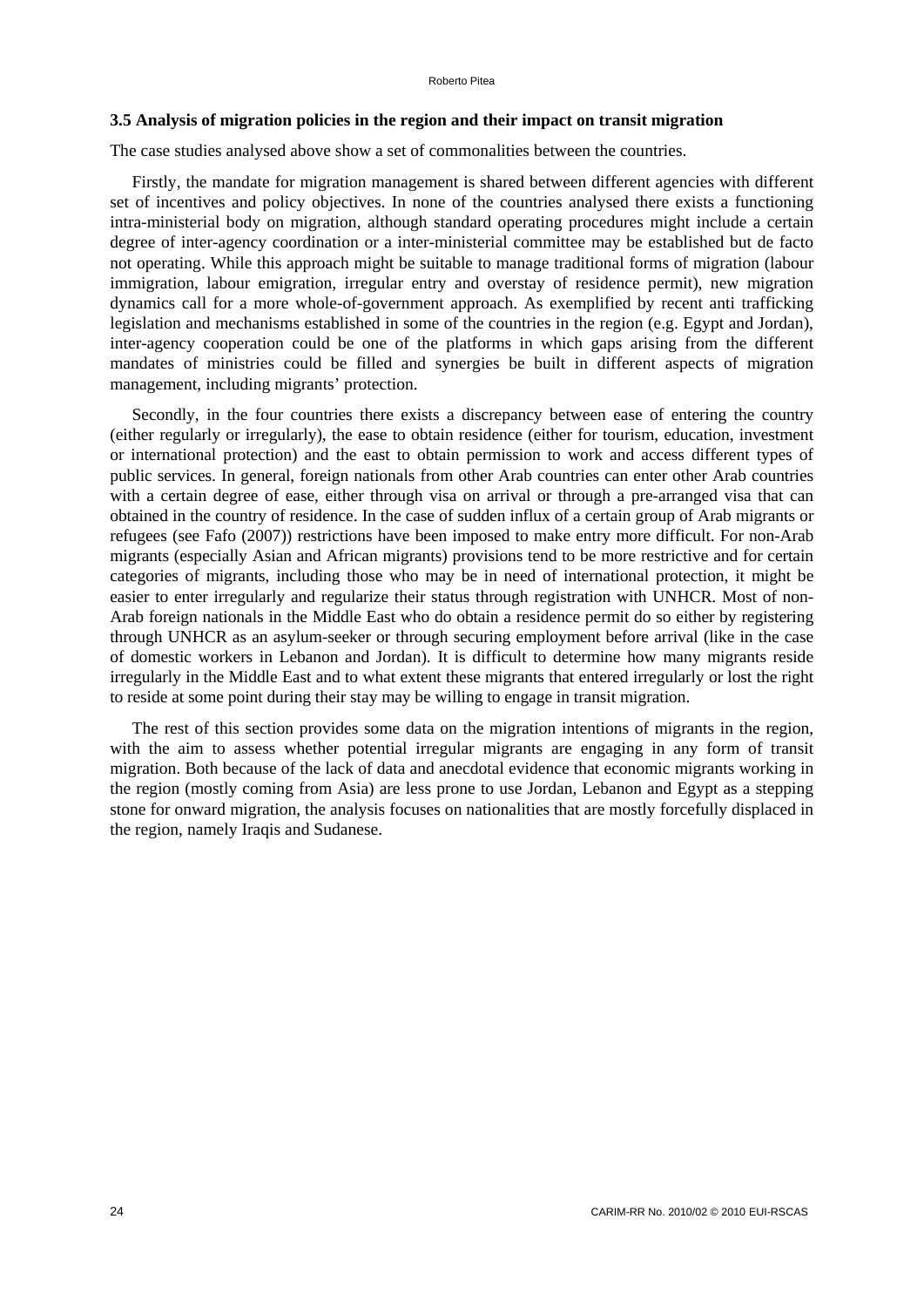

**Figure 15. Residence status of Iraqis based on country of residence** 

The data presented above show the complexity of residency situation of Iraqis displaced in Egypt, Lebanon and Jordan. Registration with UNHCR tends to be positively correlated to validity of residence permit as obtaining a UNHCR registration card (until 2009 issued prima facie to all Iraqis (UNHCR, 2009)) entitles most Iraqis to reside in the host country in Jordan and Egypt. In Lebanon, registration with UNHCR allows for legal residence for a maximum of nine months (see section 3.4). Therefore, even thought the vast majority of Iraqis in Lebanon (65 %) were registered with UNHCR, only 28 per cent of them had a valid residence permit. The same report shows that over 60 per cent of Iraqi respondents had entered Lebanon irregularly (DRC, 2007).



### **Figure 16. Residence status of Iraqis based on country of residence**

Source: Fafo (2007), IOM (2009b), IOM (2010b).

Source: Fafo (2007), DRC (2007), IOM (2010b).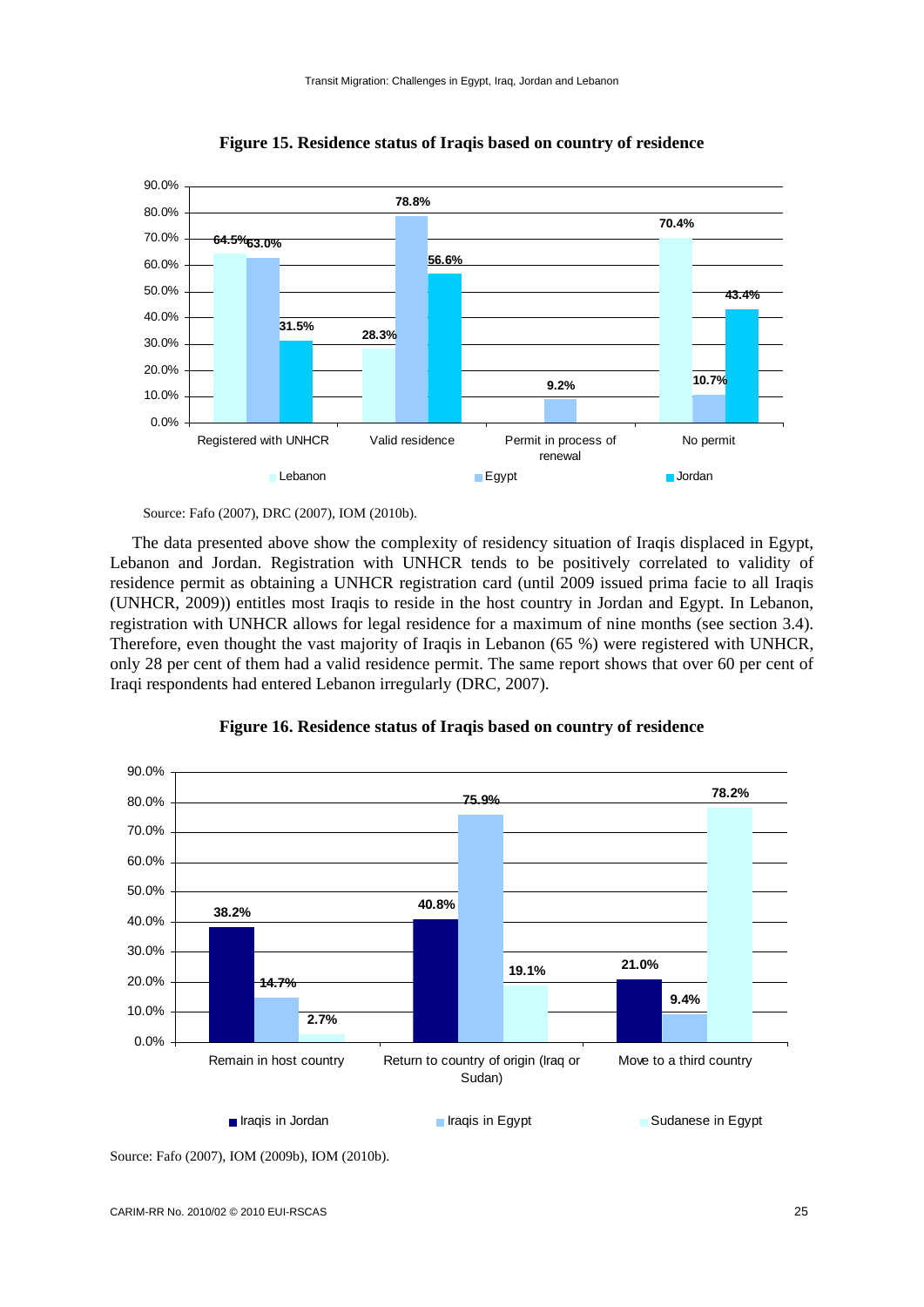Migration intentions can also be used as a potential indicator of the propensity of different migrant and refugee populations to engage in transit migration. Intentions to remain in the host countries are higher for Iraqis in Jordan (38 %), then Iraqis or Sudanese in Egypt (15 and 3 % respectively). It should be noted that the two surveys used in Egypt made use of a much smaller and thus less representative sample and that the questions were framed in different ways in each of the study, hence the responses should be compared with a degree of caution. For Iraqis the most preferred option seemed to be to return to Iraq (41 % for Iraqis in Jordan and 76 % for those in Egypt. The question was framed in a way to make returns conditional upon on improvements of the security situation). Only 20 per cent of Sudanese in Egypt were planning to go back to Sudan in the coming five years, given the current situation (i.e. without significant changes). The vast majority of Sudanese (78 %) preferred to move to a third country, with Australia (52%), US and Canada (28 %), Europe (9.5 %) and Israel (4.7 %) as the top destinations. It is interesting to note that most Sudanese in Egypt seem to identify resettlement as a refugee to a third country as their favourite option, even though only 39 per cent of them were refugees recognized by UNHCR and even though resettlement opportunities for Sudanese have declined drastically since UNHCR changed its refugee status determination policy in 2004 (IOM, 2009b). It is clear that the preferred option for Sudanese might not be the most feasible one and it can be noted that irregular migration intentions may be present for the 5 % of respondents who were considering migration to Israel, where there is no official channels for resettlement or economic migration for the vast majority of Sudanese. Also, because the fieldwork for the IOM study was conducted in 2008, it is not clear to what extent the changes in policies concerning irregular migration between Egypt and Israel may have impacted the propensity to leave Egypt (HRW, 2008). For Iraqis in Egypt, resettlement to a third country is an option for approximately a tenth of respondents. Again, it is important to stress that in some countries the question was posed assuming an improvement in the security situation at home (Iraqis in Egypt), assuming no change (Sudanese in Egypt) or letting the respondent decide whether they would come back only if situation improves (Iraqis in Jordan).



**Figure 17: Migration intentions based on validity of residence permit** 

Source: Fafo (2007) and IOM (2009b). For Sudanese, having an open asylum or refugee with UNHCR was used as a proxy for validity of residence permits.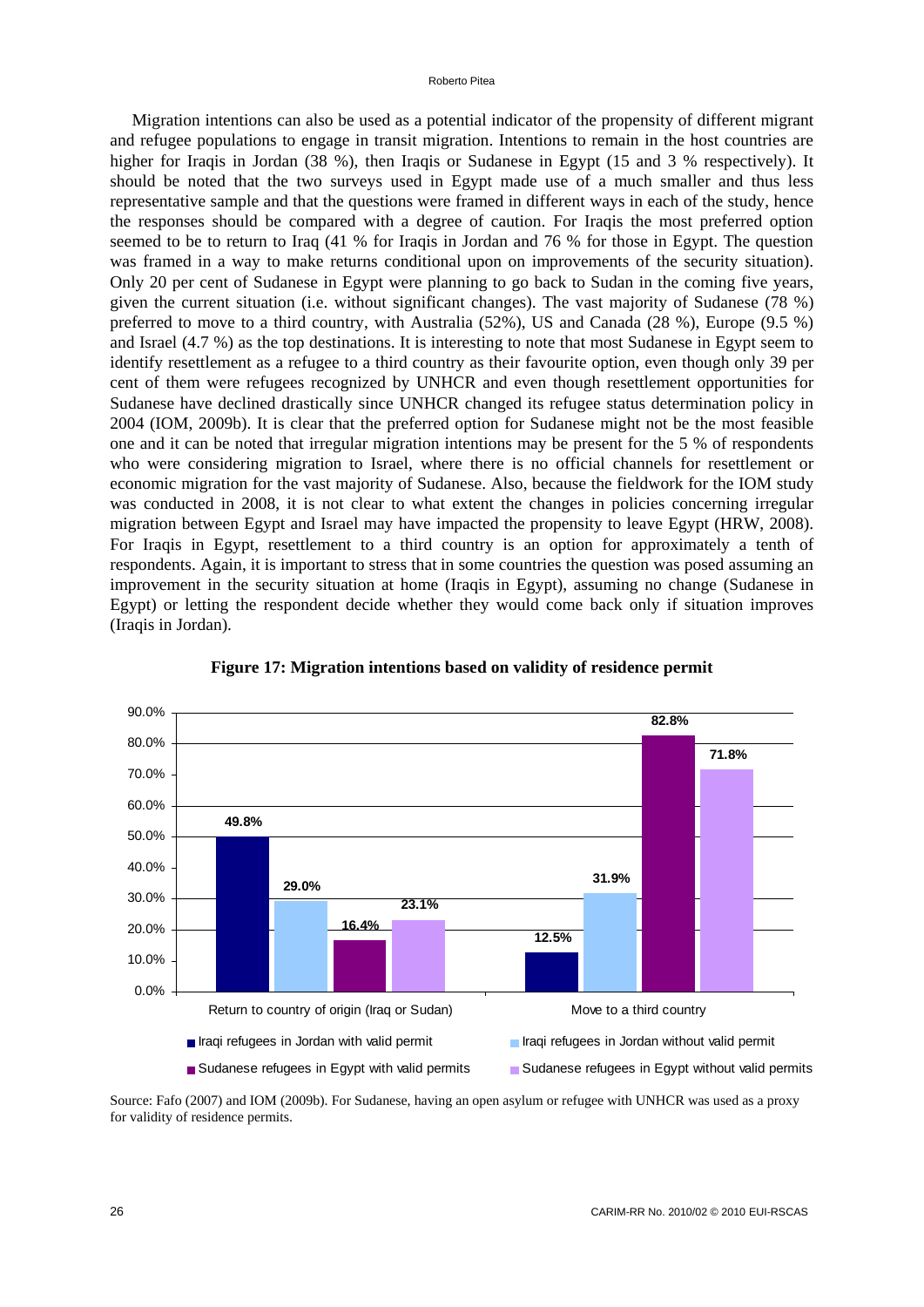The residence status of Iraqis in Jordan and Sudanese in Egypt seem to determine, to some extent, different decisions in terms of future migration. Interestingly the majority of Iraqis with a valid residence permit (regardless of whether they are registered with UNHCR or not) prefer to return to Iraq, whereas Iraqis without valid residence permit are as likely to return as to migrate to a third country (Fafo, 2007). The situation seemed to be reversed for Sudanese in Egypt, where movement to a third country is by far and large the most preferred option, validity of residence seemed to be associated with preference to move to a third country (IOM, 2009a).

It should be noted that for Iraqis, validity of residence permit might be positively correlated with economic status (with the wealthiest ones, for instance, being able obtain residence visas as entrepreneurs). In fact, migration intentions seem to be correlated strongly with wealth, with wealthier Iraqis more likely to return than to resettle elsewhere, and less well-off Iraqis more likely to want to resettle than return (Fafo, 2007).



**Figure 18. Residence status of Iraqis based on country of residence** 

Lowest Wealth (Q1) Low wealth (Q2) Middle Wealth (Q3) High Wealth (Q4) Highest Wealth (Q5)

Source: Fafo (2007).

### **4. Conclusions**

Despite the lack of data, it can be concluded that irregular and transit migration are an important concern for the four countries analysed in this paper. Like in many other high- and middle-income countries, Jordan and Lebanon (and, to some extent, Iraq) are concerned about the possibility that opportunities in the local labour market (especially in sectors that require low-skilled workers such as like agriculture, domestic work and construction) may act as a pull factor for nationals of neighbouring countries and Asian countries to enter the country (whether regularly through a tourist visa or irregularly) and seek employment or move to a third country. In the case of Egypt, geographic location and the existence of long porous borders result in easiness for certain nationalities to enter, reside or transit through the country. Policy makers in the region are concerned that irregular and transit migration may allow the informal sector of the economy to thrive as transit migrants may engage in informal employment to finance the remaining part of their journey. Thus transit migration may hinder the economic growth of the country and posing employment challenges for nationals as well as other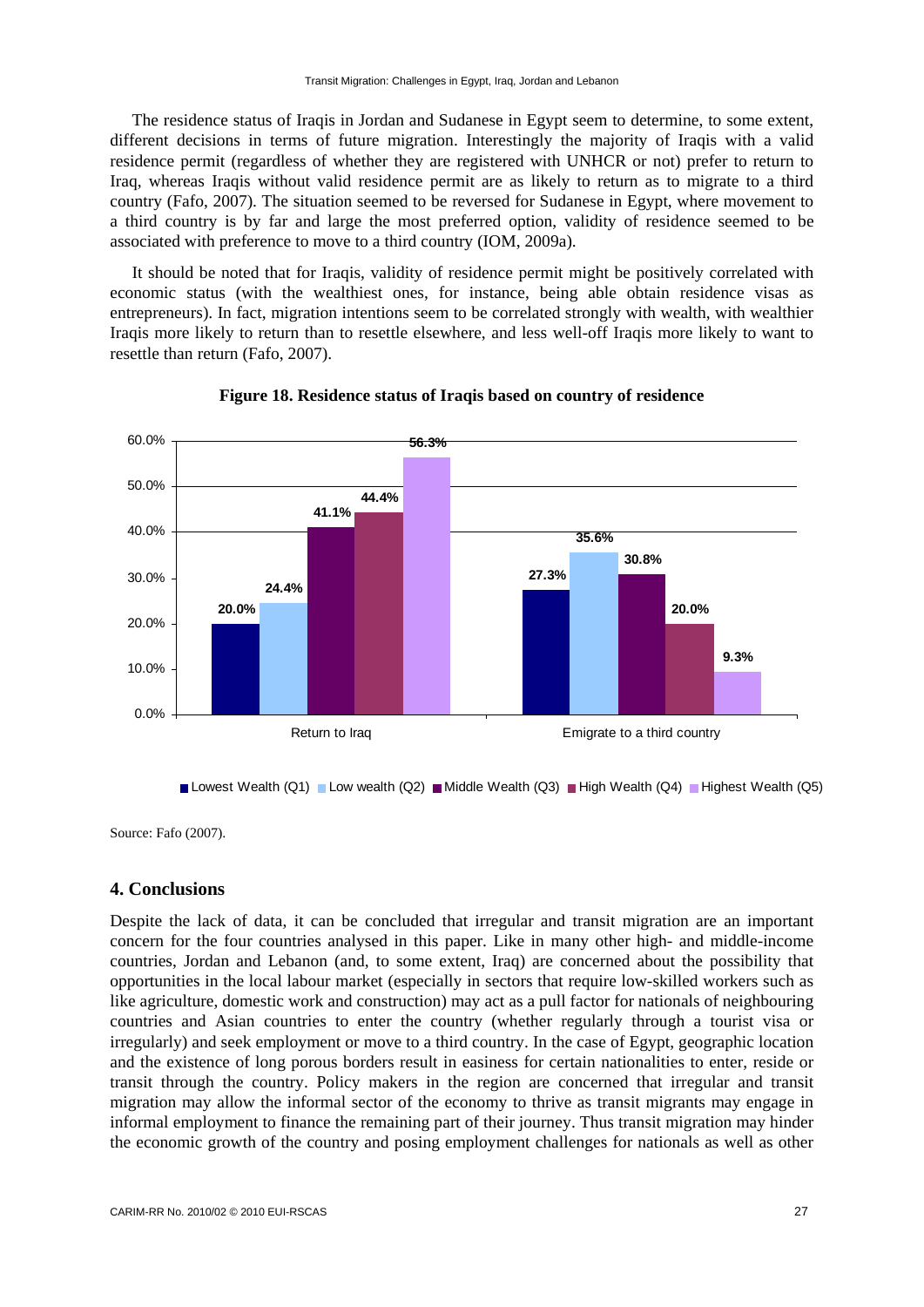migrants, in addition to obvious security concerns that may have adverse effects not only in terms of internal security, but also regional stability and even diplomacy.

Lack of data and obvious security concerns make it difficult to gauge the extent of irregular entry and its impact on transit migration through the region. The extent of transit migration in Jordan, Iraq and Lebanon seems to be minimal, although lack of evidence does not allow reaching a conclusive answer. The case of Egypt deserve more attention, as transit migration may be more relevant and may indeed be one of the major drivers of irregular migration in the country, as opposed to the other three countries analysed. Review of existing research and media reports enabled us to identify existing routes from East Africa, transiting through Sudan and Egypt and towards Israel and Europe. In the case of Egypt it seems that irregular immigration tends to be closely associated with transit migration. However little evidence is available on the extent to which transit migration routes coincide with irregular migration routes used by Egyptians to go to Europe and based on data available, it seems that most migrants transit through Egypt en route to Israel.

In terms of capacities to manage transit migration, two models arise from the analysis of the different case studies. These models need to be placed against the backdrop of the significant inflows of migrants and refugees to the region, including transit migrants. This in turn results in countries having to strike a complex balance between complying with international law (for instance in terms of allowing people in need of international protection to seek asylum) and economic and political rationales (such as providing a certain degree of free mobility to other Arab citizens) with the necessity to ensure that these policies do not become a pull factor for irregular and transit migrants and that nationals are not crowded out by migrants and refugees when accessing health, education and social services. The first model applies to countries like Jordan that experience only small transit migration flows and thus can manage them within existing frameworks for managing irregular migration (border controls, detecting fraudulent travel documents etc…). The second model applies to countries like Egypt where sustained transit migration is dictated primarily from geographical location. In this case, contrasting transit migration solely through measures aimed at counteracting irregular migration might prove ineffective and costly in many regards. Given the complexity of the phenomenon in these cases a more comprehensive strategy might be needed to tackle both the root causes as well as perceptions and specific vulnerabilities of migrants in transit in terms of smuggling, trafficking or abuse in informal labour market.

Finally, countries in the region are slowly moving towards the adoption of more comprehensive approaches to migration as exemplified by Iraq's National Guidelines for Migration Management issued in 2008, inter-ministerial committees dealing with trafficking in persons such as in the case of Jordan and integrated border management. These recent developments signal a shift towards a more comprehensive approach to management of migration that encourages inter-ministerial cooperation and that considers migration from its labour, security, border management, diplomacy and development angles. It is vital that these efforts are sustained in order to propose comprehensive and sustainable responses to transit and other forms of irregular migration.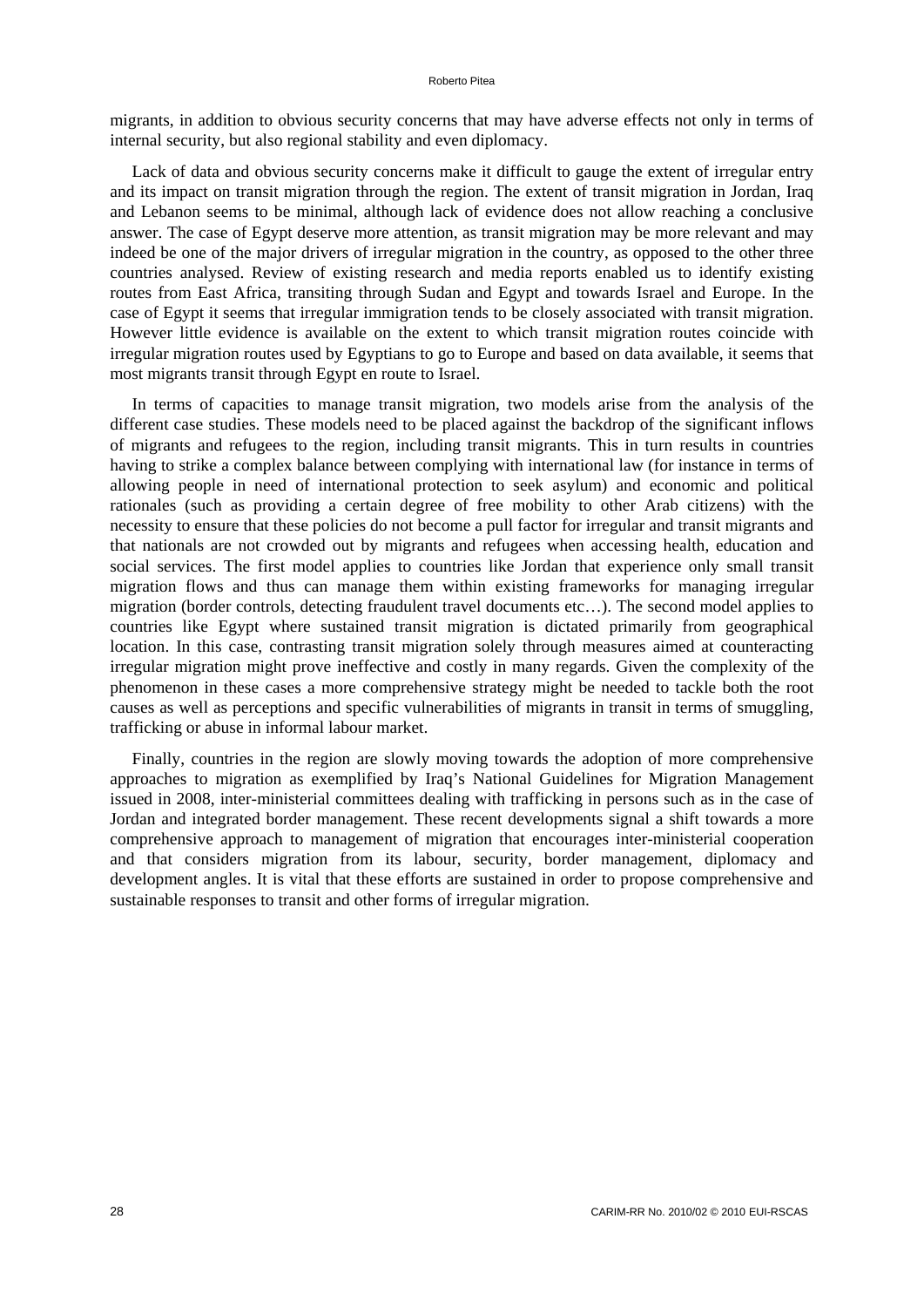# **Appendix**

# **1. Third country nationals (TCNs) refused entry, found to be illegally present and returned from EU countries in 2008 (rounded)**

| Total                                                                |         |         |                 |         | Total selected regions (see below) |       |
|----------------------------------------------------------------------|---------|---------|-----------------|---------|------------------------------------|-------|
|                                                                      | 2008    | 2009    | 2008            | 2009    | 2008                               | 2009  |
| <b>TCNs refused</b><br>entry at the<br>external borders              | 636,325 |         | 501,175 505,860 | 384.480 | 79.5%                              | 76.7% |
| <b>TCNs found to be</b><br>illegally present<br><b>TCNs returned</b> | 610,205 | 559.090 | 224.140         | 195.150 | 36.7%                              | 34.9% |
| following an order<br>to leave                                       | 243,205 | 249,600 | 43.725          | 51,230  | 18.0%                              | 20.5% |

|                                                         | <b>Total Horn of Africa</b> |        | Eritrea |        | Ethiopia |       | Sudan |       | Somalia |        |
|---------------------------------------------------------|-----------------------------|--------|---------|--------|----------|-------|-------|-------|---------|--------|
|                                                         | 2008                        | 2009   | 2008    | 2009   | 2008     | 2009  | 2008  | 2009  | 2008    | 2009   |
| <b>TCNs refused</b><br>entry at the<br>external borders | 1.270                       | 630    | 315     | 95     | 155      | 105   | 185   | 115   | 615     | 315    |
| TCNs found to be<br>illegally present                   | 35.480                      | 31.405 | 21.075  | 10.810 | 1.015    | 1.060 | 2.305 | 2.660 | 11.085  | 16.875 |
| <b>TCNs returned</b><br>following an order<br>to leave  | 1.690                       | 3.790  | 325     | 1,570  | 250      | 215   | 345   | 465   | 770     | .540   |

| Total non-Arab Middle Ea Afghanistan<br>Iran                  |        |        |        |        |       |       |  |  |  |  |
|---------------------------------------------------------------|--------|--------|--------|--------|-------|-------|--|--|--|--|
|                                                               | 2008   | 2009   | 2008   | 2009   | 2008  | 2009  |  |  |  |  |
| <b>TCNs refused</b><br>entry at the<br>external borders       | 1,260  | 1,010  | 595    | 475    | 665   | 535   |  |  |  |  |
| TCNs found to be<br>illegally present<br><b>TCNs returned</b> | 59,355 | 59,090 | 49,820 | 49,940 | 9,535 | 9,150 |  |  |  |  |
| following an order<br>to leave                                | 3,725  | 9.040  | 1.990  | 6.690  | 1.735 | 2,350 |  |  |  |  |

|                                                                      | Total Mashreg (Arab M. E: Palestine |         |                |        | Lebanon<br>Iraq |        |         |         | Jordan  |      | Svria |       |
|----------------------------------------------------------------------|-------------------------------------|---------|----------------|--------|-----------------|--------|---------|---------|---------|------|-------|-------|
|                                                                      | 2008                                | 2009    | 2008           | 2009   | 2008            | 2009   | 2008    | 2009    | 2008    | 2009 | 2008  | 2009  |
| <b>TCNs refused</b><br>entry at the<br>external borders              | 2.815                               | 1,655   | 390            | 230    | 1,285           | 670    | 440     | 280     | 130     | 185  | 570   | 290   |
| <b>TCNs found to be</b><br>illegally present<br><b>TCNs returned</b> | 52.040                              | 40.605  | 7.415          | 10,500 | 37.445          | 23.175 | 2,210   | 1.885   | 410     | 465  | 4,560 | 4,580 |
| following an order<br>to leave                                       | 10.075                              | 11,325  | 780            | 480    | 6,185           | 7.910  | 765     | 780     | 315     | 310  | 2,030 | 1,845 |
|                                                                      | <b>Total North Africa</b>           |         | Egypt<br>Libya |        | Morocco         |        | Tunisia |         | Algeria |      |       |       |
|                                                                      | 2008                                | 2009    | 2008           | 2009   | 2008            | 2009   | 2008    | 2009    | 2008    | 2009 | 2008  | 2009  |
| <b>TCNs refused</b><br>entry at the<br>external borders              | 500.515                             | 381.185 | 735            | 695    | 285             | 345    | 497.735 | 378.500 | 720     | 580  | 1.040 | 1,065 |

illegally present 77,265 64,050 6,800 5,755 845 1,050 39,780 30,090 14,085 13,485 15,755 13,670

to leave 28,235 27,075 1,945 1,590 705 675 16,020 15,365 2,805 2,855 6,760 6,590

Source: Eurostat (2010)

TCNs found to be

TCNs returned following an order<br>to leave

Statistical concepts and definitions used by Eurostat can be found at: http://epp.eurostat.ec.europa.eu/cache/ITY\_SDDS/EN/migr\_eil\_esms.htm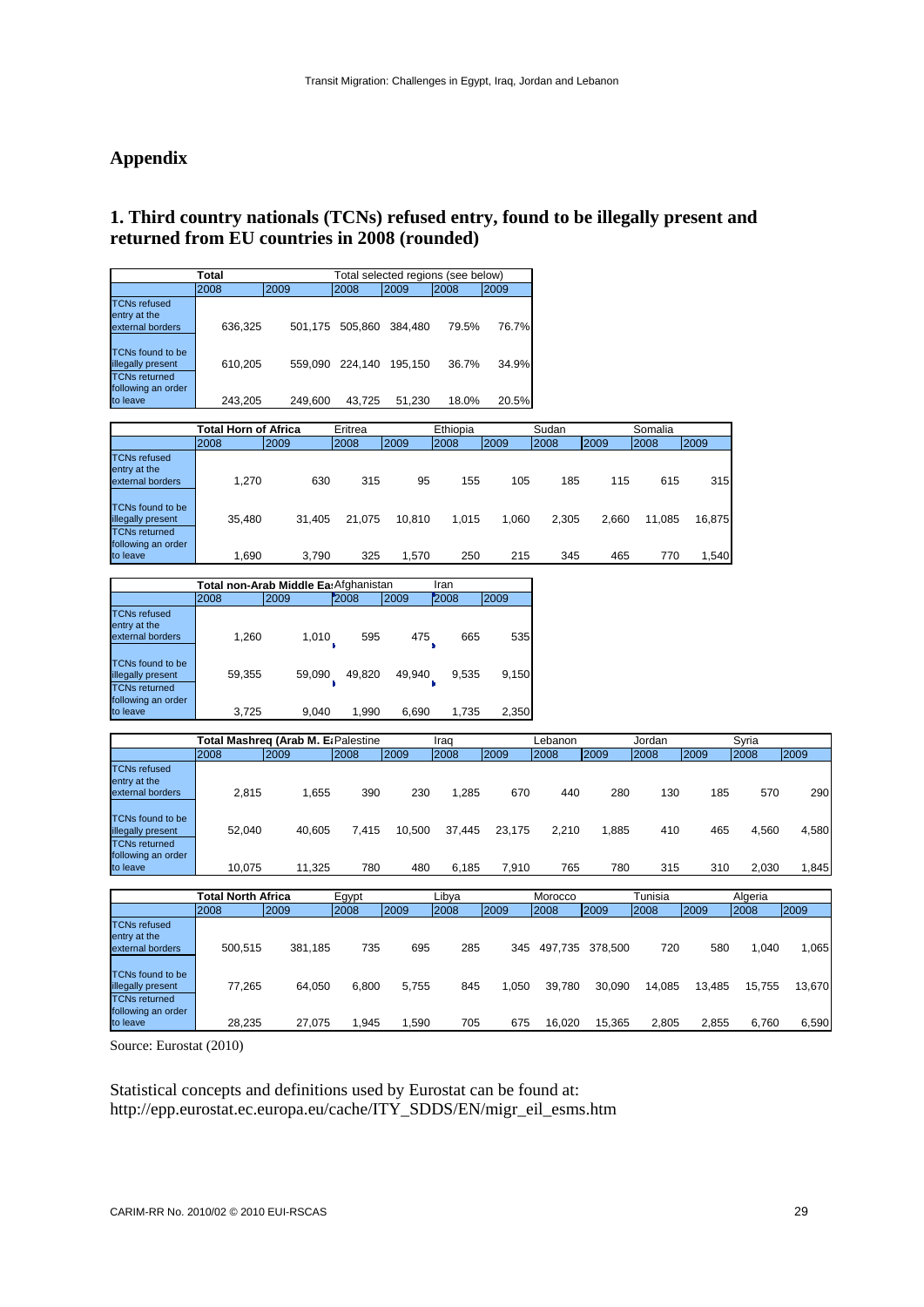# **References**

# **Al Masry Al Youm**

2009 The "Other Type" of Smuggling. Accessed on June 16, 2010 from http://www.almasryalyoum.com/en/news/%E2%80%9Cother-type%E2%80%9D-smuggling

# **Al-Sharq al-Awsat**

2008 Temporary Asylum: African Refugees in Israel March 16, 2008.

# **Cholewinski R. and Touzenis K.**

2009 Irregular Migration into and through Southern and Eastern Mediterranean Countries: Legal Perspectives. CARIM Analytical and synthetic notes. Accessed on 25 April 2010 from http://www.carim.org/index.php?callContent=484&callText=909

# **Clandestino**

2009 Comparative Policy Brief - Pathways and Policies. Accessed on 25 April, 2010 from http://irregular-

migration.hwwi.net/typo3\_upload/groups/31/4.Background\_Information/4.2.Policy\_Briefs\_EN/Co mparativePolicyBrief\_PathwaysIntoIrregularity\_Clandestino\_Nov09\_2.pdf

### **Danish Refugee Council**

2007 Iraqi Population Survey in Lebanon. A Report. DRC: Beirut, Lebanon.

# **European Parliament**

2008 Directive 2008/115/EC of the European Parliament and of the Council of 16 December 2008 on common standards and procedures in Member States for returning illegally staying third-country nationals, OJ 2008 L 348/98.

### **Eurostat**

2010 Population Statistics Database accessed on 25 April 2010 from http://epp.eurostat.ec.europa.eu/portal/page/portal/population/introduction

### **Fafo**

2008 Iraqis in Jordan - their number and characteristics. Accessed on 25 April 2010 from http://www.fafo.no/ais/middeast/jordan/IJ.pdf

### **France 24**

2010 East Sudan, a first step for Eritrea's Europe-bound migrants, 10 March 2010. Accessed on June 17, 2010 from http://www.france24.com/en/20100310-east-sudan-first-step-eritreas-europebound-migrants

### **Global Commission on International Migration (GCIM)**

2005 Migration in an interconnected world: New directions for action. Report of the Global Commission on International Migration. GCIM: Geneva.

### **Haaretz**

2010 Knesset report: Government to blame for abuse of asylum seekers. June 20, 2010. Accessed on June 20, 2010 from http://www.haaretz.com/print-edition/news/knesset-report-gov-t-to-blamefor-abuse-of-asylum-seekers-1.297117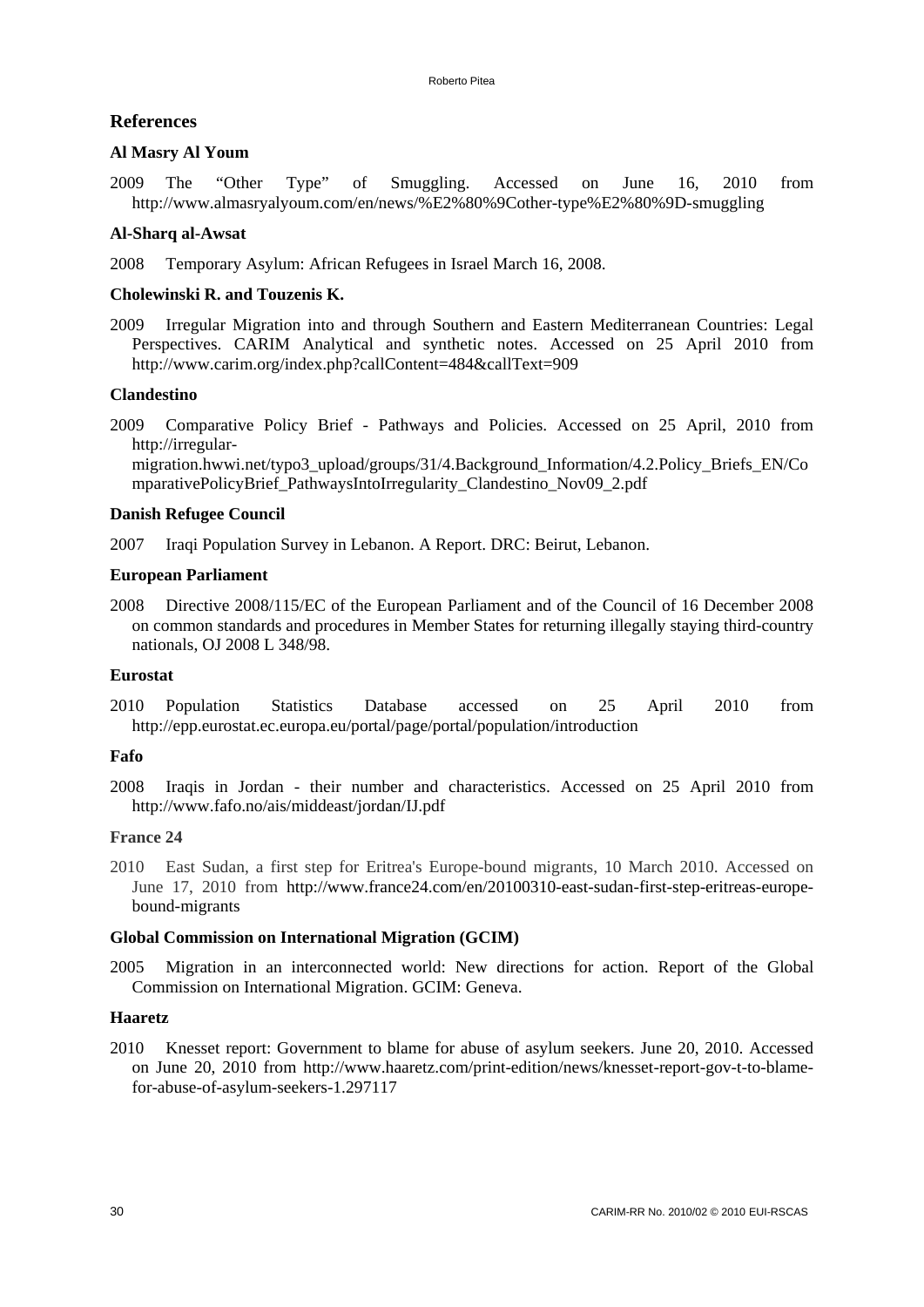### **Human Rights Watch**

- 2008 Sinai Perils. Accessed on 17 June 2010, from http://www.hrw.org/en/reports/2008/11/12/sinaiperils-0
- 2010a 2010 World Report. Accessed on 2 June 2010 from http://www.hrw.org/en/node/87705
- 2010b Impossible Choices for Iraqi Refugees in Lebanon. Accessed on 2 June 2010 from http://www.hrw.org/en/news/2010/03/25/impossible-choices-iraqi-refugees-lebanon

### **International Organization for Migration (IOM)**

- 2004 IOM Migration Glossary. IOM: Geneva, Switzerland.
- 2006 Attitudes of Egyptian Youth towards Migration to Europe. IOM: Cairo, Egypt.
- 2008 World Migration Report 2008. IOM: Geneva, Switzerland.
- 2009a Trafficking in persons Report hero of the year 2009. Accessed on 25 April, 2010 from http://www.iom.int/jahia/webdav/shared/shared/mainsite/microsites/IDM/workshops/human-rightsmigration-november-2009/presentation-anita.pdf
- 2009b Prospects of Assisted Voluntary Return Among the Sudanese Population in Greater Cairo. IOM: Cairo, Egypt.
- 2010a Intra-regional Labour Mobility in the Arab World. IOM: Cairo, Egypt.
- 2010b Survey of migration intentions of Iraqis in Egypt. Forthcoming. IOM: Cairo, Egypt.

### **IRIN**

2010 Anti-Trafficking Law "not Sufficient". Accessed on June 23, 2010 from http://www.irinnews.org/Report.aspx?ReportId=89013

# **Jouni H.**

2008 Les immigrés illégaux au Liban. Approche juridique. Accessed on 2 June 2010 from http://cadmus.eui.eu/dspace/bitstream/1814/10100/3/CARIM\_AS%26N\_2008\_55%20Revised.pdf

### **Legomsky S.**

2003 Secondary Refugee Movements and the Return of Asylum Seekers to Third Countries: The Meaning of Effective Protection, February 2003, PPLA/2003/01. Accessed on 18 July 2010 from http://www.unhcr.org/refworld/docid/3f4de85d4.html

### **Malek D.**

Exposing the protection gap: detention as perpetuating refoulement in Egypt. Accessed on 16 June 2010 from

http://www.aucegypt.edu/ResearchatAUC/rc/cmrs/Documents/Exposing%20the%20protection%20 gap.pdf

### **Malta Today**

2008 Falzon: Somalis 'choose' Malta as their destination October 26, 2008. Accessed November 5, 2008 from http://www.maltatoday.com.mt/2008/10/26/t7.html

### **Médecins Sans Frontières (MSF)**

2008 Migrants in Detention, Lives on Hold. Accessed on June 13, 2010 from http://www.doctorswithoutborders.org/press/release.cfm?id=4528&cat=press-release